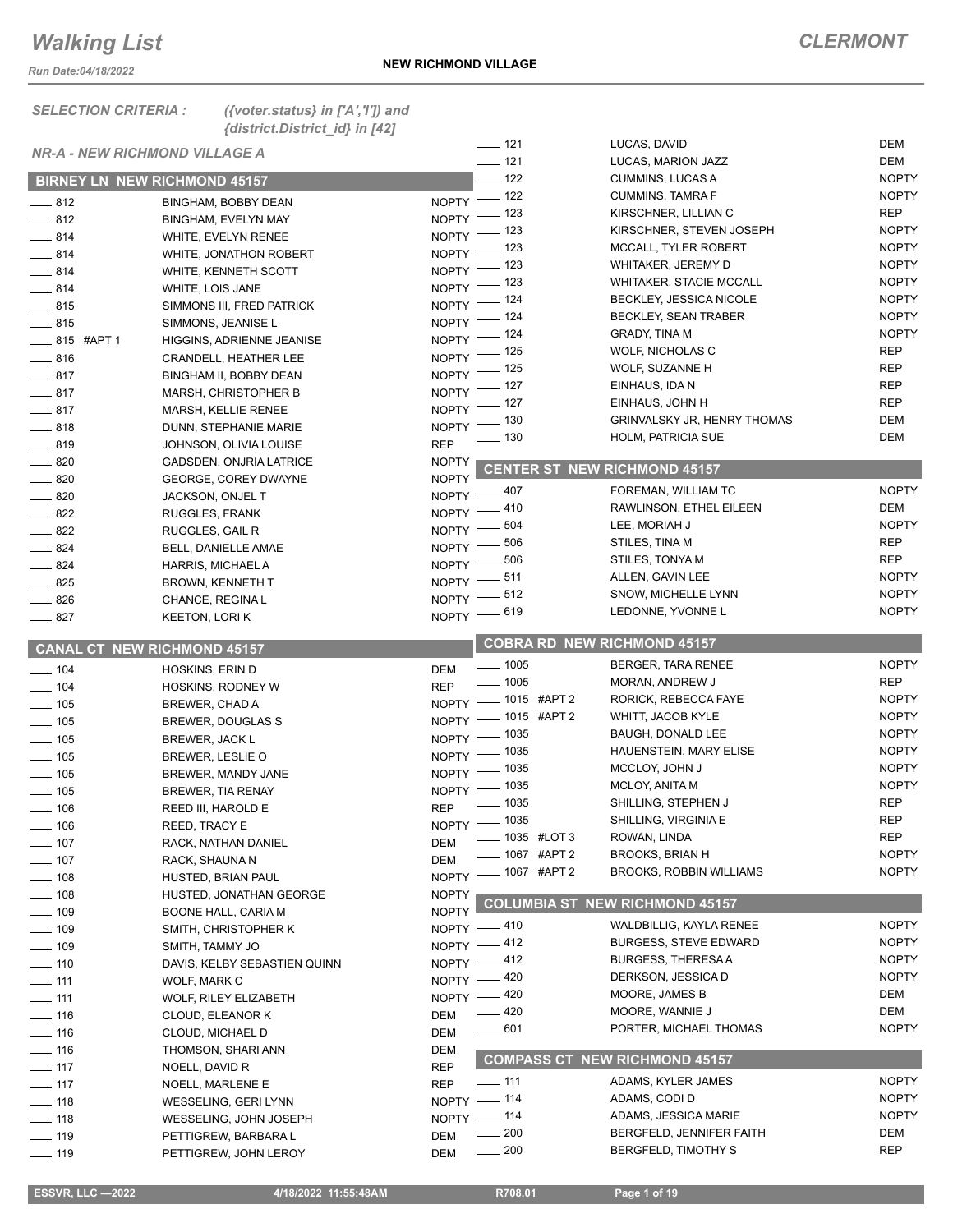*Run Date:04/18/2022*

**NEW RICHMOND VILLAGE**

|                                      |                                             |              | $\frac{1}{2}$ 121            | SCHAROLD, JUSTIN T                            | <b>NOPTY</b>                 |
|--------------------------------------|---------------------------------------------|--------------|------------------------------|-----------------------------------------------|------------------------------|
| <b>NR-A - NEW RICHMOND VILLAGE A</b> |                                             |              | $\frac{1}{2}$ 121            | WHITE, JANET SHIRLEY                          | <b>NOPTY</b>                 |
|                                      | <b>COMPASS CT NEW RICHMOND 45157</b>        |              | $\equiv$ 123                 | <b>GREGORY, BRANDY LYNN</b>                   | <b>NOPTY</b>                 |
| $-201$                               | ELAM, STEVE A                               |              | NOPTY __ 123                 | <b>GREGORY, TAMMY A</b>                       | <b>NOPTY</b>                 |
| $\sim$ 202                           | CLINE, CLAIRE ANNE JEANE                    |              | NOPTY __ 125                 | COATES III, THOMAS VICTOR                     | <b>NOPTY</b>                 |
| $\sim$ 202                           | CLINE, TYLER MATTHEW                        |              | NOPTY __ 125                 | HUFF, KEENAN ANDREW                           | <b>NOPTY</b>                 |
| 203                                  | WILSON, MONICA DEDE                         |              | NOPTY __ 155                 | ROGERS, JESSE S                               | <b>NOPTY</b>                 |
| $\frac{1}{203}$                      | WILSON, STEVEN D                            |              | NOPTY __ 157                 | COATES, ROBERT BROCK                          | <b>NOPTY</b>                 |
| $-204$                               | MILLER, CHRISTINA M                         | <b>NOPTY</b> |                              |                                               |                              |
| $\frac{1}{204}$                      | MILLER, KRISTOPHER DENNIS                   |              |                              | NOPTY FRONT ST NEW RICHMOND 45157             |                              |
| $\frac{1}{205}$                      | FIEHRER, AMANDA LEIGH                       |              | NOPTY __ 400 #APT 1          | <b>WORKMAN, KAREN LEE</b>                     | <b>REP</b>                   |
| $\frac{1}{205}$                      | JOHNSON II, VAUGHN GARY                     |              | NOPTY __ 400 #APT 1          | <b>WORKMAN, ROBERT ALLEN</b>                  | <b>REP</b>                   |
| $\frac{1}{206}$                      | DUNSMORE, BROOKE MARIAH                     |              | NOPTY 410 #RM4               | SCEARSE, VIRGINIA ANN                         | <b>NOPTY</b>                 |
| $\frac{1}{206}$                      | DUNSMORE JR, RONALD LEE                     |              | NOPTY __ 410 #APT 7          | RILEY, PHYLLIS NEVILYN                        | <b>NOPTY</b>                 |
| $\frac{1}{206}$                      | DUNSMORE, STACEY MICHELLE DAWS              |              | NOPTY __ 410 #APT C          | PORTER, STEVEN SILAS                          | <b>NOPTY</b>                 |
| $\frac{1}{211}$                      | DUTCHER, DREAM MONICA                       |              | NOPTY __ 424                 | LEIGH, THERESA A                              | DEM                          |
| $\frac{1}{211}$                      | TERRELL, AMANDA JEAN                        |              | NOPTY 424                    | PORTER, STEVEN W                              | <b>REP</b>                   |
| $\frac{1}{2}$ 212                    | FEIN, GARRETT                               |              | NOPTY ____ 502               | STEVENS, SHARON L                             | DEM                          |
| $\frac{1}{212}$                      | FRIES, ERICA MARIE                          |              | NOPTY ____ 502               | STEVENS, WILLIAM J                            | DEM                          |
| $\equiv$ 213                         | COULTER, CHRISTOPHER P                      |              | NOPTY __ 506                 | COOK, MICHAEL T                               | <b>REP</b>                   |
| $\frac{1}{213}$                      | COULTER, MIRANDA RENAE                      |              | NOPTY __ 509                 | DALTON, DENNIS                                | <b>NOPTY</b>                 |
| $\frac{1}{214}$                      | ROMBOLD, DAMIEN W                           |              | NOPTY __ 509                 | MULHOLLAND, JENNIFER CALLAHAN                 | <b>NOPTY</b>                 |
| $-214$                               | ROMBOLD, DANIELLE M                         |              | NOPTY __ 510                 | KIDD, BRANDON SCOTT                           | <b>NOPTY</b>                 |
| $\frac{1}{215}$                      | DICKERSON, JASON T                          | REP          | $-510$                       | KIDD, LISA                                    | <b>NOPTY</b>                 |
| $\frac{1}{215}$                      | REID PENNINGTON, DIANA MARIE                | REP          | $\frac{1}{2}$ 600            | ELLISON, HAZEL LOUISE                         | <b>NOPTY</b>                 |
| $\frac{1}{216}$                      | <b>KERR, NICHOLAS MICHAEL</b>               | <b>REP</b>   | $\frac{1}{2}$ 600            | MOYER, SHANE M                                | <b>NOPTY</b>                 |
| $\frac{1}{216}$                      | SICKLES, ZACHARY MICHAEL                    |              | NOPTY _____ 600 #APT 2       | REU, KEVIN L                                  | <b>NOPTY</b>                 |
| $-217$                               | <b>BUNDUS, BARBARA E</b>                    | <b>REP</b>   | $\frac{1}{2}$ 602 #APT 2     | AYERS, DANIEL ALLEN                           | <b>NOPTY</b>                 |
| $\frac{1}{217}$                      | <b>BUNDUS, TIMOTHY PAUL</b>                 | <b>REP</b>   | $-602$ #APT 2                | MEDER, DANIEL J                               | <b>NOPTY</b>                 |
| $-218$                               | BEINEKE, ELISSA MARIE                       |              | NOPTY ____ 602 #APT 2        | WOOTEN, KARA FAITH                            | <b>NOPTY</b>                 |
| $-218$                               | BEINEKE, ELIZABETH M                        | <b>REP</b>   | $\frac{1}{2}$ 604            | <b>MAROIS, ROBERT GREGORY</b>                 | <b>NOPTY</b>                 |
| $\frac{1}{218}$                      | BEINEKE, JOHN MICHAEL                       | REP          | $\sim$ 701                   | DOBBINS, DIANNE M                             | <b>NOPTY</b>                 |
| $\frac{1}{219}$                      | REED, CANDACE LEE                           |              | NOPTY __ 701                 | DOBBINS SR, MICHAEL G                         | <b>REP</b>                   |
| $\frac{1}{219}$                      | REED, MICHAEL LOUIS                         |              | NOPTY __ 706                 | EDMISTEN, VICTORIA RAECHEL                    | <b>NOPTY</b>                 |
| $\sim$ 220                           | MANN, LISA D                                |              | NOPTY __ 706                 | LYONS, ANGEL M                                | <b>NOPTY</b>                 |
| $-220$                               | MANN, SHANNON D                             | REP          | $- 710$                      | MOORE, CARL E                                 | <b>REP</b>                   |
| $\frac{1}{221}$                      | RICKETTS, JASON ALLEN                       |              | NOPTY __ 710                 | MOORE, CONNIE FRANCES                         | <b>REP</b>                   |
| $\frac{222}{2}$                      | CARR, MICHAEL R                             | REP          | -8716 #APT 2                 | CLARK, REBEKAH S                              | <b>NOPTY</b>                 |
| $\frac{224}{ }$                      | SEYMORE, ANTHONY WAYNE                      | REP          | ___ 716 #APT 2               | <b>CLARK, RODNEY</b>                          | <b>NOPTY</b>                 |
| $-224$                               | SEYMORE, DANIELLE NICOLE                    | <b>REP</b>   | $\sim$ 720                   | <b>WOOTEN, TERRY LYNN</b>                     | <b>NOPTY</b>                 |
| 225                                  | KLUG, DONNA M                               | <b>REP</b>   | $-722$                       | JOHNSON, SUSAN A                              | <b>NOPTY</b>                 |
| 225                                  | KLUG, JAMES A                               | <b>REP</b>   | $-722$                       | SMITH, RHETT EVAN                             | <b>NOPTY</b>                 |
| 226                                  | <b>SELLS, ETHAN ISAIAH</b>                  |              | NOPTY __ 722 #APT 1          | SWAFFORD, JESSICA G                           | <b>NOPTY</b>                 |
| 226                                  | <b>SELLS, GLENICE M</b>                     |              | NOPTY ___ 722 #APT 2         | WALKER, DEBRA A                               | <b>REP</b>                   |
| 228                                  | SWINDERMAN, MEGAN ELIZABETH                 | REP          | $\sim$ 723                   | CORRILL, KATHLEEN B                           | DEM                          |
| $-230$                               | MYERS, ZACHARY C                            |              | NOPTY __ 807                 | <b>BRAMLAGE, JENNIFER M</b>                   | <b>REP</b>                   |
| $-231$                               | SHULA, CRYSTAL SUSAN                        |              | NOPTY __ 811<br>NOPTY __ 812 | FREDERICK, DEBRA JOAN                         | <b>NOPTY</b>                 |
| $\frac{1}{2}$ 231                    | SHULA, JONATHAN E                           |              |                              | DONOHOO, BARBARA A                            | <b>REP</b>                   |
| $\frac{1}{2}$ 231<br>$\frac{1}{231}$ | TUCKER, EMILIE KATHRYN<br>TUCKER, RICHARD A | REP<br>REP   | $-812$                       | LOWENSTEIN, JESSICA LYNN                      | <b>NOPTY</b>                 |
| $\frac{1}{2}$ 232                    | BERRY, CARRIE JEAN                          | REP          | $-814$                       | RICHARDSON MANKER, GRACE A                    | <b>NOPTY</b>                 |
| $-232$                               | BERRY, THEODORE PIERPONT                    | REP          | $-814$<br>$-817$             | WAY, NICHOLAS A                               | REP                          |
| $-233$                               | SCHULTE, JOYCE A                            | DEM          | $-817$                       | SALLEY, NEAL S                                | <b>NOPTY</b><br><b>NOPTY</b> |
| $\sim$ 233                           | SCHULTE, RICHARD C                          | DEM          | $-819$                       | <b>SALLEY, SHARON MARIE</b><br>CRAIG, KAREN K | DEM                          |
| $-233$                               | SCHULTE III, RICHARD CHARLES                |              | NOPTY __ 819                 | MACE, ERIC W                                  | DEM                          |
| $\frac{234}{2}$                      | MERIDA, KRISTA M                            |              | NOPTY __ 905                 | KING, BARBARA ANN                             | <b>NOPTY</b>                 |
| $\frac{1}{2}$ 234                    | MERIDA, LOYD BARTLEY                        | REP          | $\frac{1}{2}$ 905            | LAWRENCE, CLARK B                             | <b>NOPTY</b>                 |
| $\frac{1}{2}$ 235                    | SCHULTE, JEREMY K                           |              | NOPTY __ 905                 | LAWRENCE, VIRGINIA CHAPLIN                    | <b>NOPTY</b>                 |
| $\frac{1}{2}$ 235                    | SCHULTE, RANESSA ANN                        |              | NOPTY __ 905                 | LEWIS, JENNIFER A                             | <b>NOPTY</b>                 |
|                                      |                                             |              | 906                          | FOSTER, LYDIA EDEN                            | <b>NOPTY</b>                 |
|                                      | DICKINSON AVE NEW RICHMOND 45157            |              | 906                          | <b>GRISWOLD, GEORGE ALLEN</b>                 | <b>NOPTY</b>                 |
| $- 121$                              | HALEY, CYNTHIA RUTH                         |              | NOPTY __ 906                 | GRISWOLD, KAREN JOY                           | <b>NOPTY</b>                 |
| $- 121$                              | ROBERTS, FLOYD A                            | DEM          | $- 907$                      | COLWELL, PAMELA R                             | <b>NOPTY</b>                 |
|                                      |                                             |              |                              |                                               |                              |
| <b>ESSVR, LLC -2022</b>              | 4/18/2022 11:55:48AM                        |              | R708.01                      | Page 2 of 19                                  |                              |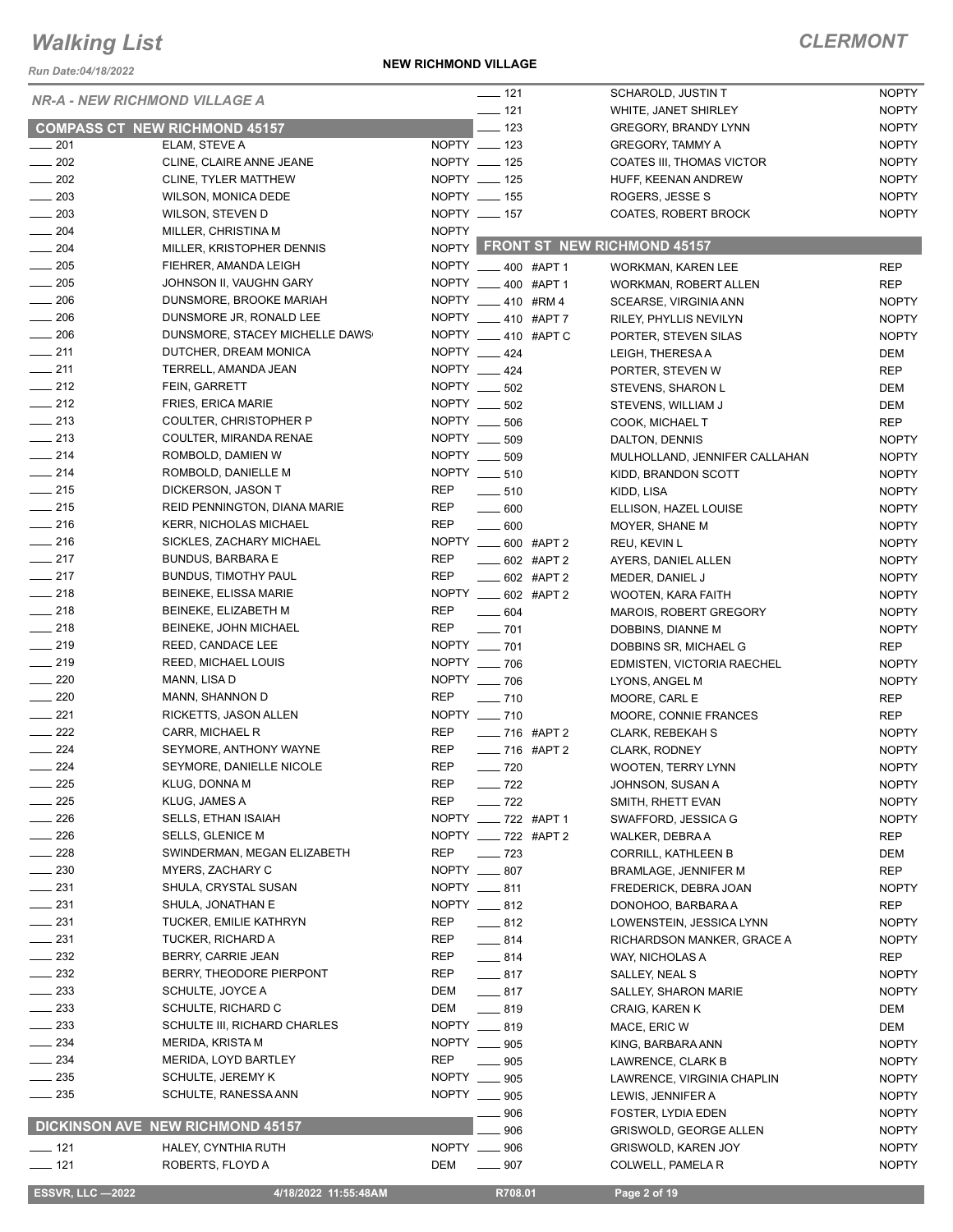*Run Date:04/18/2022*

#### **NEW RICHMOND VILLAGE**

### *CLERMONT*

| <b>NR-A - NEW RICHMOND VILLAGE A</b> |                                                             |                              | $-925$            |               | FORSEE II, RAYMOND L                    | <b>NOPTY</b> |
|--------------------------------------|-------------------------------------------------------------|------------------------------|-------------------|---------------|-----------------------------------------|--------------|
|                                      |                                                             |                              | 929               |               | PAVELY, ANNE L                          | <b>NOPTY</b> |
| <b>FRONT ST NEW RICHMOND 45157</b>   |                                                             |                              | 929               |               | PAVELY, DONALD CHARLES                  | <b>NOPTY</b> |
| $\frac{1}{2}$ 907                    | COLWELL, TIMOTHY DANIEL                                     | NOPTY __ 947                 |                   |               | NORT, CHAD S                            | <b>NOPTY</b> |
| $\equiv$ 920                         | FOX, WILLIAM HOWARD                                         | <b>NOPTY</b>                 |                   |               |                                         |              |
| $-1000$                              | LANNING, RICHARD C                                          | NOPTY                        |                   |               | <b>HIGH ST NEW RICHMOND 45157</b>       |              |
| $-1000$                              | TREMPER, MARC ANTHONY                                       | NOPTY 416                    |                   |               | HAMILTON, JENNIFER L                    | <b>REP</b>   |
| $- 1016$                             | HALE, MARIA JOAN                                            | NOPTY 416                    |                   |               | HAMILTON, MICHAEL EDWARD                | <b>REP</b>   |
| $- 1018$                             | <b>BAILEY, ANTHONY JOSEPH</b>                               | <b>NOPTY</b>                 |                   |               |                                         |              |
| $- 1018$                             | <b>BAILEY, CANDY S</b>                                      |                              |                   |               | NOPTY JACOB LIGHT CT NEW RICHMOND 45157 |              |
| $- 1018$                             | BAILEY, COY H                                               | <b>NOPTY</b>                 | $-850$            |               | VISE, TIFFANY FAITH                     | <b>NOPTY</b> |
| $- 1018$                             | BAILEY, KIRSTIAN ELIZABETH                                  | <b>NOPTY</b>                 | 851               |               | PERKINS, SALLY ANN                      | <b>NOPTY</b> |
| $- 1022$                             | <b>EWING, AUSTIN T</b>                                      | <b>NOPTY</b>                 | 852               |               | KIRTLEY, NATHAN JEREMY                  | <b>NOPTY</b> |
| $- 1022$                             | EWING, BONNIE M                                             | <b>REP</b>                   | 853               |               | LEIST, JUDITH ANN                       | <b>NOPTY</b> |
| $- 1022$                             | <b>EWING, BRITTANY SUE</b>                                  | <b>NOPTY</b>                 | $-854$            |               | MCCANE, KENNETH W                       | <b>NOPTY</b> |
| $- 1022$                             | EWING, GLENN A                                              | <b>REP</b>                   | $\equiv$ 855      |               | RIDDLE, THERESA RENEE                   | <b>NOPTY</b> |
| $\frac{1029}{2}$                     | <b>CLARK, HEATHER NICOLE</b>                                | <b>REP</b>                   | $-856$            |               | HERNANDEZ, SHAUNA ANN                   | <b>NOPTY</b> |
| $- 1029$                             | CLARK, MICHAEL WILLIAM                                      | <b>REP</b>                   | $-856$            |               | MC COY FARNSWORTH, KYLIE RAE            | <b>NOPTY</b> |
| $- 1030$                             | BOWMAN, MATTHEW W                                           | <b>NOPTY</b>                 | $\frac{1}{2}$ 856 |               | MCCOY, MATTHEW DAMON                    | <b>NOPTY</b> |
| $- 1030$                             | MORRIS, CAMMIE LEE                                          | <b>REP</b>                   | $-856$            |               | MCCOY, ROBERT LEE                       | <b>NOPTY</b> |
| $- 1030$                             | <b>MORRIS, DANIEL G</b>                                     | <b>REP</b>                   |                   |               |                                         |              |
| $- 1030$                             | MORRIS JR, DANIEL GLEN                                      | <b>NOPTY</b>                 |                   |               | <b>LIGHT ST NEW RICHMOND 45157</b>      |              |
| $- 1030$                             | MORRIS, HEIDI NOELLE                                        | <b>REP</b>                   | $\frac{1}{2}$ 311 |               | PRICE, JAMES C                          | <b>NOPTY</b> |
| <b>GRAYS LN NEW RICHMOND 45157</b>   |                                                             |                              |                   |               | <b>MARKET ST NEW RICHMOND 45157</b>     |              |
| $-859$                               | BEIHLE, CAITLIN ROSE                                        | <b>NOPTY</b>                 |                   | 409 #APT 1    | SWEENEY, NIA M                          | <b>NOPTY</b> |
| 859                                  | BIEHLE, GARY ALLAN                                          | <b>NOPTY</b>                 |                   | 409 #APT 2    | PARRITT, ALEXANDRA M                    | <b>NOPTY</b> |
| $-859$                               | <b>WYNETT, CRAIG B</b>                                      | <b>NOPTY</b>                 |                   | 414 #APT 1    | CRAWFORD, EDDIE A                       | <b>NOPTY</b> |
| $-859$                               | WYNETT, DENISE M                                            | <b>NOPTY</b>                 |                   | 414 #APT 1    | CRAWFORD, MATTHEW A                     | <b>NOPTY</b> |
| $\_\_\_\$ 859 #APTC                  | BIEHLE, JOAN M                                              | DEM                          |                   | 414 #APT 1    | CRAWFORD, VICKI D                       | <b>NOPTY</b> |
| $-867$                               | REDMOND, ANITA ANN                                          | <b>NOPTY</b>                 |                   | 414 #APT 2    | BEHYMER II, ROGER                       | <b>NOPTY</b> |
| $-867$                               | REDMOND, GARY N                                             | <b>NOPTY</b>                 | $-419$            |               | LUMPKINS, BRIAN K                       | <b>NOPTY</b> |
| $-876$                               | HENSON, JESSICA LYNN                                        | <b>REP</b>                   | $-420$            |               | CLIFT, RUTH A                           | DEM          |
| $= 876$                              | HENSON, MICHAEL ADAM                                        | <b>REP</b>                   | 420               |               | KLEI, ADAM                              | <b>NOPTY</b> |
| $-876$                               | SCHEPPMANN, ALIYA RAE                                       | <b>NOPTY</b>                 | .420              |               | KLEI, VALERIE JO                        | <b>NOPTY</b> |
| $-876$                               | SCHEPPMANN, ANGELA LYNN                                     | <b>NOPTY</b>                 | 512               |               | <b>MATTINGLY, RICK AARON</b>            | <b>NOPTY</b> |
| $-876$                               | SCHEPPMANN, CORY BEN                                        | <b>NOPTY</b>                 | $-512$            |               | MINEER, SHAYLA JOYCE                    | <b>NOPTY</b> |
| $-878$                               | HAWKINS, DONALD L                                           | <b>REP</b>                   | $-512$            |               | REED, CAROL ANN                         | <b>NOPTY</b> |
| $-878$                               | HAWKINS, SOON SHIN                                          | <b>REP</b>                   |                   | $-515$ #APT 2 | <b>MORTON, ROGER</b>                    | <b>NOPTY</b> |
| 878                                  | HAWKINS, SOPHIA SUK                                         | <b>REP</b>                   |                   | 515 #APT 2    | PHILLIPS, MCARTHUR D                    | <b>NOPTY</b> |
| 881                                  | KNOEPFEL, BEN F                                             | <b>NOPTY</b>                 | $-610$            |               | HANNAH, BARBARA J                       | <b>REP</b>   |
| 881                                  | KNOEPFEL, MARY T                                            | <b>NOPTY</b>                 | 610               |               | HANNAH, JASON EDWARD                    | <b>REP</b>   |
| 885 #APT A                           | SPENCER JR, RICHARD F                                       | <b>NOPTY</b>                 | 610               |               | MARCK, ANNA MARIA                       | <b>NOPTY</b> |
| 885 #APT A                           | SPENCER, SHARON K                                           | <b>NOPTY</b>                 | . 610             |               | <b>MARCK, TYLER ANDREW</b>              | <b>NOPTY</b> |
| 885 #UNIT C                          | DRUMMOND, JAMIE L                                           | <b>NOPTY</b>                 | $= 613$           |               | MOODY, JOSHUA RANDALL                   | <b>NOPTY</b> |
| ____885 #UNIT C                      | ROTH, GREGORY R                                             | <b>NOPTY</b>                 | - 615             |               | FROST JR, JAMES RILEY                   | <b>NOPTY</b> |
| $-886$                               | POTTS, CAMILLE SUZANNE                                      | <b>NOPTY</b>                 | $=615$            |               | FROST, LOUISE CECILIA                   | REP          |
| 886                                  | POTTS, THOMAS M                                             | <b>NOPTY</b>                 | $-615$            |               | <b>GRAY, BRADLEY H</b>                  | <b>NOPTY</b> |
| $-888$                               | SHIPLEY, NANCY L                                            | <b>NOPTY</b>                 |                   | 619 #APT 1    | MARSHALL, BROOKLYN ELIZABETH            | <b>NOPTY</b> |
| 888                                  | SHIPLEY, PAUL L                                             | <b>NOPTY</b>                 |                   | 619 #APT 2    | HAVENS, SAVANNAH MAE                    | <b>NOPTY</b> |
| 889                                  | ERVICK, DANE A                                              | <b>NOPTY</b>                 | $-710$            |               | MILLHOUSE, ANNE ELEANOR                 | DEM          |
| 889<br>891                           | ERVICK, MELISSA JEAN                                        | <b>NOPTY</b><br><b>NOPTY</b> | $-710$            |               | MILLHOUSE, JONATHAN DAVID               | DEM          |
| 891                                  | DAVIS KILPATRICK, DEVICA THANH<br>REYNOLDS, CHLOE ELIZABETH | <b>NOPTY</b>                 | $-710$            |               | SHIELDS, BENJAMIN DAVID                 | <b>NOPTY</b> |
| 891                                  | REYNOLDS, CYNTHIA K                                         | <b>NOPTY</b>                 | $-714$            |               | HARTNESS, TAMARA DOREEN                 | <b>NOPTY</b> |
| 891                                  | REYNOLDS, DANIELLE NICOLE                                   | <b>NOPTY</b>                 |                   | $-714$ #APT 3 | MATTINGLY, SKYLAR MARIE T               | <b>NOPTY</b> |
| 891                                  | REYNOLDS, OLIVIA ANNE                                       | <b>NOPTY</b>                 |                   | _ 714 #LOT 2  | HARTNESS, JEFFERY W                     | <b>NOPTY</b> |
| 891                                  | REYNOLDS JR, WALTER D                                       | <b>NOPTY</b>                 | $-718$            |               | ALLSTATTER, JEFFREY KEVIN               | <b>NOPTY</b> |
| ____ 919                             | HULLEY, ROBERT G                                            | <b>NOPTY</b>                 | $-718$            |               | MINEER, BRANDIE KAY                     | <b>NOPTY</b> |
| $-921$                               | RICHARDSON, LINDA ANN                                       | <b>NOPTY</b>                 | $-718$            |               | MINEER, MACKENZIE DIAN                  | <b>NOPTY</b> |
| $-925$                               | FORSEE, ALEXIS NICOLE                                       | <b>NOPTY</b>                 | 921               |               | COMPTON, JAVON JORDAN                   | <b>NOPTY</b> |
| $-925$                               | FORSEE, LESLIE BENJAMIN                                     | <b>NOPTY</b>                 |                   | 921 #APT 5    | <b>BURRESS, JAMES ROGER</b>             | <b>NOPTY</b> |
| $-925$                               | FORSEE, MARSHA E                                            | <b>NOPTY</b>                 |                   |               |                                         |              |
|                                      |                                                             |                              |                   |               |                                         |              |

**ESSVR, LLC -2022 4/18/2022 11:55:48AM** R708.01 **Page 3 of 19**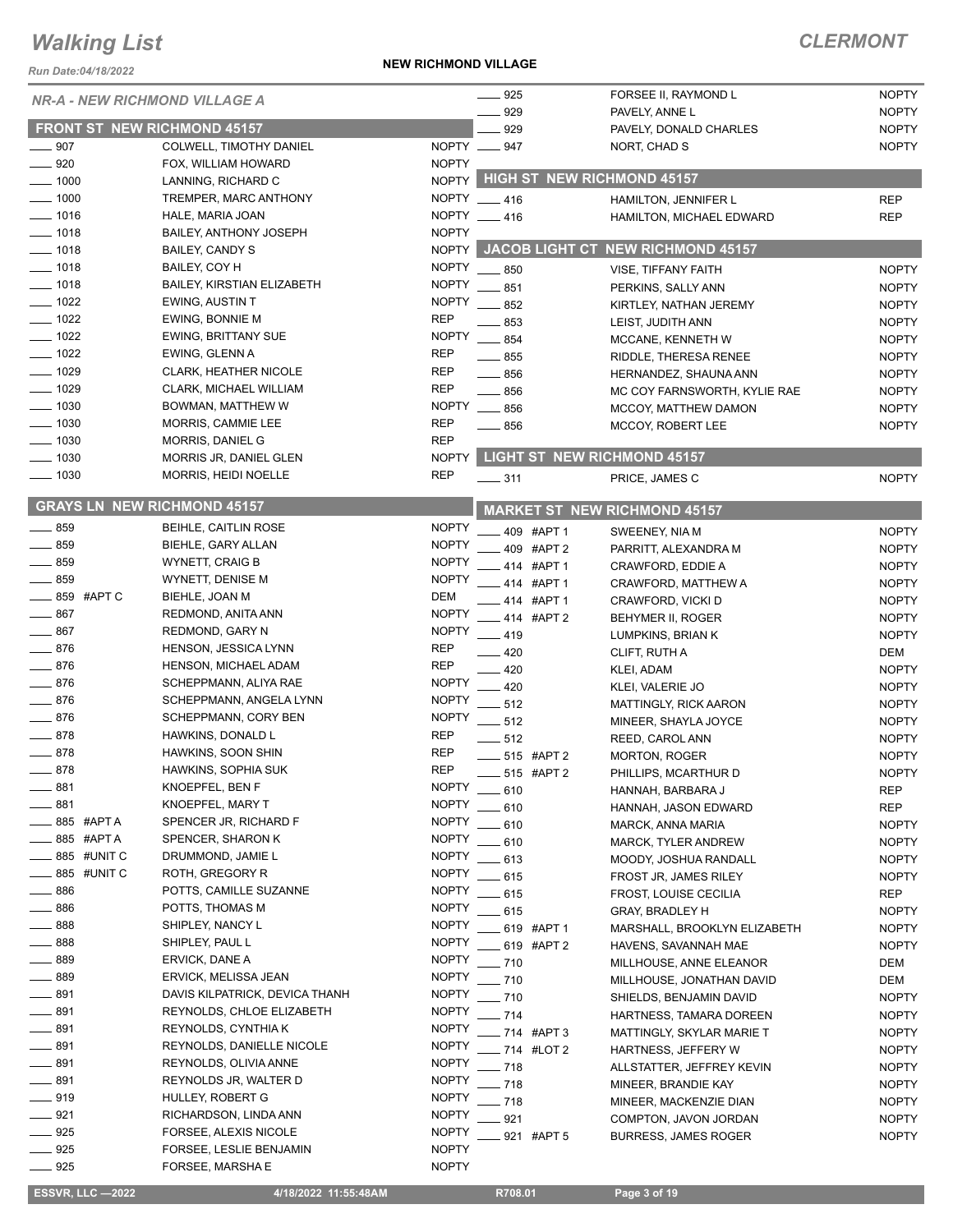*Run Date:04/18/2022*

**NEW RICHMOND VILLAGE**

|                   |                                      | 864                    | VALTINSON, JASON NEAL                   | <b>NOPTY</b> |
|-------------------|--------------------------------------|------------------------|-----------------------------------------|--------------|
|                   | <b>NR-A - NEW RICHMOND VILLAGE A</b> | $-864$                 | <b>VALTINSON, KERRIANN WRIGHT</b>       | <b>NOPTY</b> |
|                   | <b>MILL ST NEW RICHMOND 45157</b>    | $-870$                 | <b>BELMONT, ANN MARIE</b>               | <b>NOPTY</b> |
| $\frac{1}{2}$ 300 | ALSIP, CREELANA LYNN                 | $-870$<br><b>NOPTY</b> | <b>BELMONT, EMILY KATHERINE</b>         | <b>NOPTY</b> |
| $\frac{1}{2}$ 300 | WILLHOFF, LYNDA K                    | 870<br><b>NOPTY</b>    | BELMONT, THOMAS C                       | <b>REP</b>   |
|                   |                                      | 872<br><b>NOPTY</b>    | COMBS, DEBORAH LEE                      | <b>NOPTY</b> |
| $\frac{1}{2}$ 302 | PILCHER, DIEDRA LYNN                 | 872                    | POLSTER JR, CHARLES RAY                 | <b>REP</b>   |
| $\frac{1}{2}$ 302 | THACKER, JAMES DAVID LUKE            | <b>NOPTY</b><br>906    | <b>GREVER, LISA M</b>                   | <b>NOPTY</b> |
| $\frac{1}{2}$ 302 | THACKER, JESSICA RENA                | <b>NOPTY</b><br>906    | <b>GREVER, MICHAEL P</b>                | <b>NOPTY</b> |
| $- 302$           | THACKER, JOHN S                      | <b>REP</b><br>$-906$   | <b>JACKSON, EDWARD GABRIEL</b>          | <b>NOPTY</b> |
|                   |                                      | 906                    | <b>JACKSON, LORETTA</b>                 | <b>NOPTY</b> |
|                   | <b>MOORAGE CT NEW RICHMOND 45157</b> | $-908$                 | PEACE, FRANCESCA H                      | <b>NOPTY</b> |
| $\frac{1}{2}$ 103 | <b>MCGILL, TIMOTHY MARK</b>          | <b>NOPTY</b><br>908    | PEACE, MICHAEL G                        | <b>NOPTY</b> |
| $- 104$           | CORNELIUS, BRUCE ANTHONY             | <b>NOPTY</b>           |                                         |              |
| $\frac{1}{2}$ 105 | <b>ENNIS, PARRIS A</b>               | 912<br><b>NOPTY</b>    | STEVENS, TINA M                         | <b>NOPTY</b> |
| $\frac{1}{2}$ 106 | HIATT, KELLY JANE                    | .912<br><b>NOPTY</b>   | STEVENS, WESLEY SHANE                   | <b>NOPTY</b> |
| $- 107$           | FROMAN, ADAM LEE                     | 916<br><b>NOPTY</b>    | <b>GOLLER, JENNIFER ADRIANNE</b>        | <b>NOPTY</b> |
| $- 107$           | FROMAN, DANIEL LEE                   | 916<br><b>NOPTY</b>    | MEINEKE, JOEL G                         | <b>NOPTY</b> |
| $\frac{1}{2}$ 107 | FROMAN, NINA                         | 920<br><b>NOPTY</b>    | EDMONDS, SEAN P                         | <b>NOPTY</b> |
| $\frac{1}{2}$ 108 | HUMPHRIES, ALEXANDER L               | 921<br><b>NOPTY</b>    | BERRY, DANIELLE MARIE                   | <b>NOPTY</b> |
| $\frac{1}{2}$ 108 | HUMPHRIES JR, WILLIAM                | 921<br><b>REP</b>      | EARL, AMY ALICIA                        | DEM          |
| $\frac{1}{2}$ 109 | FOX, JAY WILLIAM                     | 924<br><b>NOPTY</b>    | <b>FARRELL, HEATHER MARIE</b>           | <b>NOPTY</b> |
| $- 109$           | FOX, JENNIFER DESIREE                | 924<br><b>NOPTY</b>    | FARRELL JR, WILLIAM JOSEPH              | <b>NOPTY</b> |
| $- 109$           | POWERS, KIMBERLY KAY                 | 927<br><b>NOPTY</b>    | <b>KENNON, HOLLY N</b>                  | <b>NOPTY</b> |
| $- 110$           |                                      | 927<br><b>NOPTY</b>    | RATLIFF, STEVE KENDAL                   | <b>NOPTY</b> |
|                   | ABBOTT, ALICIA LEE                   | 928<br><b>NOPTY</b>    | <b>JUSTICE, JAMES B</b>                 | <b>NOPTY</b> |
| $- 110$           | ABBOTT, RODNEY LEE                   | 929                    | WEEMS JOHNSON, ALVIA LENETTE            | <b>NOPTY</b> |
| $- 111$           | SCOTT, BRADEN GREGORY                | <b>NOPTY</b><br>931    | GIBSON, JAMIE R                         | <b>NOPTY</b> |
| $\frac{1}{2}$ 113 | MATHEWS, RICHARD P                   | <b>REP</b><br>$-932$   | MITCHELL, SARA AMBERLY                  | <b>NOPTY</b> |
| $\frac{1}{2}$ 113 | <b>MATHEWS, SANDRA KAY</b>           | <b>REP</b><br>$= 935$  | HAMILTON, JESSICA NICHOLE               | <b>NOPTY</b> |
| $\frac{1}{2}$ 114 | GOODE, DENISE L                      | <b>NOPTY</b><br>937    | RISER, SARA LYNN                        | <b>NOPTY</b> |
| $\frac{1}{2}$ 114 | GOODE, MICHAEL J                     | <b>NOPTY</b><br>_ 937  | STEVENS, TERRI L                        | <b>NOPTY</b> |
|                   |                                      | 938                    | SLAYBACK, KEITH ALAN                    | <b>REP</b>   |
|                   | NICKS PL NEW RICHMOND 45157          | 940                    | COLSTON JR, JACK LEE                    | <b>NOPTY</b> |
| $- 1426$          | BREWER, STEVEN DALE                  | <b>NOPTY</b>           | 940 #APT B<br>DICKERSON, BROCK A        | <b>NOPTY</b> |
| $- 1426$          | ROUTION, KELLY RENEE                 | <b>NOPTY</b>           | 940 #APT B<br>DICKERSON, GRAEME MICHAEL | <b>NOPTY</b> |
| $- 1428$          | DIGIOVANNI, GAIL M                   | <b>NOPTY</b>           | 940 #APT B<br>DICKERSON, GRIFFIN A      | <b>NOPTY</b> |
| $- 1429$          | AST, DIXIE J                         | <b>REP</b>             | 940 #APT B                              |              |
| $- 1429$          | AST, JAMES R                         | <b>REP</b><br>$-942$   | DICKERSON, KATHLEEN G                   | <b>NOPTY</b> |
| $- 1430$          | KARETH, ARTHUR H                     | <b>REP</b>             | FINDLAN, J MICHAEL LEO                  | <b>REP</b>   |
| $- 1430$          | KARETH, PAULINE R                    | 943<br><b>NOPTY</b>    | KIRSCHNER, CAROL L                      | DEM          |
| 1431              | LOVELACE, CANDY JANE                 | 944<br><b>NOPTY</b>    | ALLEN, KYLIE MARIE                      | <b>NOPTY</b> |
| ___ 1431          | PELZEL, CAMERON MICHAEL              | 944<br><b>NOPTY</b>    | ALLEN, TINA MARIE                       | <b>NOPTY</b> |
| $- 1431$          | SHANK JR, ANTHONY MICHAEL            | 944<br><b>NOPTY</b>    | CAUDILL, CHARLES J                      | <b>NOPTY</b> |
|                   |                                      | 946                    | COOPER, DAVID M                         | REP          |
|                   | OLD U S 52 NEW RICHMOND 45157        | 946                    | COOPER, PATRICIA A                      | <b>REP</b>   |
|                   |                                      | 948                    | KOHLER, KATHERINE ANN                   | <b>NOPTY</b> |
| 840               | HENRY, AMBER NICOLE                  | REP<br>949             | HOOBLER, DEBRA ANN                      | <b>NOPTY</b> |
| 840               | HENRY, RODNEY ALAN                   | <b>REP</b><br>950      | WISE, SHANNON LEE                       | <b>NOPTY</b> |
| 844               | RUMP, CHARLES G                      | <b>NOPTY</b><br>952    | LONG, JEANNA MARIE                      | <b>NOPTY</b> |
| 844               | SISKA, ALEXANDER MICHELLE STEFFE     | <b>NOPTY</b><br>954    | <b>BRUSMAN, TAMMY S</b>                 | <b>NOPTY</b> |
| 844               | WIGGINS, DEBORAH A                   | <b>NOPTY</b><br>954    | HOUCK, GABRIEL ALEXANDER                | <b>NOPTY</b> |
| 844               | WIGGINS, JENNIFER N                  | <b>NOPTY</b><br>956    | KIERNAN, CONNIE                         | DEM          |
| 844               | WIGGINS, MICHAEL R                   | <b>NOPTY</b><br>956    | OKEEFE, LAUREN NICOLE                   | <b>NOPTY</b> |
| 848               | SANDERS, JERI L                      | REP<br>956             | OKEEFE, RUSSELL JUSTIN                  | <b>NOPTY</b> |
| 848               | SANDERS, ROGER L                     | <b>REP</b><br>958      | WILSON, JULIE ANNE                      | <b>NOPTY</b> |
| 852               | HENZE, EDRICK D                      | <b>NOPTY</b><br>958    | WILSON, WILLIAM KAMERON                 | <b>NOPTY</b> |
| 853               | WOLIVER, JOHN D                      | <b>DEM</b>             |                                         | <b>NOPTY</b> |
| 853               | WOLIVER, MICHAEL B                   | 959<br><b>NOPTY</b>    | <b>BROCK, BAILEY ANN</b>                |              |
| 853               | <b>WOLIVER, THERESA L</b>            | 959<br><b>REP</b>      | <b>BROCK, TONY ALLEN</b>                | <b>NOPTY</b> |
| 854               | LEHN, DOMINIQUE STEPHANE             | 959<br><b>NOPTY</b>    | HADLEY, NICHOLAS D T                    | <b>NOPTY</b> |
| 854               | SETZER, LISA MELINDA                 | 959<br><b>NOPTY</b>    | RAPIER, AMBER M                         | <b>NOPTY</b> |
| 854               | SPIVAK, ALEXANDER JORDAN             | 960<br><b>NOPTY</b>    | BAIRD, JOHN RAYMOND                     | DEM          |
| 860               | PASTORS, RICHARD                     | 960<br><b>NOPTY</b>    | BAIRD, LINDA C                          | REP          |
|                   |                                      | 961                    | DALE, LAURA C                           | <b>NOPTY</b> |
| 862               | FISHER, BRANDON R                    | <b>NOPTY</b><br>961    |                                         | <b>NOPTY</b> |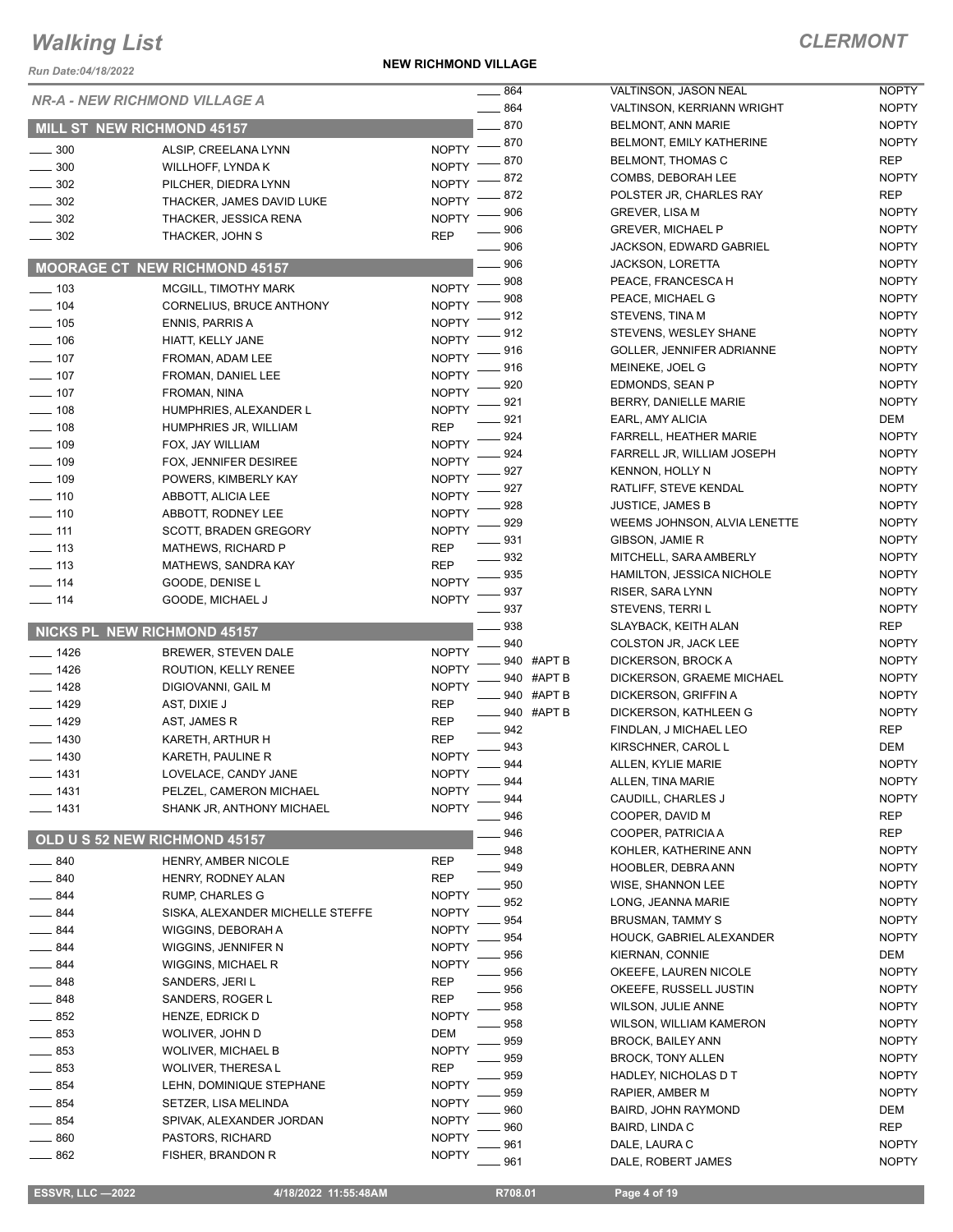*Run Date:04/18/2022*

**NEW RICHMOND VILLAGE**

| <b>NR-A - NEW RICHMOND VILLAGE A</b><br>$- 116$<br><b>NOPTY</b><br>ACKERMANN, JOSEPH EDWARD<br>$- 116$<br><b>NOPTY</b><br>OLD U S 52 NEW RICHMOND 45157<br>ACKERMANN, LISA ANN<br>$- 961$<br>DEM<br>$\frac{1}{2}$ 117<br><b>NOPTY</b><br>DALE, VICKY L<br>MARTINEZ, CYDNEY R<br>$\frac{1}{2}$ 117<br>$\frac{1}{2}$ 962<br>GOECKE, JANE C<br>DEM<br><b>NOPTY</b><br>MARTINEZ JR, DOMINGO M<br>$\frac{1}{2}$ 962<br>$- 118$<br>KAUTH, ELIZABETH ANN<br>DEM<br><b>NOPTY</b><br>PATCHELL, CARRIE A<br>NOPTY __ 118<br>$- 965$<br><b>NOPTY</b><br>SMITH, DANA A<br>PATCHELL, JEFFERY DALE<br>NOPTY __ 118<br>$\frac{1}{2}$ 965<br><b>NOPTY</b><br>SMITH, STEPHANIE A<br>PINDELL, SCOTT W<br>$- 966$<br>NOPTY __ 120<br><b>NOPTY</b><br>WATERS, JOSEPH V<br>BECKY JR, LUCKY LEVALE<br>NOPTY __ 120<br><b>NOPTY</b><br>$- 966$<br><b>WATERS, SHERRIL</b><br>TROXELL, JEFFERY SCOTT<br>NOPTY __ 120<br>$- 967$<br>GILLIAM SR, MICHAEL BRYAN<br>TROXELL, JESSICA LYNN<br><b>NOPTY</b><br>NOPTY __ 120<br>$- 967$<br><b>NOPTY</b><br><b>WOLF, STEVEN KYLE</b><br>TROXELL, JONI C<br>REP __ 120<br>$- 967$<br><b>NOPTY</b><br>WOODALL, JAMES WILLIAM<br>TROXELL, MARY A<br>NOPTY __ 121<br>$- 967$<br><b>NOPTY</b><br>WOODALL, SANDRA K<br>GREVER, JANE K<br>NOPTY __ 121<br>$- 969$<br><b>NOPTY</b><br>WRIGHT, SUANNA C<br><b>GREVER, JOSEPH R</b><br>$-972$<br>NOPTY __ 122<br>KIDWELL, RANDALL BRUCE<br><b>NOPTY</b><br>RABE, TARA NICOLE<br>$- 973$<br>NOPTY __ 122<br><b>NOPTY</b><br><b>CURTIS, KRISTEN LYNN</b><br>ROSS, MICHAEL BRYAN<br>$-974$<br>NOPTY __ 122<br><b>NOPTY</b><br>PARKER, ANN L<br>ROSS, REBA JEAN<br>NOPTY __ 123<br>$-974$<br><b>REP</b><br>PARKER, DAVID S<br><b>SEARS, ERIC JAMES</b><br>NOPTY __ 123<br>$- 974$<br><b>NOPTY</b><br>PARKER, TYLER J<br>SEARS, YANCI MARIE<br>$- 975$<br>NOPTY __ 124<br>HATFIELD, CHARLES DAVID<br><b>REP</b><br>EDWARDS JR, JERRY<br>$- 975$<br>NOPTY __ 124<br><b>NOPTY</b><br>HATFIELD, SANDRA L<br>GIBBS, CATHY SUE<br>$-977$<br>NOPTY __ 124<br>FAULHABER, DAWN R<br>GIBSON, CLAUDIA L<br>DEM<br>$-977$<br>NOPTY __ 125<br><b>NOPTY</b><br>RUSK, ELLIOT MATTHEW<br>BALL, AMANDA M<br>NOPTY __ 125<br>$- 978$<br><b>NOPTY</b><br>DOUGHERTY, ANGELA J<br><b>BALL, ERIC R</b><br>NOPTY __ 125<br>$-978$<br>MULLEN, AMANDA KAE<br><b>NOPTY</b><br><b>MALAS, MORGAN F</b><br>NOPTY __ 126<br>$- 980$<br><b>NOPTY</b><br>COLYER, BUDDY N<br>HURLEY, MICHAEL T<br>NOPTY __ 127<br>$- 980$<br><b>NOPTY</b><br>COLYER, DONNA E<br>MORGAN, JEREMY T<br>DEM __ 127<br><b>NOPTY</b><br>CREECH, JULIE ANN<br>MORGAN, JILL MARIE<br>NOPTY __ 127<br>$\frac{1}{2}$ 1020<br><b>NOPTY</b><br><b>RUBY, MILES IAN</b><br>STRUNK, LINDSAY R<br><b>REP</b><br>$- 1042$<br>HINSON, MARGIE A<br>$\frac{1}{2}$ 128<br><b>NOPTY</b><br>OBERSCHLAKE, CANDICE SUSANNE<br>$- 128$<br>$- 1042$<br>REP<br><b>NOPTY</b><br>HINSON, RICKIE L<br>WAITZ, EVELYN W<br>$- 1044$<br>$\frac{1}{2}$ 128<br>REP<br><b>NOPTY</b><br>GILPIN, DEBORAH A<br>WAITZ, LANCE W<br>$\frac{1}{2}$ 129<br>$- 1044$<br><b>REP</b><br><b>REP</b><br>CARR, BROOKE MICHELLE<br>GILPIN, WILLIAM R<br>$\frac{1}{2}$ 1050<br>NOPTY __ 129<br><b>REP</b><br><b>CRISS, MATTHEW B</b><br>CARR JR, DENNIS MICHAEL<br>$\frac{1}{2}$ 1050<br>NOPTY __ 129<br><b>REP</b><br>FISCHER, JAMIE LEE<br>HIRSHEY, RITA<br>$\frac{1}{2}$ 1050<br>NOPTY __ 130<br><b>NOPTY</b><br>HOFFMAN, DUSTIN M<br>NYE, AMBER NICOLE<br>$- 1056$<br>NOPTY __ 132<br>SEXTON, CHRISTOPHER LEE<br>SMITH, JEFFREY BRADFORD<br><b>NOPTY</b><br>NOPTY __ 132<br>$\frac{1}{2}$ 1056<br><b>NOPTY</b><br>SEXTON, LAURA ELIZABETH<br>SMITH, MICHELLE JEANNE<br>$\frac{1}{2}$ 133<br><b>NOPTY</b><br>ARMBRUSTER, JASON M<br>PADDLE WHEEL DR NEW RICHMOND 45157<br>$-134$<br><b>NOPTY</b><br>ROSE, MELISSA J<br><b>NOPTY</b><br>$\frac{1}{2}$ 134<br>ROSE JR, WILLIAM E<br>$\frac{1}{2}$ 100<br>PLOUCHA, MICHAEL D<br>DEM<br>NOPTY - 134<br>ROSE, WILLIAM ROBERT<br><b>NOPTY</b><br>$\frac{1}{2}$ 100<br>PLOUCHA, RACHEL K<br>$\frac{1}{2}$ 134<br>TALLON, JENNA E<br><b>NOPTY</b><br>DEM<br>$\frac{1}{2}$ 100<br>PLOUCHA, REBECCA L<br>NOPTY __ 135<br><b>HODGE, HEATHER ANN</b><br><b>NOPTY</b><br>$- 100$<br>PLOUCHA, SAMUEL J<br>NOPTY - 135<br>HODGE, TONY D<br><b>NOPTY</b><br>$- 102$<br><b>URMSTON, KRISTEN KERR</b><br>NOPTY __ 136<br><b>NOPTY</b><br>BATEMAN JR, LARRY<br>$\frac{1}{2}$ 102<br>URMSTON, MICHAEL WILLIAM<br>NOPTY __ 136<br>BATEMAN, SAVANNAH TAYLOR<br><b>NOPTY</b><br>$\equiv$ 103<br>NELSON, REBECCA E<br>$\frac{1}{2}$ 136<br>RANDOLPH, KELLY J<br><b>NOPTY</b><br>$- 104$<br>REP<br>BRIGHTWELL, ELOISE PAULINE<br>$\equiv$ 136<br>REINHART, MICHAEL ANTHONY<br><b>NOPTY</b><br>REP<br>$\frac{1}{2}$ 104<br>BRIGHTWELL, WILLIAM DAVID<br>NOPTY - 137<br>DAVIDSON, KATHI A<br><b>NOPTY</b><br>$- 106$<br><b>BOHL, JASON ALLEN</b><br><b>NOPTY</b><br>NOPTY __ 138<br>DWELLY, STEPHANIE M<br>$- 106$<br>WUNSCH, TIFFINEY R<br>NOPTY - 138<br>GAMMON, PHILIP DAVID<br><b>NOPTY</b><br>$- 108$<br>LOGAN, CHRISTIAN RYAN<br>$- 141$<br><b>NOPTY</b><br>$- 108$<br>REP<br>WALKER, ANDREW M<br>LOGAN, CYNTHIA L<br>NOPTY -141<br><b>NOPTY</b><br>$- 108$<br>WALKER, KRISTA JO<br>LOGAN, LOUIS W<br><b>NOPTY</b><br>$\frac{1}{2}$ 110<br>KINNARD, MICHAEL PHILIP<br>NOPTY QUARRY ST NEW RICHMOND 45157<br>$- 112$<br>TRAYLOR, BOBBY G<br>$- 112$<br>NOPTY __ 215<br><b>NOPTY</b><br>TRAYLOR, JUDY K<br><b>ISAAC, CONSUELO NICOLE</b><br>DEM<br>$\frac{1}{2}$ 113<br>BOLAND, SUSAN MAUREEN<br>NOPTY RACE ST NEW RICHMOND 45157<br>$\frac{1}{2}$ 113<br>KIMBELTON, WILLIAM L<br>NOPTY __ 191<br>$- 114$<br><b>WALKER, JEREMY SCOTT</b><br><b>NOPTY</b><br>LOCKARD, CHRISTIAN THOMAS BLAKE<br>$- 114$<br>WALKER, JUSTINE NICOLE<br>NOPTY __ 191<br>SANDUSKY, BENJAMIN LEE<br><b>NOPTY</b><br>$\equiv$ 115<br>ROWE, APRIL DAWN<br>NOPTY __ 191<br>SANDUSKY, BROOKLYN MARIE<br><b>NOPTY</b><br><b>ESSVR, LLC -2022</b><br>4/18/2022 11:55:48AM<br>R708.01<br>Page 5 of 19 |         |  |                   |                  |              |
|-------------------------------------------------------------------------------------------------------------------------------------------------------------------------------------------------------------------------------------------------------------------------------------------------------------------------------------------------------------------------------------------------------------------------------------------------------------------------------------------------------------------------------------------------------------------------------------------------------------------------------------------------------------------------------------------------------------------------------------------------------------------------------------------------------------------------------------------------------------------------------------------------------------------------------------------------------------------------------------------------------------------------------------------------------------------------------------------------------------------------------------------------------------------------------------------------------------------------------------------------------------------------------------------------------------------------------------------------------------------------------------------------------------------------------------------------------------------------------------------------------------------------------------------------------------------------------------------------------------------------------------------------------------------------------------------------------------------------------------------------------------------------------------------------------------------------------------------------------------------------------------------------------------------------------------------------------------------------------------------------------------------------------------------------------------------------------------------------------------------------------------------------------------------------------------------------------------------------------------------------------------------------------------------------------------------------------------------------------------------------------------------------------------------------------------------------------------------------------------------------------------------------------------------------------------------------------------------------------------------------------------------------------------------------------------------------------------------------------------------------------------------------------------------------------------------------------------------------------------------------------------------------------------------------------------------------------------------------------------------------------------------------------------------------------------------------------------------------------------------------------------------------------------------------------------------------------------------------------------------------------------------------------------------------------------------------------------------------------------------------------------------------------------------------------------------------------------------------------------------------------------------------------------------------------------------------------------------------------------------------------------------------------------------------------------------------------------------------------------------------------------------------------------------------------------------------------------------------------------------------------------------------------------------------------------------------------------------------------------------------------------------------------------------------------------------------------------------------------------------------------------------------------------------------------------------------------------------------------------------------------------------------------------------------------------------------------------------------------------------------------------------------------------------------------------------------------------------------------------------------------------------------------------------------------------------------------------------------------------------------------------------------------------------------------------------------------------------------------------------------------------------------------------------------------------------------------------------------------------------------------------------------------------------------------------------------------------------------------------------------------------------------------------------------------------------------------------------------------------------------------------------------------------------------------------------------------------------------------------------------------------------------------------------------------------------------------------------------------------------------------------------------------------------------------------------------------------------------------------------------------------------------------------------------------------------------------------------------------------------------------------------------------------------------------------------------------------------------------------------------------------------------------------------------------------------------------------------------------------------------------------------------------------------------------------------------|---------|--|-------------------|------------------|--------------|
|                                                                                                                                                                                                                                                                                                                                                                                                                                                                                                                                                                                                                                                                                                                                                                                                                                                                                                                                                                                                                                                                                                                                                                                                                                                                                                                                                                                                                                                                                                                                                                                                                                                                                                                                                                                                                                                                                                                                                                                                                                                                                                                                                                                                                                                                                                                                                                                                                                                                                                                                                                                                                                                                                                                                                                                                                                                                                                                                                                                                                                                                                                                                                                                                                                                                                                                                                                                                                                                                                                                                                                                                                                                                                                                                                                                                                                                                                                                                                                                                                                                                                                                                                                                                                                                                                                                                                                                                                                                                                                                                                                                                                                                                                                                                                                                                                                                                                                                                                                                                                                                                                                                                                                                                                                                                                                                                                                                                                                                                                                                                                                                                                                                                                                                                                                                                                                                                                                                                                 |         |  | $\frac{1}{2}$ 115 | ROWE, CRISTINA A | <b>NOPTY</b> |
|                                                                                                                                                                                                                                                                                                                                                                                                                                                                                                                                                                                                                                                                                                                                                                                                                                                                                                                                                                                                                                                                                                                                                                                                                                                                                                                                                                                                                                                                                                                                                                                                                                                                                                                                                                                                                                                                                                                                                                                                                                                                                                                                                                                                                                                                                                                                                                                                                                                                                                                                                                                                                                                                                                                                                                                                                                                                                                                                                                                                                                                                                                                                                                                                                                                                                                                                                                                                                                                                                                                                                                                                                                                                                                                                                                                                                                                                                                                                                                                                                                                                                                                                                                                                                                                                                                                                                                                                                                                                                                                                                                                                                                                                                                                                                                                                                                                                                                                                                                                                                                                                                                                                                                                                                                                                                                                                                                                                                                                                                                                                                                                                                                                                                                                                                                                                                                                                                                                                                 |         |  |                   |                  |              |
|                                                                                                                                                                                                                                                                                                                                                                                                                                                                                                                                                                                                                                                                                                                                                                                                                                                                                                                                                                                                                                                                                                                                                                                                                                                                                                                                                                                                                                                                                                                                                                                                                                                                                                                                                                                                                                                                                                                                                                                                                                                                                                                                                                                                                                                                                                                                                                                                                                                                                                                                                                                                                                                                                                                                                                                                                                                                                                                                                                                                                                                                                                                                                                                                                                                                                                                                                                                                                                                                                                                                                                                                                                                                                                                                                                                                                                                                                                                                                                                                                                                                                                                                                                                                                                                                                                                                                                                                                                                                                                                                                                                                                                                                                                                                                                                                                                                                                                                                                                                                                                                                                                                                                                                                                                                                                                                                                                                                                                                                                                                                                                                                                                                                                                                                                                                                                                                                                                                                                 |         |  |                   |                  |              |
|                                                                                                                                                                                                                                                                                                                                                                                                                                                                                                                                                                                                                                                                                                                                                                                                                                                                                                                                                                                                                                                                                                                                                                                                                                                                                                                                                                                                                                                                                                                                                                                                                                                                                                                                                                                                                                                                                                                                                                                                                                                                                                                                                                                                                                                                                                                                                                                                                                                                                                                                                                                                                                                                                                                                                                                                                                                                                                                                                                                                                                                                                                                                                                                                                                                                                                                                                                                                                                                                                                                                                                                                                                                                                                                                                                                                                                                                                                                                                                                                                                                                                                                                                                                                                                                                                                                                                                                                                                                                                                                                                                                                                                                                                                                                                                                                                                                                                                                                                                                                                                                                                                                                                                                                                                                                                                                                                                                                                                                                                                                                                                                                                                                                                                                                                                                                                                                                                                                                                 |         |  |                   |                  |              |
|                                                                                                                                                                                                                                                                                                                                                                                                                                                                                                                                                                                                                                                                                                                                                                                                                                                                                                                                                                                                                                                                                                                                                                                                                                                                                                                                                                                                                                                                                                                                                                                                                                                                                                                                                                                                                                                                                                                                                                                                                                                                                                                                                                                                                                                                                                                                                                                                                                                                                                                                                                                                                                                                                                                                                                                                                                                                                                                                                                                                                                                                                                                                                                                                                                                                                                                                                                                                                                                                                                                                                                                                                                                                                                                                                                                                                                                                                                                                                                                                                                                                                                                                                                                                                                                                                                                                                                                                                                                                                                                                                                                                                                                                                                                                                                                                                                                                                                                                                                                                                                                                                                                                                                                                                                                                                                                                                                                                                                                                                                                                                                                                                                                                                                                                                                                                                                                                                                                                                 |         |  |                   |                  |              |
|                                                                                                                                                                                                                                                                                                                                                                                                                                                                                                                                                                                                                                                                                                                                                                                                                                                                                                                                                                                                                                                                                                                                                                                                                                                                                                                                                                                                                                                                                                                                                                                                                                                                                                                                                                                                                                                                                                                                                                                                                                                                                                                                                                                                                                                                                                                                                                                                                                                                                                                                                                                                                                                                                                                                                                                                                                                                                                                                                                                                                                                                                                                                                                                                                                                                                                                                                                                                                                                                                                                                                                                                                                                                                                                                                                                                                                                                                                                                                                                                                                                                                                                                                                                                                                                                                                                                                                                                                                                                                                                                                                                                                                                                                                                                                                                                                                                                                                                                                                                                                                                                                                                                                                                                                                                                                                                                                                                                                                                                                                                                                                                                                                                                                                                                                                                                                                                                                                                                                 |         |  |                   |                  |              |
|                                                                                                                                                                                                                                                                                                                                                                                                                                                                                                                                                                                                                                                                                                                                                                                                                                                                                                                                                                                                                                                                                                                                                                                                                                                                                                                                                                                                                                                                                                                                                                                                                                                                                                                                                                                                                                                                                                                                                                                                                                                                                                                                                                                                                                                                                                                                                                                                                                                                                                                                                                                                                                                                                                                                                                                                                                                                                                                                                                                                                                                                                                                                                                                                                                                                                                                                                                                                                                                                                                                                                                                                                                                                                                                                                                                                                                                                                                                                                                                                                                                                                                                                                                                                                                                                                                                                                                                                                                                                                                                                                                                                                                                                                                                                                                                                                                                                                                                                                                                                                                                                                                                                                                                                                                                                                                                                                                                                                                                                                                                                                                                                                                                                                                                                                                                                                                                                                                                                                 |         |  |                   |                  |              |
|                                                                                                                                                                                                                                                                                                                                                                                                                                                                                                                                                                                                                                                                                                                                                                                                                                                                                                                                                                                                                                                                                                                                                                                                                                                                                                                                                                                                                                                                                                                                                                                                                                                                                                                                                                                                                                                                                                                                                                                                                                                                                                                                                                                                                                                                                                                                                                                                                                                                                                                                                                                                                                                                                                                                                                                                                                                                                                                                                                                                                                                                                                                                                                                                                                                                                                                                                                                                                                                                                                                                                                                                                                                                                                                                                                                                                                                                                                                                                                                                                                                                                                                                                                                                                                                                                                                                                                                                                                                                                                                                                                                                                                                                                                                                                                                                                                                                                                                                                                                                                                                                                                                                                                                                                                                                                                                                                                                                                                                                                                                                                                                                                                                                                                                                                                                                                                                                                                                                                 |         |  |                   |                  |              |
|                                                                                                                                                                                                                                                                                                                                                                                                                                                                                                                                                                                                                                                                                                                                                                                                                                                                                                                                                                                                                                                                                                                                                                                                                                                                                                                                                                                                                                                                                                                                                                                                                                                                                                                                                                                                                                                                                                                                                                                                                                                                                                                                                                                                                                                                                                                                                                                                                                                                                                                                                                                                                                                                                                                                                                                                                                                                                                                                                                                                                                                                                                                                                                                                                                                                                                                                                                                                                                                                                                                                                                                                                                                                                                                                                                                                                                                                                                                                                                                                                                                                                                                                                                                                                                                                                                                                                                                                                                                                                                                                                                                                                                                                                                                                                                                                                                                                                                                                                                                                                                                                                                                                                                                                                                                                                                                                                                                                                                                                                                                                                                                                                                                                                                                                                                                                                                                                                                                                                 |         |  |                   |                  |              |
|                                                                                                                                                                                                                                                                                                                                                                                                                                                                                                                                                                                                                                                                                                                                                                                                                                                                                                                                                                                                                                                                                                                                                                                                                                                                                                                                                                                                                                                                                                                                                                                                                                                                                                                                                                                                                                                                                                                                                                                                                                                                                                                                                                                                                                                                                                                                                                                                                                                                                                                                                                                                                                                                                                                                                                                                                                                                                                                                                                                                                                                                                                                                                                                                                                                                                                                                                                                                                                                                                                                                                                                                                                                                                                                                                                                                                                                                                                                                                                                                                                                                                                                                                                                                                                                                                                                                                                                                                                                                                                                                                                                                                                                                                                                                                                                                                                                                                                                                                                                                                                                                                                                                                                                                                                                                                                                                                                                                                                                                                                                                                                                                                                                                                                                                                                                                                                                                                                                                                 |         |  |                   |                  |              |
|                                                                                                                                                                                                                                                                                                                                                                                                                                                                                                                                                                                                                                                                                                                                                                                                                                                                                                                                                                                                                                                                                                                                                                                                                                                                                                                                                                                                                                                                                                                                                                                                                                                                                                                                                                                                                                                                                                                                                                                                                                                                                                                                                                                                                                                                                                                                                                                                                                                                                                                                                                                                                                                                                                                                                                                                                                                                                                                                                                                                                                                                                                                                                                                                                                                                                                                                                                                                                                                                                                                                                                                                                                                                                                                                                                                                                                                                                                                                                                                                                                                                                                                                                                                                                                                                                                                                                                                                                                                                                                                                                                                                                                                                                                                                                                                                                                                                                                                                                                                                                                                                                                                                                                                                                                                                                                                                                                                                                                                                                                                                                                                                                                                                                                                                                                                                                                                                                                                                                 |         |  |                   |                  |              |
|                                                                                                                                                                                                                                                                                                                                                                                                                                                                                                                                                                                                                                                                                                                                                                                                                                                                                                                                                                                                                                                                                                                                                                                                                                                                                                                                                                                                                                                                                                                                                                                                                                                                                                                                                                                                                                                                                                                                                                                                                                                                                                                                                                                                                                                                                                                                                                                                                                                                                                                                                                                                                                                                                                                                                                                                                                                                                                                                                                                                                                                                                                                                                                                                                                                                                                                                                                                                                                                                                                                                                                                                                                                                                                                                                                                                                                                                                                                                                                                                                                                                                                                                                                                                                                                                                                                                                                                                                                                                                                                                                                                                                                                                                                                                                                                                                                                                                                                                                                                                                                                                                                                                                                                                                                                                                                                                                                                                                                                                                                                                                                                                                                                                                                                                                                                                                                                                                                                                                 |         |  |                   |                  |              |
|                                                                                                                                                                                                                                                                                                                                                                                                                                                                                                                                                                                                                                                                                                                                                                                                                                                                                                                                                                                                                                                                                                                                                                                                                                                                                                                                                                                                                                                                                                                                                                                                                                                                                                                                                                                                                                                                                                                                                                                                                                                                                                                                                                                                                                                                                                                                                                                                                                                                                                                                                                                                                                                                                                                                                                                                                                                                                                                                                                                                                                                                                                                                                                                                                                                                                                                                                                                                                                                                                                                                                                                                                                                                                                                                                                                                                                                                                                                                                                                                                                                                                                                                                                                                                                                                                                                                                                                                                                                                                                                                                                                                                                                                                                                                                                                                                                                                                                                                                                                                                                                                                                                                                                                                                                                                                                                                                                                                                                                                                                                                                                                                                                                                                                                                                                                                                                                                                                                                                 |         |  |                   |                  |              |
|                                                                                                                                                                                                                                                                                                                                                                                                                                                                                                                                                                                                                                                                                                                                                                                                                                                                                                                                                                                                                                                                                                                                                                                                                                                                                                                                                                                                                                                                                                                                                                                                                                                                                                                                                                                                                                                                                                                                                                                                                                                                                                                                                                                                                                                                                                                                                                                                                                                                                                                                                                                                                                                                                                                                                                                                                                                                                                                                                                                                                                                                                                                                                                                                                                                                                                                                                                                                                                                                                                                                                                                                                                                                                                                                                                                                                                                                                                                                                                                                                                                                                                                                                                                                                                                                                                                                                                                                                                                                                                                                                                                                                                                                                                                                                                                                                                                                                                                                                                                                                                                                                                                                                                                                                                                                                                                                                                                                                                                                                                                                                                                                                                                                                                                                                                                                                                                                                                                                                 |         |  |                   |                  |              |
|                                                                                                                                                                                                                                                                                                                                                                                                                                                                                                                                                                                                                                                                                                                                                                                                                                                                                                                                                                                                                                                                                                                                                                                                                                                                                                                                                                                                                                                                                                                                                                                                                                                                                                                                                                                                                                                                                                                                                                                                                                                                                                                                                                                                                                                                                                                                                                                                                                                                                                                                                                                                                                                                                                                                                                                                                                                                                                                                                                                                                                                                                                                                                                                                                                                                                                                                                                                                                                                                                                                                                                                                                                                                                                                                                                                                                                                                                                                                                                                                                                                                                                                                                                                                                                                                                                                                                                                                                                                                                                                                                                                                                                                                                                                                                                                                                                                                                                                                                                                                                                                                                                                                                                                                                                                                                                                                                                                                                                                                                                                                                                                                                                                                                                                                                                                                                                                                                                                                                 |         |  |                   |                  |              |
|                                                                                                                                                                                                                                                                                                                                                                                                                                                                                                                                                                                                                                                                                                                                                                                                                                                                                                                                                                                                                                                                                                                                                                                                                                                                                                                                                                                                                                                                                                                                                                                                                                                                                                                                                                                                                                                                                                                                                                                                                                                                                                                                                                                                                                                                                                                                                                                                                                                                                                                                                                                                                                                                                                                                                                                                                                                                                                                                                                                                                                                                                                                                                                                                                                                                                                                                                                                                                                                                                                                                                                                                                                                                                                                                                                                                                                                                                                                                                                                                                                                                                                                                                                                                                                                                                                                                                                                                                                                                                                                                                                                                                                                                                                                                                                                                                                                                                                                                                                                                                                                                                                                                                                                                                                                                                                                                                                                                                                                                                                                                                                                                                                                                                                                                                                                                                                                                                                                                                 |         |  |                   |                  |              |
|                                                                                                                                                                                                                                                                                                                                                                                                                                                                                                                                                                                                                                                                                                                                                                                                                                                                                                                                                                                                                                                                                                                                                                                                                                                                                                                                                                                                                                                                                                                                                                                                                                                                                                                                                                                                                                                                                                                                                                                                                                                                                                                                                                                                                                                                                                                                                                                                                                                                                                                                                                                                                                                                                                                                                                                                                                                                                                                                                                                                                                                                                                                                                                                                                                                                                                                                                                                                                                                                                                                                                                                                                                                                                                                                                                                                                                                                                                                                                                                                                                                                                                                                                                                                                                                                                                                                                                                                                                                                                                                                                                                                                                                                                                                                                                                                                                                                                                                                                                                                                                                                                                                                                                                                                                                                                                                                                                                                                                                                                                                                                                                                                                                                                                                                                                                                                                                                                                                                                 |         |  |                   |                  |              |
|                                                                                                                                                                                                                                                                                                                                                                                                                                                                                                                                                                                                                                                                                                                                                                                                                                                                                                                                                                                                                                                                                                                                                                                                                                                                                                                                                                                                                                                                                                                                                                                                                                                                                                                                                                                                                                                                                                                                                                                                                                                                                                                                                                                                                                                                                                                                                                                                                                                                                                                                                                                                                                                                                                                                                                                                                                                                                                                                                                                                                                                                                                                                                                                                                                                                                                                                                                                                                                                                                                                                                                                                                                                                                                                                                                                                                                                                                                                                                                                                                                                                                                                                                                                                                                                                                                                                                                                                                                                                                                                                                                                                                                                                                                                                                                                                                                                                                                                                                                                                                                                                                                                                                                                                                                                                                                                                                                                                                                                                                                                                                                                                                                                                                                                                                                                                                                                                                                                                                 |         |  |                   |                  |              |
|                                                                                                                                                                                                                                                                                                                                                                                                                                                                                                                                                                                                                                                                                                                                                                                                                                                                                                                                                                                                                                                                                                                                                                                                                                                                                                                                                                                                                                                                                                                                                                                                                                                                                                                                                                                                                                                                                                                                                                                                                                                                                                                                                                                                                                                                                                                                                                                                                                                                                                                                                                                                                                                                                                                                                                                                                                                                                                                                                                                                                                                                                                                                                                                                                                                                                                                                                                                                                                                                                                                                                                                                                                                                                                                                                                                                                                                                                                                                                                                                                                                                                                                                                                                                                                                                                                                                                                                                                                                                                                                                                                                                                                                                                                                                                                                                                                                                                                                                                                                                                                                                                                                                                                                                                                                                                                                                                                                                                                                                                                                                                                                                                                                                                                                                                                                                                                                                                                                                                 |         |  |                   |                  |              |
|                                                                                                                                                                                                                                                                                                                                                                                                                                                                                                                                                                                                                                                                                                                                                                                                                                                                                                                                                                                                                                                                                                                                                                                                                                                                                                                                                                                                                                                                                                                                                                                                                                                                                                                                                                                                                                                                                                                                                                                                                                                                                                                                                                                                                                                                                                                                                                                                                                                                                                                                                                                                                                                                                                                                                                                                                                                                                                                                                                                                                                                                                                                                                                                                                                                                                                                                                                                                                                                                                                                                                                                                                                                                                                                                                                                                                                                                                                                                                                                                                                                                                                                                                                                                                                                                                                                                                                                                                                                                                                                                                                                                                                                                                                                                                                                                                                                                                                                                                                                                                                                                                                                                                                                                                                                                                                                                                                                                                                                                                                                                                                                                                                                                                                                                                                                                                                                                                                                                                 |         |  |                   |                  |              |
|                                                                                                                                                                                                                                                                                                                                                                                                                                                                                                                                                                                                                                                                                                                                                                                                                                                                                                                                                                                                                                                                                                                                                                                                                                                                                                                                                                                                                                                                                                                                                                                                                                                                                                                                                                                                                                                                                                                                                                                                                                                                                                                                                                                                                                                                                                                                                                                                                                                                                                                                                                                                                                                                                                                                                                                                                                                                                                                                                                                                                                                                                                                                                                                                                                                                                                                                                                                                                                                                                                                                                                                                                                                                                                                                                                                                                                                                                                                                                                                                                                                                                                                                                                                                                                                                                                                                                                                                                                                                                                                                                                                                                                                                                                                                                                                                                                                                                                                                                                                                                                                                                                                                                                                                                                                                                                                                                                                                                                                                                                                                                                                                                                                                                                                                                                                                                                                                                                                                                 |         |  |                   |                  |              |
|                                                                                                                                                                                                                                                                                                                                                                                                                                                                                                                                                                                                                                                                                                                                                                                                                                                                                                                                                                                                                                                                                                                                                                                                                                                                                                                                                                                                                                                                                                                                                                                                                                                                                                                                                                                                                                                                                                                                                                                                                                                                                                                                                                                                                                                                                                                                                                                                                                                                                                                                                                                                                                                                                                                                                                                                                                                                                                                                                                                                                                                                                                                                                                                                                                                                                                                                                                                                                                                                                                                                                                                                                                                                                                                                                                                                                                                                                                                                                                                                                                                                                                                                                                                                                                                                                                                                                                                                                                                                                                                                                                                                                                                                                                                                                                                                                                                                                                                                                                                                                                                                                                                                                                                                                                                                                                                                                                                                                                                                                                                                                                                                                                                                                                                                                                                                                                                                                                                                                 |         |  |                   |                  |              |
|                                                                                                                                                                                                                                                                                                                                                                                                                                                                                                                                                                                                                                                                                                                                                                                                                                                                                                                                                                                                                                                                                                                                                                                                                                                                                                                                                                                                                                                                                                                                                                                                                                                                                                                                                                                                                                                                                                                                                                                                                                                                                                                                                                                                                                                                                                                                                                                                                                                                                                                                                                                                                                                                                                                                                                                                                                                                                                                                                                                                                                                                                                                                                                                                                                                                                                                                                                                                                                                                                                                                                                                                                                                                                                                                                                                                                                                                                                                                                                                                                                                                                                                                                                                                                                                                                                                                                                                                                                                                                                                                                                                                                                                                                                                                                                                                                                                                                                                                                                                                                                                                                                                                                                                                                                                                                                                                                                                                                                                                                                                                                                                                                                                                                                                                                                                                                                                                                                                                                 |         |  |                   |                  |              |
|                                                                                                                                                                                                                                                                                                                                                                                                                                                                                                                                                                                                                                                                                                                                                                                                                                                                                                                                                                                                                                                                                                                                                                                                                                                                                                                                                                                                                                                                                                                                                                                                                                                                                                                                                                                                                                                                                                                                                                                                                                                                                                                                                                                                                                                                                                                                                                                                                                                                                                                                                                                                                                                                                                                                                                                                                                                                                                                                                                                                                                                                                                                                                                                                                                                                                                                                                                                                                                                                                                                                                                                                                                                                                                                                                                                                                                                                                                                                                                                                                                                                                                                                                                                                                                                                                                                                                                                                                                                                                                                                                                                                                                                                                                                                                                                                                                                                                                                                                                                                                                                                                                                                                                                                                                                                                                                                                                                                                                                                                                                                                                                                                                                                                                                                                                                                                                                                                                                                                 |         |  |                   |                  |              |
|                                                                                                                                                                                                                                                                                                                                                                                                                                                                                                                                                                                                                                                                                                                                                                                                                                                                                                                                                                                                                                                                                                                                                                                                                                                                                                                                                                                                                                                                                                                                                                                                                                                                                                                                                                                                                                                                                                                                                                                                                                                                                                                                                                                                                                                                                                                                                                                                                                                                                                                                                                                                                                                                                                                                                                                                                                                                                                                                                                                                                                                                                                                                                                                                                                                                                                                                                                                                                                                                                                                                                                                                                                                                                                                                                                                                                                                                                                                                                                                                                                                                                                                                                                                                                                                                                                                                                                                                                                                                                                                                                                                                                                                                                                                                                                                                                                                                                                                                                                                                                                                                                                                                                                                                                                                                                                                                                                                                                                                                                                                                                                                                                                                                                                                                                                                                                                                                                                                                                 |         |  |                   |                  |              |
|                                                                                                                                                                                                                                                                                                                                                                                                                                                                                                                                                                                                                                                                                                                                                                                                                                                                                                                                                                                                                                                                                                                                                                                                                                                                                                                                                                                                                                                                                                                                                                                                                                                                                                                                                                                                                                                                                                                                                                                                                                                                                                                                                                                                                                                                                                                                                                                                                                                                                                                                                                                                                                                                                                                                                                                                                                                                                                                                                                                                                                                                                                                                                                                                                                                                                                                                                                                                                                                                                                                                                                                                                                                                                                                                                                                                                                                                                                                                                                                                                                                                                                                                                                                                                                                                                                                                                                                                                                                                                                                                                                                                                                                                                                                                                                                                                                                                                                                                                                                                                                                                                                                                                                                                                                                                                                                                                                                                                                                                                                                                                                                                                                                                                                                                                                                                                                                                                                                                                 |         |  |                   |                  |              |
|                                                                                                                                                                                                                                                                                                                                                                                                                                                                                                                                                                                                                                                                                                                                                                                                                                                                                                                                                                                                                                                                                                                                                                                                                                                                                                                                                                                                                                                                                                                                                                                                                                                                                                                                                                                                                                                                                                                                                                                                                                                                                                                                                                                                                                                                                                                                                                                                                                                                                                                                                                                                                                                                                                                                                                                                                                                                                                                                                                                                                                                                                                                                                                                                                                                                                                                                                                                                                                                                                                                                                                                                                                                                                                                                                                                                                                                                                                                                                                                                                                                                                                                                                                                                                                                                                                                                                                                                                                                                                                                                                                                                                                                                                                                                                                                                                                                                                                                                                                                                                                                                                                                                                                                                                                                                                                                                                                                                                                                                                                                                                                                                                                                                                                                                                                                                                                                                                                                                                 |         |  |                   |                  |              |
|                                                                                                                                                                                                                                                                                                                                                                                                                                                                                                                                                                                                                                                                                                                                                                                                                                                                                                                                                                                                                                                                                                                                                                                                                                                                                                                                                                                                                                                                                                                                                                                                                                                                                                                                                                                                                                                                                                                                                                                                                                                                                                                                                                                                                                                                                                                                                                                                                                                                                                                                                                                                                                                                                                                                                                                                                                                                                                                                                                                                                                                                                                                                                                                                                                                                                                                                                                                                                                                                                                                                                                                                                                                                                                                                                                                                                                                                                                                                                                                                                                                                                                                                                                                                                                                                                                                                                                                                                                                                                                                                                                                                                                                                                                                                                                                                                                                                                                                                                                                                                                                                                                                                                                                                                                                                                                                                                                                                                                                                                                                                                                                                                                                                                                                                                                                                                                                                                                                                                 |         |  |                   |                  |              |
|                                                                                                                                                                                                                                                                                                                                                                                                                                                                                                                                                                                                                                                                                                                                                                                                                                                                                                                                                                                                                                                                                                                                                                                                                                                                                                                                                                                                                                                                                                                                                                                                                                                                                                                                                                                                                                                                                                                                                                                                                                                                                                                                                                                                                                                                                                                                                                                                                                                                                                                                                                                                                                                                                                                                                                                                                                                                                                                                                                                                                                                                                                                                                                                                                                                                                                                                                                                                                                                                                                                                                                                                                                                                                                                                                                                                                                                                                                                                                                                                                                                                                                                                                                                                                                                                                                                                                                                                                                                                                                                                                                                                                                                                                                                                                                                                                                                                                                                                                                                                                                                                                                                                                                                                                                                                                                                                                                                                                                                                                                                                                                                                                                                                                                                                                                                                                                                                                                                                                 |         |  |                   |                  |              |
|                                                                                                                                                                                                                                                                                                                                                                                                                                                                                                                                                                                                                                                                                                                                                                                                                                                                                                                                                                                                                                                                                                                                                                                                                                                                                                                                                                                                                                                                                                                                                                                                                                                                                                                                                                                                                                                                                                                                                                                                                                                                                                                                                                                                                                                                                                                                                                                                                                                                                                                                                                                                                                                                                                                                                                                                                                                                                                                                                                                                                                                                                                                                                                                                                                                                                                                                                                                                                                                                                                                                                                                                                                                                                                                                                                                                                                                                                                                                                                                                                                                                                                                                                                                                                                                                                                                                                                                                                                                                                                                                                                                                                                                                                                                                                                                                                                                                                                                                                                                                                                                                                                                                                                                                                                                                                                                                                                                                                                                                                                                                                                                                                                                                                                                                                                                                                                                                                                                                                 |         |  |                   |                  |              |
|                                                                                                                                                                                                                                                                                                                                                                                                                                                                                                                                                                                                                                                                                                                                                                                                                                                                                                                                                                                                                                                                                                                                                                                                                                                                                                                                                                                                                                                                                                                                                                                                                                                                                                                                                                                                                                                                                                                                                                                                                                                                                                                                                                                                                                                                                                                                                                                                                                                                                                                                                                                                                                                                                                                                                                                                                                                                                                                                                                                                                                                                                                                                                                                                                                                                                                                                                                                                                                                                                                                                                                                                                                                                                                                                                                                                                                                                                                                                                                                                                                                                                                                                                                                                                                                                                                                                                                                                                                                                                                                                                                                                                                                                                                                                                                                                                                                                                                                                                                                                                                                                                                                                                                                                                                                                                                                                                                                                                                                                                                                                                                                                                                                                                                                                                                                                                                                                                                                                                 |         |  |                   |                  |              |
|                                                                                                                                                                                                                                                                                                                                                                                                                                                                                                                                                                                                                                                                                                                                                                                                                                                                                                                                                                                                                                                                                                                                                                                                                                                                                                                                                                                                                                                                                                                                                                                                                                                                                                                                                                                                                                                                                                                                                                                                                                                                                                                                                                                                                                                                                                                                                                                                                                                                                                                                                                                                                                                                                                                                                                                                                                                                                                                                                                                                                                                                                                                                                                                                                                                                                                                                                                                                                                                                                                                                                                                                                                                                                                                                                                                                                                                                                                                                                                                                                                                                                                                                                                                                                                                                                                                                                                                                                                                                                                                                                                                                                                                                                                                                                                                                                                                                                                                                                                                                                                                                                                                                                                                                                                                                                                                                                                                                                                                                                                                                                                                                                                                                                                                                                                                                                                                                                                                                                 | $- 981$ |  |                   |                  |              |
|                                                                                                                                                                                                                                                                                                                                                                                                                                                                                                                                                                                                                                                                                                                                                                                                                                                                                                                                                                                                                                                                                                                                                                                                                                                                                                                                                                                                                                                                                                                                                                                                                                                                                                                                                                                                                                                                                                                                                                                                                                                                                                                                                                                                                                                                                                                                                                                                                                                                                                                                                                                                                                                                                                                                                                                                                                                                                                                                                                                                                                                                                                                                                                                                                                                                                                                                                                                                                                                                                                                                                                                                                                                                                                                                                                                                                                                                                                                                                                                                                                                                                                                                                                                                                                                                                                                                                                                                                                                                                                                                                                                                                                                                                                                                                                                                                                                                                                                                                                                                                                                                                                                                                                                                                                                                                                                                                                                                                                                                                                                                                                                                                                                                                                                                                                                                                                                                                                                                                 |         |  |                   |                  |              |
|                                                                                                                                                                                                                                                                                                                                                                                                                                                                                                                                                                                                                                                                                                                                                                                                                                                                                                                                                                                                                                                                                                                                                                                                                                                                                                                                                                                                                                                                                                                                                                                                                                                                                                                                                                                                                                                                                                                                                                                                                                                                                                                                                                                                                                                                                                                                                                                                                                                                                                                                                                                                                                                                                                                                                                                                                                                                                                                                                                                                                                                                                                                                                                                                                                                                                                                                                                                                                                                                                                                                                                                                                                                                                                                                                                                                                                                                                                                                                                                                                                                                                                                                                                                                                                                                                                                                                                                                                                                                                                                                                                                                                                                                                                                                                                                                                                                                                                                                                                                                                                                                                                                                                                                                                                                                                                                                                                                                                                                                                                                                                                                                                                                                                                                                                                                                                                                                                                                                                 |         |  |                   |                  |              |
|                                                                                                                                                                                                                                                                                                                                                                                                                                                                                                                                                                                                                                                                                                                                                                                                                                                                                                                                                                                                                                                                                                                                                                                                                                                                                                                                                                                                                                                                                                                                                                                                                                                                                                                                                                                                                                                                                                                                                                                                                                                                                                                                                                                                                                                                                                                                                                                                                                                                                                                                                                                                                                                                                                                                                                                                                                                                                                                                                                                                                                                                                                                                                                                                                                                                                                                                                                                                                                                                                                                                                                                                                                                                                                                                                                                                                                                                                                                                                                                                                                                                                                                                                                                                                                                                                                                                                                                                                                                                                                                                                                                                                                                                                                                                                                                                                                                                                                                                                                                                                                                                                                                                                                                                                                                                                                                                                                                                                                                                                                                                                                                                                                                                                                                                                                                                                                                                                                                                                 |         |  |                   |                  |              |
|                                                                                                                                                                                                                                                                                                                                                                                                                                                                                                                                                                                                                                                                                                                                                                                                                                                                                                                                                                                                                                                                                                                                                                                                                                                                                                                                                                                                                                                                                                                                                                                                                                                                                                                                                                                                                                                                                                                                                                                                                                                                                                                                                                                                                                                                                                                                                                                                                                                                                                                                                                                                                                                                                                                                                                                                                                                                                                                                                                                                                                                                                                                                                                                                                                                                                                                                                                                                                                                                                                                                                                                                                                                                                                                                                                                                                                                                                                                                                                                                                                                                                                                                                                                                                                                                                                                                                                                                                                                                                                                                                                                                                                                                                                                                                                                                                                                                                                                                                                                                                                                                                                                                                                                                                                                                                                                                                                                                                                                                                                                                                                                                                                                                                                                                                                                                                                                                                                                                                 |         |  |                   |                  |              |
|                                                                                                                                                                                                                                                                                                                                                                                                                                                                                                                                                                                                                                                                                                                                                                                                                                                                                                                                                                                                                                                                                                                                                                                                                                                                                                                                                                                                                                                                                                                                                                                                                                                                                                                                                                                                                                                                                                                                                                                                                                                                                                                                                                                                                                                                                                                                                                                                                                                                                                                                                                                                                                                                                                                                                                                                                                                                                                                                                                                                                                                                                                                                                                                                                                                                                                                                                                                                                                                                                                                                                                                                                                                                                                                                                                                                                                                                                                                                                                                                                                                                                                                                                                                                                                                                                                                                                                                                                                                                                                                                                                                                                                                                                                                                                                                                                                                                                                                                                                                                                                                                                                                                                                                                                                                                                                                                                                                                                                                                                                                                                                                                                                                                                                                                                                                                                                                                                                                                                 |         |  |                   |                  |              |
|                                                                                                                                                                                                                                                                                                                                                                                                                                                                                                                                                                                                                                                                                                                                                                                                                                                                                                                                                                                                                                                                                                                                                                                                                                                                                                                                                                                                                                                                                                                                                                                                                                                                                                                                                                                                                                                                                                                                                                                                                                                                                                                                                                                                                                                                                                                                                                                                                                                                                                                                                                                                                                                                                                                                                                                                                                                                                                                                                                                                                                                                                                                                                                                                                                                                                                                                                                                                                                                                                                                                                                                                                                                                                                                                                                                                                                                                                                                                                                                                                                                                                                                                                                                                                                                                                                                                                                                                                                                                                                                                                                                                                                                                                                                                                                                                                                                                                                                                                                                                                                                                                                                                                                                                                                                                                                                                                                                                                                                                                                                                                                                                                                                                                                                                                                                                                                                                                                                                                 |         |  |                   |                  |              |
|                                                                                                                                                                                                                                                                                                                                                                                                                                                                                                                                                                                                                                                                                                                                                                                                                                                                                                                                                                                                                                                                                                                                                                                                                                                                                                                                                                                                                                                                                                                                                                                                                                                                                                                                                                                                                                                                                                                                                                                                                                                                                                                                                                                                                                                                                                                                                                                                                                                                                                                                                                                                                                                                                                                                                                                                                                                                                                                                                                                                                                                                                                                                                                                                                                                                                                                                                                                                                                                                                                                                                                                                                                                                                                                                                                                                                                                                                                                                                                                                                                                                                                                                                                                                                                                                                                                                                                                                                                                                                                                                                                                                                                                                                                                                                                                                                                                                                                                                                                                                                                                                                                                                                                                                                                                                                                                                                                                                                                                                                                                                                                                                                                                                                                                                                                                                                                                                                                                                                 |         |  |                   |                  |              |
|                                                                                                                                                                                                                                                                                                                                                                                                                                                                                                                                                                                                                                                                                                                                                                                                                                                                                                                                                                                                                                                                                                                                                                                                                                                                                                                                                                                                                                                                                                                                                                                                                                                                                                                                                                                                                                                                                                                                                                                                                                                                                                                                                                                                                                                                                                                                                                                                                                                                                                                                                                                                                                                                                                                                                                                                                                                                                                                                                                                                                                                                                                                                                                                                                                                                                                                                                                                                                                                                                                                                                                                                                                                                                                                                                                                                                                                                                                                                                                                                                                                                                                                                                                                                                                                                                                                                                                                                                                                                                                                                                                                                                                                                                                                                                                                                                                                                                                                                                                                                                                                                                                                                                                                                                                                                                                                                                                                                                                                                                                                                                                                                                                                                                                                                                                                                                                                                                                                                                 |         |  |                   |                  |              |
|                                                                                                                                                                                                                                                                                                                                                                                                                                                                                                                                                                                                                                                                                                                                                                                                                                                                                                                                                                                                                                                                                                                                                                                                                                                                                                                                                                                                                                                                                                                                                                                                                                                                                                                                                                                                                                                                                                                                                                                                                                                                                                                                                                                                                                                                                                                                                                                                                                                                                                                                                                                                                                                                                                                                                                                                                                                                                                                                                                                                                                                                                                                                                                                                                                                                                                                                                                                                                                                                                                                                                                                                                                                                                                                                                                                                                                                                                                                                                                                                                                                                                                                                                                                                                                                                                                                                                                                                                                                                                                                                                                                                                                                                                                                                                                                                                                                                                                                                                                                                                                                                                                                                                                                                                                                                                                                                                                                                                                                                                                                                                                                                                                                                                                                                                                                                                                                                                                                                                 |         |  |                   |                  |              |
|                                                                                                                                                                                                                                                                                                                                                                                                                                                                                                                                                                                                                                                                                                                                                                                                                                                                                                                                                                                                                                                                                                                                                                                                                                                                                                                                                                                                                                                                                                                                                                                                                                                                                                                                                                                                                                                                                                                                                                                                                                                                                                                                                                                                                                                                                                                                                                                                                                                                                                                                                                                                                                                                                                                                                                                                                                                                                                                                                                                                                                                                                                                                                                                                                                                                                                                                                                                                                                                                                                                                                                                                                                                                                                                                                                                                                                                                                                                                                                                                                                                                                                                                                                                                                                                                                                                                                                                                                                                                                                                                                                                                                                                                                                                                                                                                                                                                                                                                                                                                                                                                                                                                                                                                                                                                                                                                                                                                                                                                                                                                                                                                                                                                                                                                                                                                                                                                                                                                                 |         |  |                   |                  |              |
|                                                                                                                                                                                                                                                                                                                                                                                                                                                                                                                                                                                                                                                                                                                                                                                                                                                                                                                                                                                                                                                                                                                                                                                                                                                                                                                                                                                                                                                                                                                                                                                                                                                                                                                                                                                                                                                                                                                                                                                                                                                                                                                                                                                                                                                                                                                                                                                                                                                                                                                                                                                                                                                                                                                                                                                                                                                                                                                                                                                                                                                                                                                                                                                                                                                                                                                                                                                                                                                                                                                                                                                                                                                                                                                                                                                                                                                                                                                                                                                                                                                                                                                                                                                                                                                                                                                                                                                                                                                                                                                                                                                                                                                                                                                                                                                                                                                                                                                                                                                                                                                                                                                                                                                                                                                                                                                                                                                                                                                                                                                                                                                                                                                                                                                                                                                                                                                                                                                                                 |         |  |                   |                  |              |
|                                                                                                                                                                                                                                                                                                                                                                                                                                                                                                                                                                                                                                                                                                                                                                                                                                                                                                                                                                                                                                                                                                                                                                                                                                                                                                                                                                                                                                                                                                                                                                                                                                                                                                                                                                                                                                                                                                                                                                                                                                                                                                                                                                                                                                                                                                                                                                                                                                                                                                                                                                                                                                                                                                                                                                                                                                                                                                                                                                                                                                                                                                                                                                                                                                                                                                                                                                                                                                                                                                                                                                                                                                                                                                                                                                                                                                                                                                                                                                                                                                                                                                                                                                                                                                                                                                                                                                                                                                                                                                                                                                                                                                                                                                                                                                                                                                                                                                                                                                                                                                                                                                                                                                                                                                                                                                                                                                                                                                                                                                                                                                                                                                                                                                                                                                                                                                                                                                                                                 |         |  |                   |                  |              |
|                                                                                                                                                                                                                                                                                                                                                                                                                                                                                                                                                                                                                                                                                                                                                                                                                                                                                                                                                                                                                                                                                                                                                                                                                                                                                                                                                                                                                                                                                                                                                                                                                                                                                                                                                                                                                                                                                                                                                                                                                                                                                                                                                                                                                                                                                                                                                                                                                                                                                                                                                                                                                                                                                                                                                                                                                                                                                                                                                                                                                                                                                                                                                                                                                                                                                                                                                                                                                                                                                                                                                                                                                                                                                                                                                                                                                                                                                                                                                                                                                                                                                                                                                                                                                                                                                                                                                                                                                                                                                                                                                                                                                                                                                                                                                                                                                                                                                                                                                                                                                                                                                                                                                                                                                                                                                                                                                                                                                                                                                                                                                                                                                                                                                                                                                                                                                                                                                                                                                 |         |  |                   |                  |              |
|                                                                                                                                                                                                                                                                                                                                                                                                                                                                                                                                                                                                                                                                                                                                                                                                                                                                                                                                                                                                                                                                                                                                                                                                                                                                                                                                                                                                                                                                                                                                                                                                                                                                                                                                                                                                                                                                                                                                                                                                                                                                                                                                                                                                                                                                                                                                                                                                                                                                                                                                                                                                                                                                                                                                                                                                                                                                                                                                                                                                                                                                                                                                                                                                                                                                                                                                                                                                                                                                                                                                                                                                                                                                                                                                                                                                                                                                                                                                                                                                                                                                                                                                                                                                                                                                                                                                                                                                                                                                                                                                                                                                                                                                                                                                                                                                                                                                                                                                                                                                                                                                                                                                                                                                                                                                                                                                                                                                                                                                                                                                                                                                                                                                                                                                                                                                                                                                                                                                                 |         |  |                   |                  |              |
|                                                                                                                                                                                                                                                                                                                                                                                                                                                                                                                                                                                                                                                                                                                                                                                                                                                                                                                                                                                                                                                                                                                                                                                                                                                                                                                                                                                                                                                                                                                                                                                                                                                                                                                                                                                                                                                                                                                                                                                                                                                                                                                                                                                                                                                                                                                                                                                                                                                                                                                                                                                                                                                                                                                                                                                                                                                                                                                                                                                                                                                                                                                                                                                                                                                                                                                                                                                                                                                                                                                                                                                                                                                                                                                                                                                                                                                                                                                                                                                                                                                                                                                                                                                                                                                                                                                                                                                                                                                                                                                                                                                                                                                                                                                                                                                                                                                                                                                                                                                                                                                                                                                                                                                                                                                                                                                                                                                                                                                                                                                                                                                                                                                                                                                                                                                                                                                                                                                                                 |         |  |                   |                  |              |
|                                                                                                                                                                                                                                                                                                                                                                                                                                                                                                                                                                                                                                                                                                                                                                                                                                                                                                                                                                                                                                                                                                                                                                                                                                                                                                                                                                                                                                                                                                                                                                                                                                                                                                                                                                                                                                                                                                                                                                                                                                                                                                                                                                                                                                                                                                                                                                                                                                                                                                                                                                                                                                                                                                                                                                                                                                                                                                                                                                                                                                                                                                                                                                                                                                                                                                                                                                                                                                                                                                                                                                                                                                                                                                                                                                                                                                                                                                                                                                                                                                                                                                                                                                                                                                                                                                                                                                                                                                                                                                                                                                                                                                                                                                                                                                                                                                                                                                                                                                                                                                                                                                                                                                                                                                                                                                                                                                                                                                                                                                                                                                                                                                                                                                                                                                                                                                                                                                                                                 |         |  |                   |                  |              |
|                                                                                                                                                                                                                                                                                                                                                                                                                                                                                                                                                                                                                                                                                                                                                                                                                                                                                                                                                                                                                                                                                                                                                                                                                                                                                                                                                                                                                                                                                                                                                                                                                                                                                                                                                                                                                                                                                                                                                                                                                                                                                                                                                                                                                                                                                                                                                                                                                                                                                                                                                                                                                                                                                                                                                                                                                                                                                                                                                                                                                                                                                                                                                                                                                                                                                                                                                                                                                                                                                                                                                                                                                                                                                                                                                                                                                                                                                                                                                                                                                                                                                                                                                                                                                                                                                                                                                                                                                                                                                                                                                                                                                                                                                                                                                                                                                                                                                                                                                                                                                                                                                                                                                                                                                                                                                                                                                                                                                                                                                                                                                                                                                                                                                                                                                                                                                                                                                                                                                 |         |  |                   |                  |              |
|                                                                                                                                                                                                                                                                                                                                                                                                                                                                                                                                                                                                                                                                                                                                                                                                                                                                                                                                                                                                                                                                                                                                                                                                                                                                                                                                                                                                                                                                                                                                                                                                                                                                                                                                                                                                                                                                                                                                                                                                                                                                                                                                                                                                                                                                                                                                                                                                                                                                                                                                                                                                                                                                                                                                                                                                                                                                                                                                                                                                                                                                                                                                                                                                                                                                                                                                                                                                                                                                                                                                                                                                                                                                                                                                                                                                                                                                                                                                                                                                                                                                                                                                                                                                                                                                                                                                                                                                                                                                                                                                                                                                                                                                                                                                                                                                                                                                                                                                                                                                                                                                                                                                                                                                                                                                                                                                                                                                                                                                                                                                                                                                                                                                                                                                                                                                                                                                                                                                                 |         |  |                   |                  |              |
|                                                                                                                                                                                                                                                                                                                                                                                                                                                                                                                                                                                                                                                                                                                                                                                                                                                                                                                                                                                                                                                                                                                                                                                                                                                                                                                                                                                                                                                                                                                                                                                                                                                                                                                                                                                                                                                                                                                                                                                                                                                                                                                                                                                                                                                                                                                                                                                                                                                                                                                                                                                                                                                                                                                                                                                                                                                                                                                                                                                                                                                                                                                                                                                                                                                                                                                                                                                                                                                                                                                                                                                                                                                                                                                                                                                                                                                                                                                                                                                                                                                                                                                                                                                                                                                                                                                                                                                                                                                                                                                                                                                                                                                                                                                                                                                                                                                                                                                                                                                                                                                                                                                                                                                                                                                                                                                                                                                                                                                                                                                                                                                                                                                                                                                                                                                                                                                                                                                                                 |         |  |                   |                  |              |
|                                                                                                                                                                                                                                                                                                                                                                                                                                                                                                                                                                                                                                                                                                                                                                                                                                                                                                                                                                                                                                                                                                                                                                                                                                                                                                                                                                                                                                                                                                                                                                                                                                                                                                                                                                                                                                                                                                                                                                                                                                                                                                                                                                                                                                                                                                                                                                                                                                                                                                                                                                                                                                                                                                                                                                                                                                                                                                                                                                                                                                                                                                                                                                                                                                                                                                                                                                                                                                                                                                                                                                                                                                                                                                                                                                                                                                                                                                                                                                                                                                                                                                                                                                                                                                                                                                                                                                                                                                                                                                                                                                                                                                                                                                                                                                                                                                                                                                                                                                                                                                                                                                                                                                                                                                                                                                                                                                                                                                                                                                                                                                                                                                                                                                                                                                                                                                                                                                                                                 |         |  |                   |                  |              |
|                                                                                                                                                                                                                                                                                                                                                                                                                                                                                                                                                                                                                                                                                                                                                                                                                                                                                                                                                                                                                                                                                                                                                                                                                                                                                                                                                                                                                                                                                                                                                                                                                                                                                                                                                                                                                                                                                                                                                                                                                                                                                                                                                                                                                                                                                                                                                                                                                                                                                                                                                                                                                                                                                                                                                                                                                                                                                                                                                                                                                                                                                                                                                                                                                                                                                                                                                                                                                                                                                                                                                                                                                                                                                                                                                                                                                                                                                                                                                                                                                                                                                                                                                                                                                                                                                                                                                                                                                                                                                                                                                                                                                                                                                                                                                                                                                                                                                                                                                                                                                                                                                                                                                                                                                                                                                                                                                                                                                                                                                                                                                                                                                                                                                                                                                                                                                                                                                                                                                 |         |  |                   |                  |              |
|                                                                                                                                                                                                                                                                                                                                                                                                                                                                                                                                                                                                                                                                                                                                                                                                                                                                                                                                                                                                                                                                                                                                                                                                                                                                                                                                                                                                                                                                                                                                                                                                                                                                                                                                                                                                                                                                                                                                                                                                                                                                                                                                                                                                                                                                                                                                                                                                                                                                                                                                                                                                                                                                                                                                                                                                                                                                                                                                                                                                                                                                                                                                                                                                                                                                                                                                                                                                                                                                                                                                                                                                                                                                                                                                                                                                                                                                                                                                                                                                                                                                                                                                                                                                                                                                                                                                                                                                                                                                                                                                                                                                                                                                                                                                                                                                                                                                                                                                                                                                                                                                                                                                                                                                                                                                                                                                                                                                                                                                                                                                                                                                                                                                                                                                                                                                                                                                                                                                                 |         |  |                   |                  |              |
|                                                                                                                                                                                                                                                                                                                                                                                                                                                                                                                                                                                                                                                                                                                                                                                                                                                                                                                                                                                                                                                                                                                                                                                                                                                                                                                                                                                                                                                                                                                                                                                                                                                                                                                                                                                                                                                                                                                                                                                                                                                                                                                                                                                                                                                                                                                                                                                                                                                                                                                                                                                                                                                                                                                                                                                                                                                                                                                                                                                                                                                                                                                                                                                                                                                                                                                                                                                                                                                                                                                                                                                                                                                                                                                                                                                                                                                                                                                                                                                                                                                                                                                                                                                                                                                                                                                                                                                                                                                                                                                                                                                                                                                                                                                                                                                                                                                                                                                                                                                                                                                                                                                                                                                                                                                                                                                                                                                                                                                                                                                                                                                                                                                                                                                                                                                                                                                                                                                                                 |         |  |                   |                  |              |
|                                                                                                                                                                                                                                                                                                                                                                                                                                                                                                                                                                                                                                                                                                                                                                                                                                                                                                                                                                                                                                                                                                                                                                                                                                                                                                                                                                                                                                                                                                                                                                                                                                                                                                                                                                                                                                                                                                                                                                                                                                                                                                                                                                                                                                                                                                                                                                                                                                                                                                                                                                                                                                                                                                                                                                                                                                                                                                                                                                                                                                                                                                                                                                                                                                                                                                                                                                                                                                                                                                                                                                                                                                                                                                                                                                                                                                                                                                                                                                                                                                                                                                                                                                                                                                                                                                                                                                                                                                                                                                                                                                                                                                                                                                                                                                                                                                                                                                                                                                                                                                                                                                                                                                                                                                                                                                                                                                                                                                                                                                                                                                                                                                                                                                                                                                                                                                                                                                                                                 |         |  |                   |                  |              |
|                                                                                                                                                                                                                                                                                                                                                                                                                                                                                                                                                                                                                                                                                                                                                                                                                                                                                                                                                                                                                                                                                                                                                                                                                                                                                                                                                                                                                                                                                                                                                                                                                                                                                                                                                                                                                                                                                                                                                                                                                                                                                                                                                                                                                                                                                                                                                                                                                                                                                                                                                                                                                                                                                                                                                                                                                                                                                                                                                                                                                                                                                                                                                                                                                                                                                                                                                                                                                                                                                                                                                                                                                                                                                                                                                                                                                                                                                                                                                                                                                                                                                                                                                                                                                                                                                                                                                                                                                                                                                                                                                                                                                                                                                                                                                                                                                                                                                                                                                                                                                                                                                                                                                                                                                                                                                                                                                                                                                                                                                                                                                                                                                                                                                                                                                                                                                                                                                                                                                 |         |  |                   |                  |              |
|                                                                                                                                                                                                                                                                                                                                                                                                                                                                                                                                                                                                                                                                                                                                                                                                                                                                                                                                                                                                                                                                                                                                                                                                                                                                                                                                                                                                                                                                                                                                                                                                                                                                                                                                                                                                                                                                                                                                                                                                                                                                                                                                                                                                                                                                                                                                                                                                                                                                                                                                                                                                                                                                                                                                                                                                                                                                                                                                                                                                                                                                                                                                                                                                                                                                                                                                                                                                                                                                                                                                                                                                                                                                                                                                                                                                                                                                                                                                                                                                                                                                                                                                                                                                                                                                                                                                                                                                                                                                                                                                                                                                                                                                                                                                                                                                                                                                                                                                                                                                                                                                                                                                                                                                                                                                                                                                                                                                                                                                                                                                                                                                                                                                                                                                                                                                                                                                                                                                                 |         |  |                   |                  |              |
|                                                                                                                                                                                                                                                                                                                                                                                                                                                                                                                                                                                                                                                                                                                                                                                                                                                                                                                                                                                                                                                                                                                                                                                                                                                                                                                                                                                                                                                                                                                                                                                                                                                                                                                                                                                                                                                                                                                                                                                                                                                                                                                                                                                                                                                                                                                                                                                                                                                                                                                                                                                                                                                                                                                                                                                                                                                                                                                                                                                                                                                                                                                                                                                                                                                                                                                                                                                                                                                                                                                                                                                                                                                                                                                                                                                                                                                                                                                                                                                                                                                                                                                                                                                                                                                                                                                                                                                                                                                                                                                                                                                                                                                                                                                                                                                                                                                                                                                                                                                                                                                                                                                                                                                                                                                                                                                                                                                                                                                                                                                                                                                                                                                                                                                                                                                                                                                                                                                                                 |         |  |                   |                  |              |
|                                                                                                                                                                                                                                                                                                                                                                                                                                                                                                                                                                                                                                                                                                                                                                                                                                                                                                                                                                                                                                                                                                                                                                                                                                                                                                                                                                                                                                                                                                                                                                                                                                                                                                                                                                                                                                                                                                                                                                                                                                                                                                                                                                                                                                                                                                                                                                                                                                                                                                                                                                                                                                                                                                                                                                                                                                                                                                                                                                                                                                                                                                                                                                                                                                                                                                                                                                                                                                                                                                                                                                                                                                                                                                                                                                                                                                                                                                                                                                                                                                                                                                                                                                                                                                                                                                                                                                                                                                                                                                                                                                                                                                                                                                                                                                                                                                                                                                                                                                                                                                                                                                                                                                                                                                                                                                                                                                                                                                                                                                                                                                                                                                                                                                                                                                                                                                                                                                                                                 |         |  |                   |                  |              |
|                                                                                                                                                                                                                                                                                                                                                                                                                                                                                                                                                                                                                                                                                                                                                                                                                                                                                                                                                                                                                                                                                                                                                                                                                                                                                                                                                                                                                                                                                                                                                                                                                                                                                                                                                                                                                                                                                                                                                                                                                                                                                                                                                                                                                                                                                                                                                                                                                                                                                                                                                                                                                                                                                                                                                                                                                                                                                                                                                                                                                                                                                                                                                                                                                                                                                                                                                                                                                                                                                                                                                                                                                                                                                                                                                                                                                                                                                                                                                                                                                                                                                                                                                                                                                                                                                                                                                                                                                                                                                                                                                                                                                                                                                                                                                                                                                                                                                                                                                                                                                                                                                                                                                                                                                                                                                                                                                                                                                                                                                                                                                                                                                                                                                                                                                                                                                                                                                                                                                 |         |  |                   |                  |              |
|                                                                                                                                                                                                                                                                                                                                                                                                                                                                                                                                                                                                                                                                                                                                                                                                                                                                                                                                                                                                                                                                                                                                                                                                                                                                                                                                                                                                                                                                                                                                                                                                                                                                                                                                                                                                                                                                                                                                                                                                                                                                                                                                                                                                                                                                                                                                                                                                                                                                                                                                                                                                                                                                                                                                                                                                                                                                                                                                                                                                                                                                                                                                                                                                                                                                                                                                                                                                                                                                                                                                                                                                                                                                                                                                                                                                                                                                                                                                                                                                                                                                                                                                                                                                                                                                                                                                                                                                                                                                                                                                                                                                                                                                                                                                                                                                                                                                                                                                                                                                                                                                                                                                                                                                                                                                                                                                                                                                                                                                                                                                                                                                                                                                                                                                                                                                                                                                                                                                                 |         |  |                   |                  |              |
|                                                                                                                                                                                                                                                                                                                                                                                                                                                                                                                                                                                                                                                                                                                                                                                                                                                                                                                                                                                                                                                                                                                                                                                                                                                                                                                                                                                                                                                                                                                                                                                                                                                                                                                                                                                                                                                                                                                                                                                                                                                                                                                                                                                                                                                                                                                                                                                                                                                                                                                                                                                                                                                                                                                                                                                                                                                                                                                                                                                                                                                                                                                                                                                                                                                                                                                                                                                                                                                                                                                                                                                                                                                                                                                                                                                                                                                                                                                                                                                                                                                                                                                                                                                                                                                                                                                                                                                                                                                                                                                                                                                                                                                                                                                                                                                                                                                                                                                                                                                                                                                                                                                                                                                                                                                                                                                                                                                                                                                                                                                                                                                                                                                                                                                                                                                                                                                                                                                                                 |         |  |                   |                  |              |
|                                                                                                                                                                                                                                                                                                                                                                                                                                                                                                                                                                                                                                                                                                                                                                                                                                                                                                                                                                                                                                                                                                                                                                                                                                                                                                                                                                                                                                                                                                                                                                                                                                                                                                                                                                                                                                                                                                                                                                                                                                                                                                                                                                                                                                                                                                                                                                                                                                                                                                                                                                                                                                                                                                                                                                                                                                                                                                                                                                                                                                                                                                                                                                                                                                                                                                                                                                                                                                                                                                                                                                                                                                                                                                                                                                                                                                                                                                                                                                                                                                                                                                                                                                                                                                                                                                                                                                                                                                                                                                                                                                                                                                                                                                                                                                                                                                                                                                                                                                                                                                                                                                                                                                                                                                                                                                                                                                                                                                                                                                                                                                                                                                                                                                                                                                                                                                                                                                                                                 |         |  |                   |                  |              |
|                                                                                                                                                                                                                                                                                                                                                                                                                                                                                                                                                                                                                                                                                                                                                                                                                                                                                                                                                                                                                                                                                                                                                                                                                                                                                                                                                                                                                                                                                                                                                                                                                                                                                                                                                                                                                                                                                                                                                                                                                                                                                                                                                                                                                                                                                                                                                                                                                                                                                                                                                                                                                                                                                                                                                                                                                                                                                                                                                                                                                                                                                                                                                                                                                                                                                                                                                                                                                                                                                                                                                                                                                                                                                                                                                                                                                                                                                                                                                                                                                                                                                                                                                                                                                                                                                                                                                                                                                                                                                                                                                                                                                                                                                                                                                                                                                                                                                                                                                                                                                                                                                                                                                                                                                                                                                                                                                                                                                                                                                                                                                                                                                                                                                                                                                                                                                                                                                                                                                 |         |  |                   |                  |              |
|                                                                                                                                                                                                                                                                                                                                                                                                                                                                                                                                                                                                                                                                                                                                                                                                                                                                                                                                                                                                                                                                                                                                                                                                                                                                                                                                                                                                                                                                                                                                                                                                                                                                                                                                                                                                                                                                                                                                                                                                                                                                                                                                                                                                                                                                                                                                                                                                                                                                                                                                                                                                                                                                                                                                                                                                                                                                                                                                                                                                                                                                                                                                                                                                                                                                                                                                                                                                                                                                                                                                                                                                                                                                                                                                                                                                                                                                                                                                                                                                                                                                                                                                                                                                                                                                                                                                                                                                                                                                                                                                                                                                                                                                                                                                                                                                                                                                                                                                                                                                                                                                                                                                                                                                                                                                                                                                                                                                                                                                                                                                                                                                                                                                                                                                                                                                                                                                                                                                                 |         |  |                   |                  |              |
|                                                                                                                                                                                                                                                                                                                                                                                                                                                                                                                                                                                                                                                                                                                                                                                                                                                                                                                                                                                                                                                                                                                                                                                                                                                                                                                                                                                                                                                                                                                                                                                                                                                                                                                                                                                                                                                                                                                                                                                                                                                                                                                                                                                                                                                                                                                                                                                                                                                                                                                                                                                                                                                                                                                                                                                                                                                                                                                                                                                                                                                                                                                                                                                                                                                                                                                                                                                                                                                                                                                                                                                                                                                                                                                                                                                                                                                                                                                                                                                                                                                                                                                                                                                                                                                                                                                                                                                                                                                                                                                                                                                                                                                                                                                                                                                                                                                                                                                                                                                                                                                                                                                                                                                                                                                                                                                                                                                                                                                                                                                                                                                                                                                                                                                                                                                                                                                                                                                                                 |         |  |                   |                  |              |
|                                                                                                                                                                                                                                                                                                                                                                                                                                                                                                                                                                                                                                                                                                                                                                                                                                                                                                                                                                                                                                                                                                                                                                                                                                                                                                                                                                                                                                                                                                                                                                                                                                                                                                                                                                                                                                                                                                                                                                                                                                                                                                                                                                                                                                                                                                                                                                                                                                                                                                                                                                                                                                                                                                                                                                                                                                                                                                                                                                                                                                                                                                                                                                                                                                                                                                                                                                                                                                                                                                                                                                                                                                                                                                                                                                                                                                                                                                                                                                                                                                                                                                                                                                                                                                                                                                                                                                                                                                                                                                                                                                                                                                                                                                                                                                                                                                                                                                                                                                                                                                                                                                                                                                                                                                                                                                                                                                                                                                                                                                                                                                                                                                                                                                                                                                                                                                                                                                                                                 |         |  |                   |                  |              |
|                                                                                                                                                                                                                                                                                                                                                                                                                                                                                                                                                                                                                                                                                                                                                                                                                                                                                                                                                                                                                                                                                                                                                                                                                                                                                                                                                                                                                                                                                                                                                                                                                                                                                                                                                                                                                                                                                                                                                                                                                                                                                                                                                                                                                                                                                                                                                                                                                                                                                                                                                                                                                                                                                                                                                                                                                                                                                                                                                                                                                                                                                                                                                                                                                                                                                                                                                                                                                                                                                                                                                                                                                                                                                                                                                                                                                                                                                                                                                                                                                                                                                                                                                                                                                                                                                                                                                                                                                                                                                                                                                                                                                                                                                                                                                                                                                                                                                                                                                                                                                                                                                                                                                                                                                                                                                                                                                                                                                                                                                                                                                                                                                                                                                                                                                                                                                                                                                                                                                 |         |  |                   |                  |              |
|                                                                                                                                                                                                                                                                                                                                                                                                                                                                                                                                                                                                                                                                                                                                                                                                                                                                                                                                                                                                                                                                                                                                                                                                                                                                                                                                                                                                                                                                                                                                                                                                                                                                                                                                                                                                                                                                                                                                                                                                                                                                                                                                                                                                                                                                                                                                                                                                                                                                                                                                                                                                                                                                                                                                                                                                                                                                                                                                                                                                                                                                                                                                                                                                                                                                                                                                                                                                                                                                                                                                                                                                                                                                                                                                                                                                                                                                                                                                                                                                                                                                                                                                                                                                                                                                                                                                                                                                                                                                                                                                                                                                                                                                                                                                                                                                                                                                                                                                                                                                                                                                                                                                                                                                                                                                                                                                                                                                                                                                                                                                                                                                                                                                                                                                                                                                                                                                                                                                                 |         |  |                   |                  |              |
|                                                                                                                                                                                                                                                                                                                                                                                                                                                                                                                                                                                                                                                                                                                                                                                                                                                                                                                                                                                                                                                                                                                                                                                                                                                                                                                                                                                                                                                                                                                                                                                                                                                                                                                                                                                                                                                                                                                                                                                                                                                                                                                                                                                                                                                                                                                                                                                                                                                                                                                                                                                                                                                                                                                                                                                                                                                                                                                                                                                                                                                                                                                                                                                                                                                                                                                                                                                                                                                                                                                                                                                                                                                                                                                                                                                                                                                                                                                                                                                                                                                                                                                                                                                                                                                                                                                                                                                                                                                                                                                                                                                                                                                                                                                                                                                                                                                                                                                                                                                                                                                                                                                                                                                                                                                                                                                                                                                                                                                                                                                                                                                                                                                                                                                                                                                                                                                                                                                                                 |         |  |                   |                  |              |
|                                                                                                                                                                                                                                                                                                                                                                                                                                                                                                                                                                                                                                                                                                                                                                                                                                                                                                                                                                                                                                                                                                                                                                                                                                                                                                                                                                                                                                                                                                                                                                                                                                                                                                                                                                                                                                                                                                                                                                                                                                                                                                                                                                                                                                                                                                                                                                                                                                                                                                                                                                                                                                                                                                                                                                                                                                                                                                                                                                                                                                                                                                                                                                                                                                                                                                                                                                                                                                                                                                                                                                                                                                                                                                                                                                                                                                                                                                                                                                                                                                                                                                                                                                                                                                                                                                                                                                                                                                                                                                                                                                                                                                                                                                                                                                                                                                                                                                                                                                                                                                                                                                                                                                                                                                                                                                                                                                                                                                                                                                                                                                                                                                                                                                                                                                                                                                                                                                                                                 |         |  |                   |                  |              |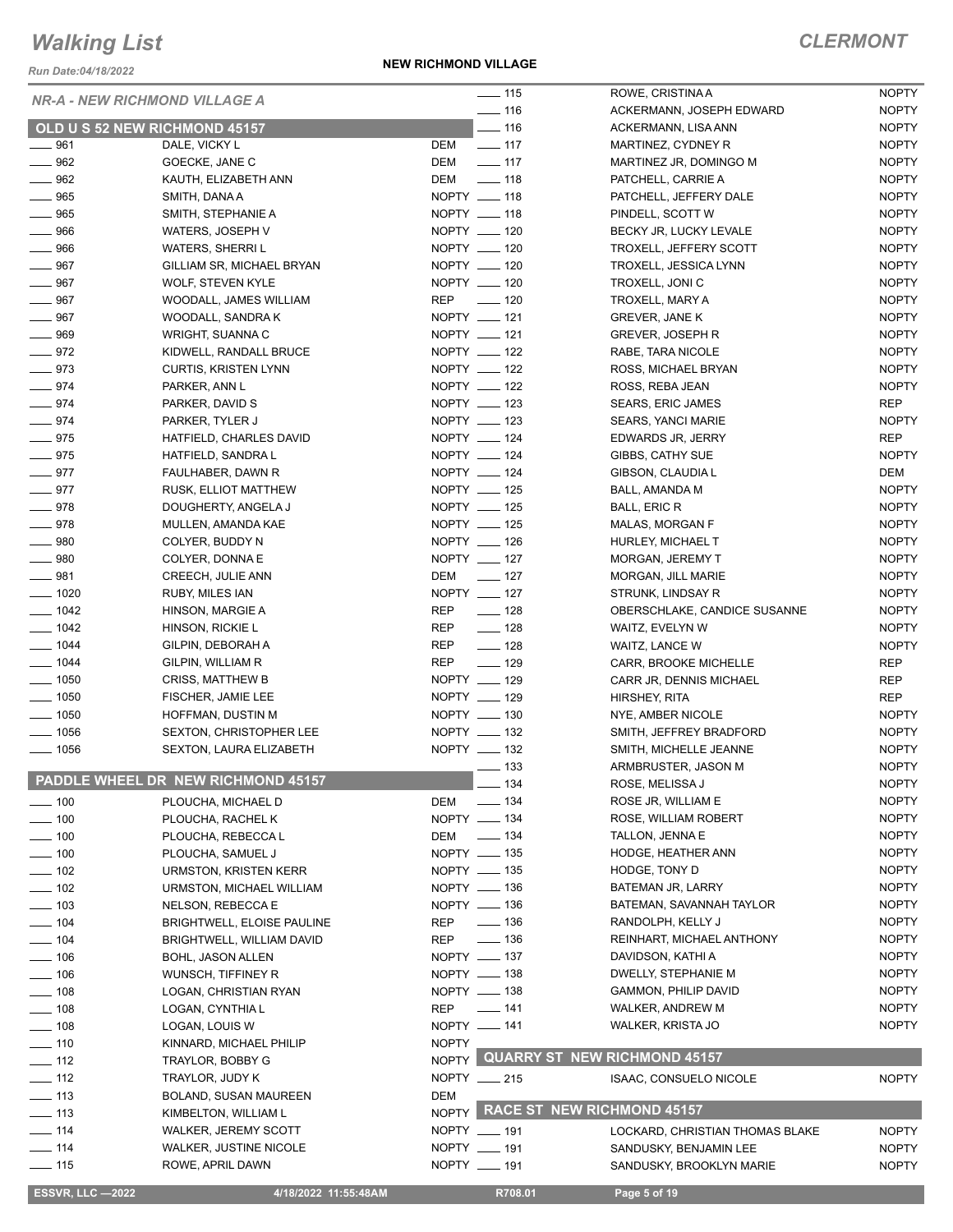*Run Date:04/18/2022*

**NEW RICHMOND VILLAGE**

#### *CLERMONT*

|                                  |                                                | 205                                 | ADAMS, DUSTIN D                                              | <b>NOPTY</b> |
|----------------------------------|------------------------------------------------|-------------------------------------|--------------------------------------------------------------|--------------|
|                                  | <b>NR-A - NEW RICHMOND VILLAGE A</b>           | $\sim$ 205                          | ADAMS, ELIZABETH D                                           | <b>NOPTY</b> |
|                                  | <b>RACE ST NEW RICHMOND 45157</b>              | 207                                 | CRIM, CARRIE ANN                                             | <b>NOPTY</b> |
|                                  |                                                | $-207$<br>$N$ OPTY $-$              | MARTIN, ADAM J                                               | <b>NOPTY</b> |
| $\frac{1}{2}$ 191<br>$- 191$     | SANDUSKY, DALTON MICHAEL<br>SANDUSKY, SHARON M | 208<br>$NOPTY =$                    | VANDERBOSCH, DONNA W                                         | <b>REP</b>   |
| $- 198$                          | MCKELVEY, CHRISTINA LEE                        | 208<br>NOPTY -                      | VANDERBOSCH, ELIZABETH S                                     | <b>NOPTY</b> |
|                                  |                                                | 208                                 | VANDERBOSCH, PAUL F                                          | <b>REP</b>   |
|                                  | RACHEL DR NEW RICHMOND 45157                   | 209                                 | KLEIN, JEFFREY ROY                                           | DEM          |
| $- 102$                          | TYNES. JOHN DAVID                              | $- 209$<br><b>DEM</b>               | KLEIN, JEFFREY TYLER                                         | <b>NOPTY</b> |
| $\frac{1}{2}$ 102                | TYNES, SHERI LYNN                              | $\frac{1}{209}$<br>DEM              | <b>KLEIN, PAMELA S</b>                                       | DEM          |
| $\frac{1}{2}$ 103                | REEDER, ANDREW NATHAN                          | $-211$<br><b>REP</b>                | EASTER II, DOUGLAS RAY                                       | <b>REP</b>   |
| $\frac{1}{2}$ 103                | REEDER, HANNAH STEFANIA                        | NOPTY $-211$                        | <b>EASTER, STACEY LEIGH</b>                                  | <b>REP</b>   |
| $\frac{1}{2}$ 105                | MCMILLIN, BARBARA A                            | $\frac{1}{212}$<br><b>REP</b>       | SMITH, DAVID SCOTT                                           | <b>NOPTY</b> |
| $\frac{1}{2}$ 105                | MCMILLIN, LARRY H                              | $\frac{1}{212}$<br><b>REP</b>       | SMITH, HOLLY R                                               | <b>NOPTY</b> |
| $- 106$                          | HUDGINS, EARL THOMAS                           | NOPTY -212                          | WECHSLER, COURTNEY SMITH                                     | <b>NOPTY</b> |
| $\frac{1}{2}$ 106                | LIPPS, VALARIE J                               | $=$ 213<br>$N$ OPTY $-$             | <b>BENTON, GABRIELLE M</b>                                   | <b>NOPTY</b> |
| $\frac{1}{2}$ 107                | <b>GUNDLER, CHRISTOPHER M</b>                  | $-213$<br><b>REP</b>                | <b>BENTON, LAURA S</b>                                       | <b>NOPTY</b> |
| $- 107$                          | GUNDLER, LAURA C                               | $\frac{1}{213}$<br><b>REP</b>       | BENTON, RACHEL PAULINE                                       | <b>NOPTY</b> |
| $- 110$                          | SMITH BENEDIKT, DANIEL Q                       | $-215$<br><b>REP</b>                | KNAPP, AMANDA MARIE                                          | <b>NOPTY</b> |
| $- 110$                          | SMITH BENEDIKT, KIMBERLY SUE                   | NOPTY -215                          | KNAPP, DALE W                                                | <b>NOPTY</b> |
| $- 111$                          | MCCABE, JOSEPH P                               | $-215$<br><b>REP</b>                | KNAPP, LEISA MARIE                                           | <b>NOPTY</b> |
| $- 111$                          | MCCABE, MORGAN LYNN                            | NOPTY -217                          | BALBYSHEV, NIKOLAY FEDOROVICH                                | <b>NOPTY</b> |
| $-112$                           | <b>BAXTER, JEFFREY ALLEN</b>                   | 217<br>NOPTY <sup>-</sup>           | BALBYSHEVA, GALINA ALEXANDROVIN,                             | <b>NOPTY</b> |
| $\frac{1}{2}$ 113                | CARLIN, JASON M                                | _ 217<br>NOPTY <sup>-</sup>         | DONISI, CHRISTINA F                                          | <b>NOPTY</b> |
| $\frac{1}{2}$ 113                | CARLIN, STEPHANIE JANE                         | $=217$<br>NOPTY <sup>-</sup>        | GORKOVETS, YEKATERINA Y                                      | <b>NOPTY</b> |
|                                  |                                                | $-218$                              | FUNK, CHRISTINA MICHELLE                                     | <b>NOPTY</b> |
|                                  | RIVER VALLEY BLVD NEW RICHMOND 45157           | $-218$                              | FUNK, JOHN EDWARD                                            | <b>NOPTY</b> |
| $-106$ #APT 2                    | BYRD, LEEORA W                                 | NOPTY $-$ 218                       | WILFERT, LILLIAN ELIZABETH                                   | <b>NOPTY</b> |
| $- 106$ #APT 4                   | GORRA, LINDA DIANE                             | 219<br>DEM                          | TAKROURI, RANIA A                                            | <b>NOPTY</b> |
| <b>_____ 106 #APT 5</b>          | MCGOWAN, SANDRA L                              | 220<br><b>NOPTY</b><br>220          | <b>BAUDENDISTEL, CINDY L</b><br>BAUDENDISTEL, WILLIAM JOSEPH | REP<br>DEM   |
| $- 106$ #APT 6                   | REDMOND SR, MICHAEL C                          | <b>NOPTY</b><br>222                 | WILSON, CHERIE S                                             | <b>REP</b>   |
| $- 106$ #APT 6                   | REDMOND, VALERIE JEAN                          | <b>NOPTY</b><br>222                 | WILSON, DAVID E                                              | <b>REP</b>   |
| $- 108$ #APT 1                   | ROBINSON, MARGARET M                           | <b>NOPTY</b><br>302                 | <b>HEATH, ASHLEY LYNN</b>                                    | <b>NOPTY</b> |
| $\frac{1}{2}$ 108 #APT 2         | OCONNOR, BEVERLY J                             | <b>NOPTY</b><br>302                 | NOTT, WILLIAM WARREN                                         | <b>NOPTY</b> |
| $-$ 108 #APT 2                   | TROUT, KIM R                                   | <b>NOPTY</b><br>304                 | LYNCH, MARY ANNE                                             | <b>NOPTY</b> |
| $-108$ #APT 4                    | CARR, CAMERON J                                | <b>NOPTY</b><br>308                 | LEONARD, ANDREW TOD                                          | <b>REP</b>   |
| $-108$ #APT 4                    | WALRIVEN, LINDA LOU                            | <b>NOPTY</b><br>309                 | SIZEMORE, JESSE LEE                                          | <b>REP</b>   |
| $-108$ #APT 5                    | FULLER, CAROL JEAN                             | <b>NOPTY</b><br>309                 | SIZEMORE, JOCELYN MAE                                        | <b>REP</b>   |
| <b>___ 110 #APT 2</b>            | LOGAN, SUSAN L                                 | <b>REP</b><br>$-310$                | ERDMANN, JESSICA LYNN                                        | <b>REP</b>   |
| $- 110$ #APT 3                   | HORN, VIRGINIA ANN                             | $N$ OPTY $-$<br>$-311$              | <b>GROMOSKY, ERIKA ELAINE</b>                                | <b>NOPTY</b> |
| $- 110$ #APT 4                   | POWER, DAVID WAYNE                             | NOPTY -<br>_ 311                    | <b>HENSON, BRITNEY DANIELE</b>                               | <b>NOPTY</b> |
| $- 110$ #APT 5                   | DAMRON, ROGER NEAL                             | <b>NOPTY</b><br>311<br><b>NOPTY</b> | HENSON JR, JOHN THOMAS                                       | <b>NOPTY</b> |
| $-$ 110 #APT 6<br>$-$ 112 #APT 1 | LAWS, LINDA CHERYL                             | $-311$<br><b>NOPTY</b>              | KUDERER, BRANDON MICHAEL                                     | <b>NOPTY</b> |
|                                  | <b>GUENTHER, RHONDA S</b>                      | $-311$                              | MITCHELL, MICHAEL LEE                                        | <b>NOPTY</b> |
| $-$ 112 #APT 2<br>$-$ 112 #APT 4 | WHITT, DIANA L<br><b>BREEZE, LARRY H</b>       | <b>DEM</b><br>$-312$<br><b>REP</b>  | <b>BUSHONG, BRENDA E</b>                                     | DEM          |
| $- 112$ #APT 4                   | BREEZE, MARJORIE ANN                           | $- 312$<br><b>REP</b>               | VANKALKER, RON E                                             | <b>NOPTY</b> |
| $-$ 112 #APT 5                   | KILGORE, VIRGINIA A                            | NOPTY $-313$                        | GIESELER, GRANT P                                            | <b>NOPTY</b> |
| $- 112$ #APT 6                   | ALKIRE, DEBORAH D                              | __ 313<br><b>NOPTY</b>              | WILLIS, CHRISTOPHER BRADLEY                                  | <b>NOPTY</b> |
| ___ 114 #APT 1                   | LAWSON, LAURA JANE                             | 313<br><b>NOPTY</b>                 | <b>WILLIS, ERICA SHARON</b>                                  | <b>NOPTY</b> |
| $-$ 114 #APT 2                   | RILEY, ELAINE C                                | 315<br><b>NOPTY</b>                 | LEWTON, DEBORAH J                                            | <b>NOPTY</b> |
| $- 114$ #APT 4                   | FULTON, VERA M                                 | 315<br><b>NOPTY</b>                 | LEWTON, JENNIFER L                                           | <b>NOPTY</b> |
| $- 114$ #APT 6                   | SHUMAN, CANI IRIS                              | 316<br><b>NOPTY</b>                 | ELLIS, ASHLEE D                                              | <b>NOPTY</b> |
| $-$ 116 #APT 2                   | JENKINS, PATRICIA ANN                          | 316<br><b>REP</b>                   | ELLIS, NATHAN SHAWN                                          | <b>NOPTY</b> |
| $- 116$ #APT 3                   | <b>BLACK, NANCY CAROL</b>                      | 316<br><b>NOPTY</b>                 | WENKER, BENJAMIN A                                           | <b>NOPTY</b> |
| $-$ 116 #APT 3                   | SCHROER, YVONNE ANGELA                         | NOPTY $-317$                        | HEDRICK, RICHARD LEE                                         | REP          |
| $- 116$ #APT 5                   | LOVING, SHARON M                               | <b>NOPTY</b>                        |                                                              |              |
| $-$ 116 #APT 6                   | HAAS, SHERRY LYNN                              | DEM                                 | ROBIN HILL DR NEW RICHMOND 45157                             |              |
| $\frac{1}{201}$                  | GUILLIAMS, GWENDOLYN LEE                       | __ 901<br><b>NOPTY</b>              | MAXEY, BEVERLY A                                             | <b>NOPTY</b> |
| $\frac{1}{201}$                  | GUILLIAMS, KIMBERLY A                          | _ 901<br><b>NOPTY</b>               | MAXEY, GREGORY A                                             | <b>NOPTY</b> |
| 201<br>$\frac{1}{1}$             | SWEITZER, ASHLEY NOEL                          | 902<br>NOPTY -                      | <b>BAKER, TRAVIS CHRISTOPHER</b>                             | <b>NOPTY</b> |
| $\sim$ 203                       | LANCASTER, JERRY LEE                           | 902<br><b>NOPTY</b>                 | <b>ENGLISH, CORY SCOTT</b>                                   | <b>NOPTY</b> |
|                                  |                                                | 902                                 | <b>GLENN, TAYLOR EDWIN</b>                                   | <b>REP</b>   |

**ESSVR, LLC -2022 4/18/2022 11:55:48AM** R708.01 **Page 6 of 19**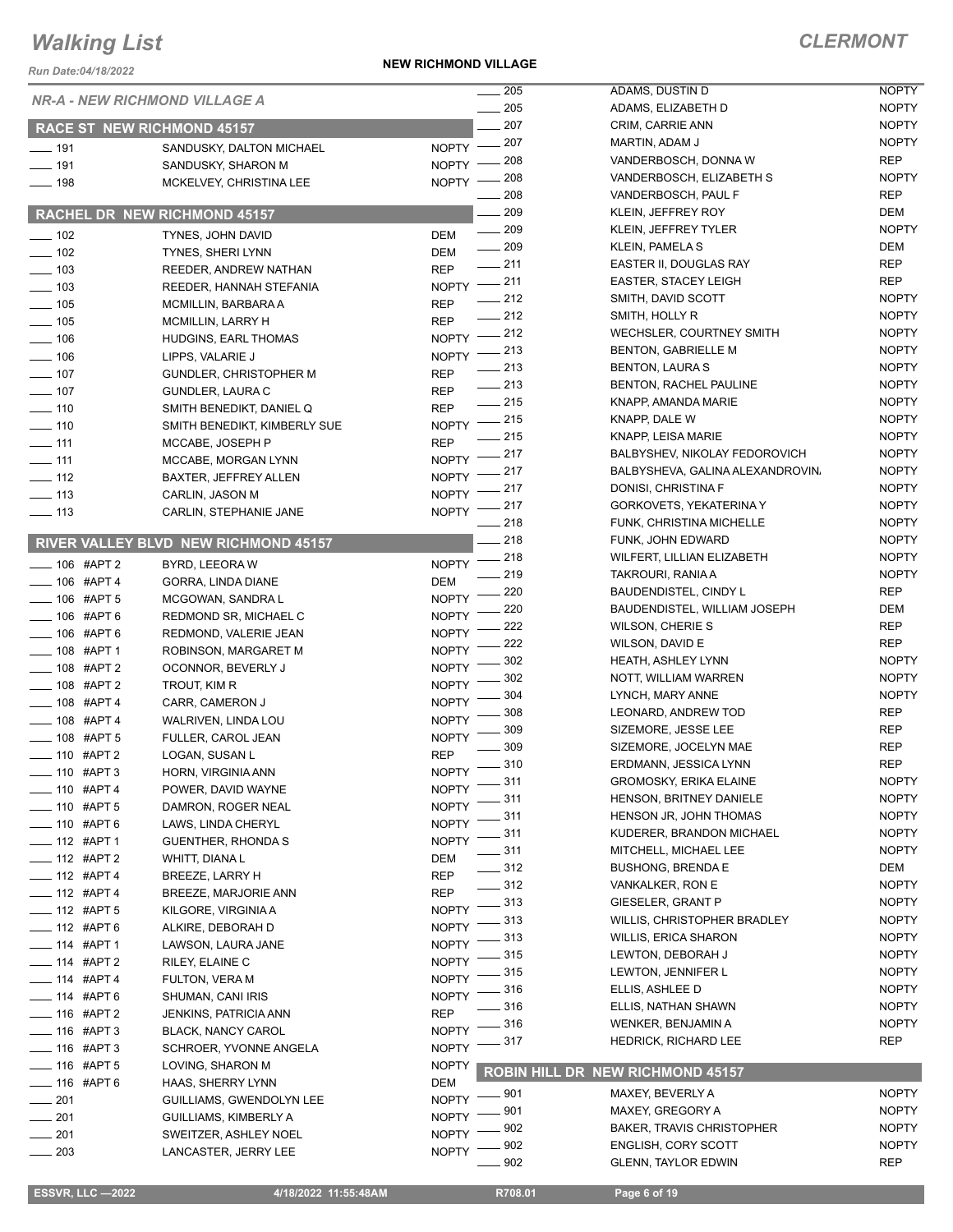*Run Date:04/18/2022*

**NEW RICHMOND VILLAGE**

### *CLERMONT*

| <b>NR-A - NEW RICHMOND VILLAGE A</b> |                                       |              | .969              | WRIGHT, KYLE D                      | <b>NOPTY</b> |
|--------------------------------------|---------------------------------------|--------------|-------------------|-------------------------------------|--------------|
|                                      |                                       |              | 969               | WRIGHT, SUZANNA C                   | DEM          |
|                                      | ROBIN HILL DR NEW RICHMOND 45157      |              | 970               | MITCHELL, THOMAS A                  | <b>NOPTY</b> |
| $-902$                               | KIRKENDOL, ALEXANDRA MAE              | <b>NOPTY</b> | $-974$            | PARKER, SHELBY MORGAN               | <b>NOPTY</b> |
| $-917$                               | MILLER, CONLEY C                      | <b>REP</b>   | $=977$            | <b>WEBB, MICHAEL D</b>              | <b>NOPTY</b> |
| .917                                 | MILLER, MOLLIE RAYETTE                | <b>REP</b>   |                   |                                     |              |
| 933                                  | CARMACK, JAMES R                      | <b>NOPTY</b> |                   | <b>VINE ST NEW RICHMOND 45157</b>   |              |
| 937                                  | CHAPMAN, DEBRA L                      | <b>REP</b>   | $-301$            | HUTH, DANIEL T                      | <b>NOPTY</b> |
| 937                                  | CHAPMAN, LOUIS                        | <b>REP</b>   | 303               | <b>WILLIS, RICKY</b>                | <b>NOPTY</b> |
| 945                                  | LANCASTER, EMMA CAROLINE              | <b>NOPTY</b> |                   |                                     |              |
| 948                                  | GILPIN, MELBA G                       | <b>NOPTY</b> |                   | <b>WILLOW ST NEW RICHMOND 45157</b> |              |
| $-948$                               | GOLDBACH, AMANDA FAYE                 | <b>NOPTY</b> | 409               | BUCK, DAVID WILLIAM                 | <b>NOPTY</b> |
| $-948$                               | STATON, JAY EDWARD                    | <b>NOPTY</b> | 409               | KIRTLEY, JULIE K                    | <b>NOPTY</b> |
| $\equiv$ 960                         | MCMILLIN, LORRAINE M                  | <b>NOPTY</b> |                   |                                     | <b>NOPTY</b> |
| $= 960$                              | <b>MCMILLIN, MARK D</b>               | <b>NOPTY</b> | 622<br>622        | <b>BIDDLE, TORI NICOLE</b>          | <b>NOPTY</b> |
| 969                                  | CARMACK, KATIE MARIE                  | <b>NOPTY</b> |                   | SCOTT, CHARLES WAYNE                |              |
| .979                                 | HAUKE, ELAINE                         | <b>NOPTY</b> | 622               | SCOTT, RENEE LYNN                   | <b>NOPTY</b> |
| 979                                  | HAUKE, PHILIP D                       | <b>NOPTY</b> | 624               | WILLIAMS III, ALVIS F               | <b>REP</b>   |
| 997                                  | <b>BAILEY, BRIAN REECE</b>            | <b>REP</b>   | 624               | WILLIAMS, RHONDA KATHLEEN           | <b>REP</b>   |
| 997                                  | <b>BAILEY, CHRISTINA M</b>            | <b>NOPTY</b> | 630               | STEIGER, HUNTER A                   | <b>NOPTY</b> |
| .1005                                | BURSON, ALEXANDRA KAY                 | <b>REP</b>   | 631               | <b>BILLOW, ERIN MICHELLE</b>        | <b>NOPTY</b> |
|                                      | <b>BURSON, ZACHERY</b>                | <b>NOPTY</b> | . 709             | <b>GREEN, ABIGAIL MARIE LEE</b>     | <b>NOPTY</b> |
| $= 1005$                             |                                       |              | 709               | LEE, LINDA J                        | <b>NOPTY</b> |
| $- 1006$                             | KAYLOR, JACOB RONALD                  | <b>NOPTY</b> | $-709$            | LEE, RACHAEL ELIZABETH              | <b>NOPTY</b> |
| ___ 1006                             | KAYLOR, LORA NICHOLE                  | <b>NOPTY</b> | $-711$            | DE LEON, ROSE ANETTE                | <b>NOPTY</b> |
|                                      |                                       |              | $-711$            | DELEON, DANIELLE R                  | <b>NOPTY</b> |
|                                      | STATE ROUTE 132 NEW RICHMOND 45157    |              | .711              | GIL MANZANAREZ, LAURA MARIE         | <b>NOPTY</b> |
| 2378 #APT 1                          | RAPP JR, FRANCIS A                    | <b>NOPTY</b> | 803               | ELLIS, JAMES A                      | <b>NOPTY</b> |
| 2378 #APT 2                          | COLON, GILBERTO                       | <b>NOPTY</b> | 803               | ELLIS, SHIRLEY M                    | <b>NOPTY</b> |
| 2378 #APT 2                          | EVANS, HEATHER N                      | <b>NOPTY</b> | 803               | ELLIS, TYLER M                      | <b>NOPTY</b> |
| 2378 #2                              | FOOZER, BARBARA A                     | <b>NOPTY</b> | 803               | EVERSOLE, BRIAN K                   | <b>NOPTY</b> |
| 2380 #APT B                          | MEADOWS, TIFFANY JANE                 | <b>NOPTY</b> |                   |                                     |              |
| 2384                                 | COLLINS, MICHAEL A                    | <b>NOPTY</b> |                   |                                     |              |
| 2386                                 | <b>BAIREFOOT, CHRISTOPHER M</b>       | <b>NOPTY</b> | <b>TOTAL: 764</b> |                                     |              |
| 2390                                 | KAISER, ANGELA K                      | <b>NOPTY</b> |                   |                                     |              |
| _2394 #APTA                          | <b>SCHMIDT, CHERIE L</b>              | <b>REP</b>   |                   |                                     |              |
| _2394 #APT B                         | HENSLEY, JOANN                        | <b>NOPTY</b> |                   |                                     |              |
| 2396                                 | <b>BOUCHER, ROGER K</b>               | <b>NOPTY</b> |                   |                                     |              |
| 2402                                 | COCHRAN, CHEYENNE R                   | <b>REP</b>   |                   |                                     |              |
| 2402                                 | JONES, JILL M                         | <b>REP</b>   |                   |                                     |              |
| 2404                                 | RIESENBERG, BRIDGET MARIE             | <b>NOPTY</b> |                   |                                     |              |
| $-2404$                              | RIESENBERG, GRANT ZANE                | <b>NOPTY</b> |                   |                                     |              |
| 2406                                 | RACHFORD, CHRISTOPHER LYNN            | <b>NOPTY</b> |                   |                                     |              |
| 2406                                 | SMITH, RACHEL A                       | <b>NOPTY</b> |                   |                                     |              |
| 2414                                 | HAMMEL, MELISSA MICHELLE              | <b>NOPTY</b> |                   |                                     |              |
| __ 2414                              | HAMMEL JR, ROBERT FRANKLIN            | <b>NOPTY</b> |                   |                                     |              |
| $-2414$                              | SHANER, BRANDON WAYNE                 | <b>NOPTY</b> |                   |                                     |              |
| 2420                                 | DENTON, RIAN S                        | <b>NOPTY</b> |                   |                                     |              |
|                                      |                                       |              |                   |                                     |              |
|                                      | <b>SYCAMORE ST NEW RICHMOND 45157</b> |              |                   |                                     |              |
| $- 101$                              | DICKERSON, CHRISTIAN DAVID            | <b>NOPTY</b> |                   |                                     |              |
| $- 101$                              | DICKERSON, PRESTON DALTON             | <b>NOPTY</b> |                   |                                     |              |
| $\rule{1em}{0.15mm}$ 101             | DURHAM, CYNTHIA DEAN                  | <b>NOPTY</b> |                   |                                     |              |
| —— 101                               | PRICE, JACOB R                        | <b>NOPTY</b> |                   |                                     |              |
|                                      |                                       |              |                   |                                     |              |
| $-208$                               | COFFEY, BETTY J                       | <b>NOPTY</b> |                   |                                     |              |
| $\equiv$ 316                         | ROMBACH, ANDREW XAVIER                | <b>NOPTY</b> |                   |                                     |              |
| $-316$                               | ROMBACH, BRANDI ROSE                  | <b>NOPTY</b> |                   |                                     |              |
| $=$ 318                              | COCHRAN, MATTHEW DAVID                | <b>NOPTY</b> |                   |                                     |              |
| ____ 318                             | JONES, CHARLES E                      | REP          |                   |                                     |              |
| $\frac{1}{2}$ 318                    | JONES, IDA K                          | REP          |                   |                                     |              |
| $- 321$                              | MOLER, ELIZABETH A                    | <b>NOPTY</b> |                   |                                     |              |
| $-321$                               | NIETERS, BRIAN T                      | <b>NOPTY</b> |                   |                                     |              |
|                                      |                                       |              |                   |                                     |              |

 **U S 52 NEW RICHMOND 45157**

**ESSVR, LLC -2022 4/18/2022 11:55:48AM** R708.01 **Page 7 of 19**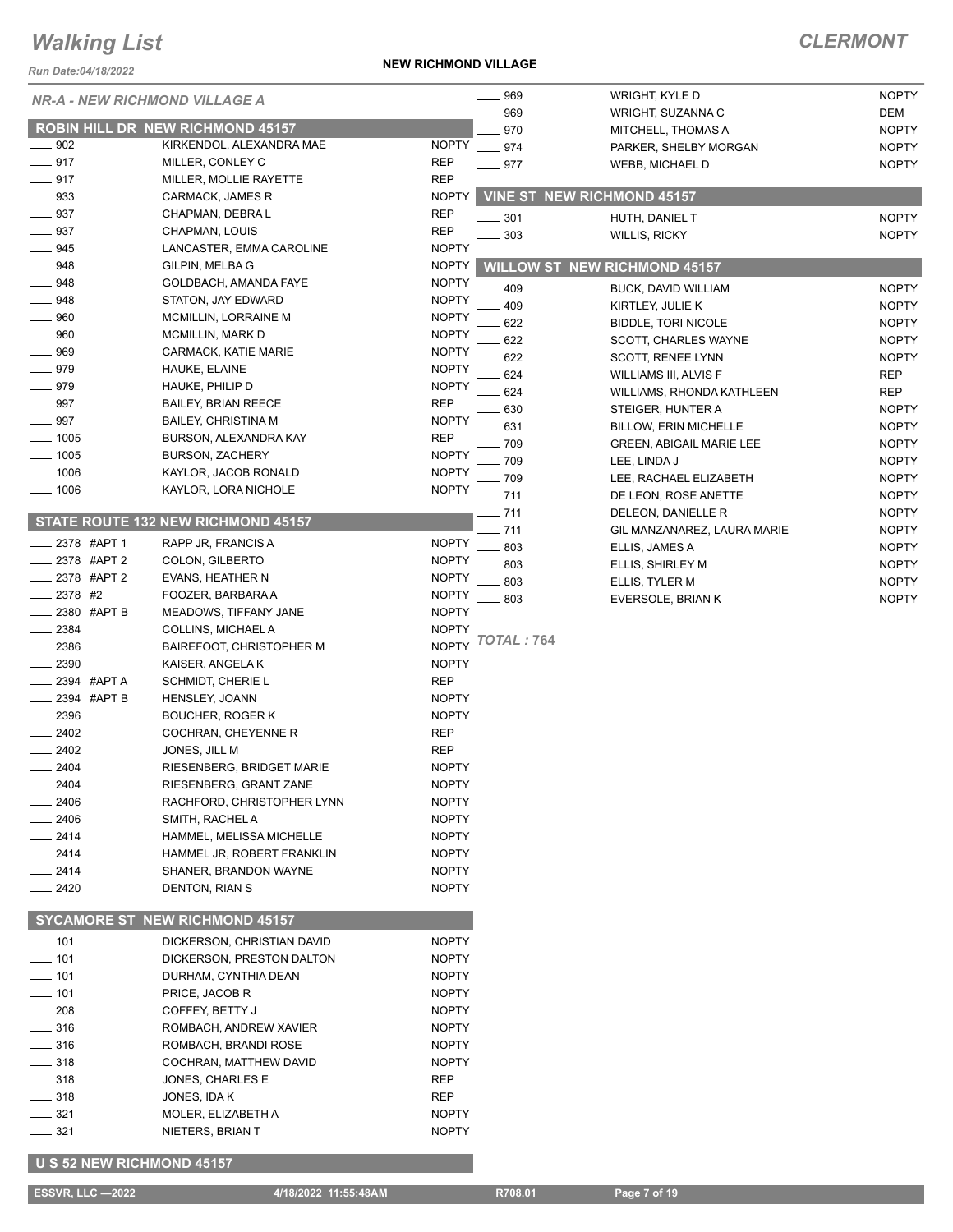*Run Date:04/18/2022*

**NEW RICHMOND VILLAGE**

NOPTY NOPTY

|                          | <b>NR-B - NEW RICHMOND VILLAGE B</b>             | $- 1070$                               | MACK SR, JAMES M                | <b>NOPTY</b> |
|--------------------------|--------------------------------------------------|----------------------------------------|---------------------------------|--------------|
|                          |                                                  | $- 1070$                               | ORTIZ VELAZQUEZ, SHAKIRA NICOLE | <b>NOPTY</b> |
|                          | <b>AUGUSTA ST NEW RICHMOND 45157</b>             | $- 1070$                               | STEVENS, LORI ANN               | <b>NOPTY</b> |
| $\sim$ 220               | KILGORE, CHARLES O                               | NOPTY - 1070 #APT 1                    | INMAN, HOWARD                   | <b>NOPTY</b> |
| $\sim$ 220               | KILGORE, DEBRA L                                 | NOPTY - 1070 #APT 10                   | STREETER, JESSE ELIZABETH       | <b>NOPTY</b> |
| $\sim$ 220               | KILGORE, MEGAN B                                 | NOPTY - 1070 #APT 12                   | SEBASTIAN, VICKIE M             | <b>NOPTY</b> |
| $\frac{1}{225}$          | <b>GALEA III, ARTHUR H</b>                       | -070 #APT 15<br>DEM                    | HOLBROOK, CHRISTIN DANELLE      | <b>NOPTY</b> |
| $\frac{1}{225}$          | GALEA, DANA RAE                                  | ___ 1070 #APT 18<br>DEM                | BROWN, CALEB THOMAS             | <b>NOPTY</b> |
|                          |                                                  | NOPTY - 1070 #APT 18                   | BROWN, ROGER L                  | <b>NOPTY</b> |
| $\frac{1}{226}$          | LAVELY, SARA ELIZABETH                           | NOPTY - 1070 #APT 20                   | RHODEN, KIMBERLIN A             | <b>NOPTY</b> |
| $\frac{1}{228}$          | BLAIR, DAVID WILLIAM                             | NOPTY - 1070 #APT 20                   | TILTON, TALLIE RAE              | <b>NOPTY</b> |
| $\sim$ 228               | BLAIR, SAMANTHA JANE                             | NOPTY - 1070 #APT 20                   | TURNER, CHERYL ANN              | <b>NOPTY</b> |
| $\frac{1}{228}$          | BLAIR, WENDY ANN                                 | NOPTY - 1070 #APT 21                   | WARTHEN, CHRISTOPHER J          | <b>NOPTY</b> |
| $\sim$ 230               | <b>BEAHR, LORI ANN</b>                           | NOPTY - 1070 #APT 23                   | GILREATH, TRAVIS DON            | <b>NOPTY</b> |
| $\frac{1}{2}$ 230        | SMITH, MARY E                                    | NOPTY - 1070 #APT 23                   | STEWART, TAYLOR MACKENZIE       | <b>NOPTY</b> |
| $\sim$ 230               | <b>WELCH, CHARLES WILLIAM</b>                    | NOPTY - 1070 #APT 27                   | ACHE, AMBER BROOKE              | REP          |
| $\sim$ 230               | <b>WELCH, THOMAS CHARLES</b>                     |                                        | ACHE, DAVID ANDREW              | REP          |
| $\frac{1}{231}$          | LAMMERS, JESSICA L                               | NOPTY - 1070 #APT 27                   | <b>KRAUS, ERYN NICHOLLE</b>     | <b>NOPTY</b> |
| $\frac{1}{231}$ #APT 5   | STRUNK, ANGELA SUE                               | NOPTY - 1070 #LOT 16                   |                                 |              |
| $\frac{1}{231}$ #APT A   | STRUNK, HANNAH GRACE                             | NOPTY - 1070 #LOT 27                   | NIMMO, ALESA J                  | <b>NOPTY</b> |
| $231$ #APT B             | BREWER, ANDREW J                                 | NOPTY - 1070 #LOT 29                   | FOSTER, VIRGIL DEWEY            | <b>NOPTY</b> |
| $\frac{1}{231}$ #APT B   | IGO, BETHANIE FLORENCE                           | NOPTY - 1070 #APT 222                  | HOLLEN, AMBER NICOLE            | <b>NOPTY</b> |
| ___ 231 #APT C           | APPLEGATE, CHAD V                                | NOPTY - 1073                           | <b>BARRETT, JASON L</b>         | <b>NOPTY</b> |
| $\frac{1}{231}$ #APTC    | SKAGGS, ALYSON MICHELLE                          | NOPTY - 1073                           | COURTIER, VANESSA M             | <b>NOPTY</b> |
| ____ 231 #APT 6A         | AKINS, RYAN D                                    | NOPTY - 1073                           | MCALPIN, VICTORIA DANIELLE      | <b>NOPTY</b> |
| $-232$ #APT 2            | LINDSAY, BRIAN MICHAEL                           | NOPTY - 1086                           | KELCH, DANIEL D                 | <b>NOPTY</b> |
| __ 233 #APT B            | MESSER JR, HAROLD                                | NOPTY - 1086                           | KIRBY, MELODY C                 | <b>NOPTY</b> |
| $\frac{1}{2}$ 233 #APT C | EDMONDSON, EDWARD MAYLON                         | $\frac{1}{2}$ 1087<br><b>REP</b>       | BUTLER, DAWN ELIZABEH           | DEM          |
| _____ 233 #APT 4D        | <b>BYRNE, MICAH R</b>                            | NOPTY - 1087                           | TORREY, JAMES CHRISTOPHER       | DEM          |
| $\frac{1}{2}$ 234        | HEAD, DANIEL M                                   | NOPTY - 1095                           | VOGEL, BRITTANY ML              | DEM          |
| $\frac{1}{2}$ 234        | HEAD, MADZ YEAH KRISTINA                         | NOPTY - 1095                           | VOGEL, CHARLES D                | DEM          |
| $\equiv$ 234             | <b>HEAD, TIMOTHY A</b>                           | NOPTY - 1095                           | VOGEL, TAMMY S                  | DEM          |
| $\frac{236}{2}$          | HOUNSHELL, BILLY RAY                             | NOPTY - 1099                           | BOGGESS, DAN W                  | <b>NOPTY</b> |
| $\frac{1}{2}$ 236        |                                                  | NOPTY - 1119                           | SMITH, LORI ANN                 | <b>NOPTY</b> |
|                          | HOUNSHELL, SKYLER RAYE                           | NOPTY - 1144                           | WALRIVEN, KEVIN T               | REP          |
| $\frac{1}{2}$ 236        | HOUNSHELL, SUSAN ANN                             | NOPTY - 1144                           | WALRIVEN, REBECCA J             | <b>REP</b>   |
| $\frac{1}{2}$ 236        | MCCANE, BARBARA                                  | NOPTY - 1152                           | MANESS, AARON C                 | <b>NOPTY</b> |
| $\equiv$ 236             | WINNINGHAM, JAMES E                              | NOPTY - 1152                           | MANESS, ABIGAIL CHRISTINE       | <b>NOPTY</b> |
| $\frac{1}{2}$ 326        | KINCADE, CRAIG LEE                               |                                        | MANESS, COREY ALEXANDER         | <b>NOPTY</b> |
| $\frac{1}{2}$ 326        | KINCADE, NATHAN G                                | NOPTY - 1152<br>NOPTY - 1152           | MANESS, CRYSTAL D               | <b>NOPTY</b> |
| $\frac{1}{2}$ 330        | KINCADE, GARY                                    |                                        | RICHMOND, KELLY S               | <b>REP</b>   |
| 330                      | KINCADE, ROSEMARY I                              | NOPTY - 1153                           | RICHMOND, WILLIAM W             | <b>REP</b>   |
| $- 400$                  | CAVAGNETTO, DONNA L                              | NOPTY - 1153<br>$- 1155$               | WILLIS JR, RUBEN F              | DEM          |
|                          |                                                  | $- 1156$                               | BURNS, BILLIE J                 | <b>REP</b>   |
|                          | <b>BETHEL NEW RICHMOND RD NEW RICHMOND 45157</b> |                                        | <b>BURNS, ROBERT W</b>          |              |
| $- 1027$                 | HOH, CHARLES FRANCIS                             | $\frac{1}{156}$<br>DEM                 |                                 | <b>REP</b>   |
| $-1027$                  | KALLAS, KELLIE L                                 | <b>_____ 1156 #APT A</b><br><b>REP</b> | <b>BURNS, ROBERT DAVID</b>      | <b>REP</b>   |
| $-1052$                  | CUMMINGS, DAVID                                  | $-1157$<br><b>NOPTY</b>                | HOLDER, KATHRYN ANNAH           | <b>NOPTY</b> |
| $- 1053$                 | ELKINS, DAVID LEE                                | $-1160$<br><b>NOPTY</b>                | <b>HACKNEY, JAMES B</b>         | REP          |
| ___ 1053                 | HARNEY, GARY JAMES                               | $-1160$<br><b>NOPTY</b>                | SWEET, CHESTER E                | <b>REP</b>   |
| $\frac{1}{1054}$         | DOTSON, CONNIE M                                 | $-1160$<br><b>NOPTY</b>                | SWEET, JULIA A                  | <b>REP</b>   |
| $- 1054$                 | DOTSON, LARRY T                                  | NOPTY - 1161                           | <b>BARGER, ROBERT FRANK</b>     | <b>NOPTY</b> |
| $- 1054$                 | GIBBS, JAMES BENJAMIN                            | NOPTY - 1167                           | SHELDON, CHRISTOPHER P          | <b>NOPTY</b> |
| ____ 1056                | RANDOLPH, BRITTANY RACHELLE                      | NOPTY - 1167                           | SHELDON, TAMMY LISA             | <b>NOPTY</b> |
| $- 1059$                 | KOLLER, DANIELLE STAR                            | NOPTY - 1170                           | <b>BOSHEARS, HOPE RENEE</b>     | <b>NOPTY</b> |
| $\frac{1}{1059}$         | PRUES, DONNA G                                   | $- 1170$<br><b>REP</b>                 | <b>BOSHEARS, JOSEPH E</b>       | <b>NOPTY</b> |
| $- 1059$                 | PRUES, JACOB LAWRENCE                            | NOPTY - 1175                           | LOOSE, WILLIAM CHRIS            | <b>NOPTY</b> |
|                          |                                                  | $- 1179$<br><b>REP</b>                 | PARTIN, CHRISTOPHER             | <b>NOPTY</b> |
| $\frac{1}{2}$ 1059       | PRUES, LAWRENCE R                                | $- 1181$                               | THEE, EMILY KAREN               | <b>NOPTY</b> |
| $- 1070$                 | AKERS, EMILY ANN                                 | <b>NOPTY</b><br>1189                   | DORAN, WENDY LYNN               | <b>NOPTY</b> |
| $- 1070$                 | <b>BOWYER, ANDREW TYLER</b>                      | <b>NOPTY</b><br>_ 1192                 | <b>REUTTER, JAMES G</b>         | <b>NOPTY</b> |
| $- 1070$                 | DAMRON, ROBY FRANKLIN                            | <b>NOPTY</b><br>$-1208$                | FELDKAMP, ANN M                 | <b>REP</b>   |
| $- 1070$                 | JAMES, DANIEL                                    | <b>NOPTY</b><br>$-1208$                | FELDKAMP, GREGORY J             | <b>REP</b>   |
| $- 1070$                 | <b>JULICK, ERIC TRUMAN</b>                       | <b>NOPTY</b><br>- 1208                 | FELDKAMP, JAMES J               | <b>REP</b>   |
| $- 1070$                 | KIDD, MIRANDA SUE                                | <b>NOPTY</b>                           |                                 |              |

Let 1209 REID, MARY C REP REP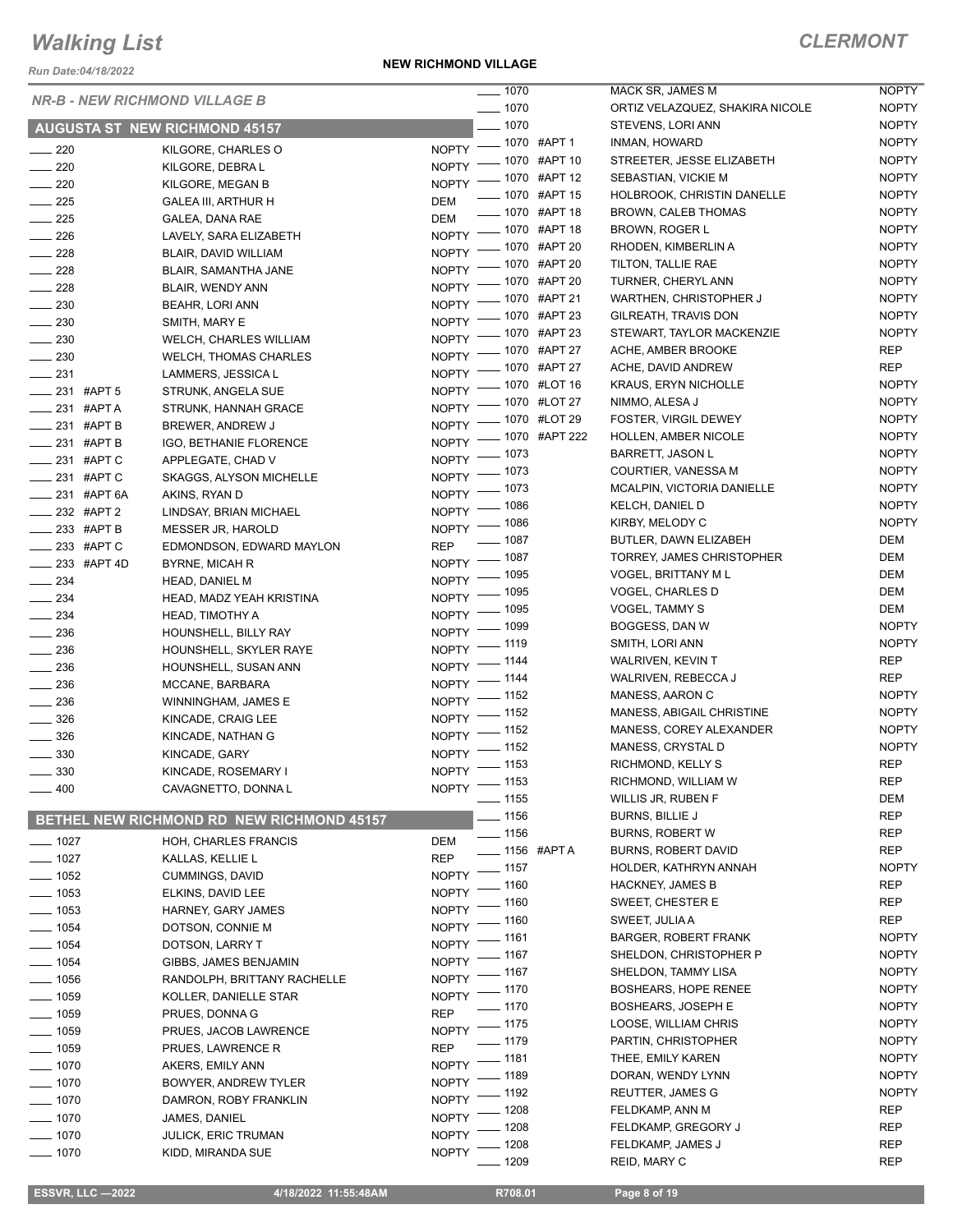*Run Date:04/18/2022*

**NEW RICHMOND VILLAGE**

|                                      |                                                  |              | $\frac{1}{210}$           | CUMMINS, KENNETH L                    | <b>NOPTY</b> |
|--------------------------------------|--------------------------------------------------|--------------|---------------------------|---------------------------------------|--------------|
| <b>NR-B - NEW RICHMOND VILLAGE B</b> |                                                  |              | $-210$                    | <b>CUMMINS JR, KENNETH L</b>          | <b>NOPTY</b> |
|                                      | <b>BETHEL NEW RICHMOND RD NEW RICHMOND 45157</b> |              | 210                       | CUMMINS, LOIS A                       | <b>NOPTY</b> |
| $- 1221$                             | BYRD, LINDA L                                    |              | NOPTY __ 210              | KLEIN, BROOKLYN NICOLE                | <b>NOPTY</b> |
| $- 1221$                             | POLSTON, RONALD R                                |              | NOPTY __ 296              | DAVIS, JUSTIN L                       | <b>NOPTY</b> |
| $- 1221$ #217                        | ARCHIBALD, STEPHEN L                             | <b>REP</b>   | 296<br>$\sim$ 100 $\mu$   | STREZESKI, LORI JEAN                  | <b>NOPTY</b> |
| $\frac{1}{2}$ 1221 #APT 1            | MOORE, JOSEPHINE I                               |              | NOPTY __ 302              | SMITH JR, GEORGE E                    | <b>NOPTY</b> |
| $\frac{1}{2}$ 1221 #APT 103          | HEARN, MARY JO                                   |              | NOPTY __ 330              | <b>HEDRICK, TRACY R</b>               | <b>NOPTY</b> |
| <b>_____ 1221 #APT 109</b>           | LONG, DORIS JEAN                                 | <b>REP</b>   | $\frac{1}{2}$ 340         | <b>HEDRICK, RONALD SCOTT</b>          | <b>NOPTY</b> |
| $\frac{1}{2}$ 1221 #APT 111          | PRZYSIECKI, BEVERLY MAE                          | <b>REP</b>   | $\frac{1}{2}$ 350         | SMITH, ERNEST E                       | <b>NOPTY</b> |
| $\frac{1}{2}$ 1221 #APT 117          | SONGER, EUGENE L                                 |              | NOPTY __ 360              | ADAMS, GEORGE JUNIOR                  | <b>NOPTY</b> |
| $-$ 1221 #APT 117                    | SONGER, JUNE ELLEN                               |              | NOPTY __ 360              | ADAMS, PATRICIA ANN                   | <b>NOPTY</b> |
| <b>____</b> 1221 #APT 201            | DARNELL, SANDRA B                                |              | NOPTY __ 380              | <b>HEDRICK, MARY A</b>                | DEM          |
| $\frac{1}{2}$ 1221 #APT 201          | HURT, MELVA D                                    |              | NOPTY __ 380              | HEDRICK, MICHAEL LARS                 | DEM          |
| -1221 #APT 202                       | FELDKAMP, ROSEMARY                               |              | NOPTY __ 380              | <b>HEDRICK, MICHAEL M</b>             | DEM          |
| $\frac{1}{2}$ 1221 #APT 204          | DOWNS, DIANE R                                   |              | NOPTY __ 380              | <b>HEDRICK, MOLLY KAYLEIGH</b>        | DEM          |
| <b>______ 1221 #APT 207</b>          | RADA, PAMELA ROSE                                | REP          | $\sim$ 402                | HORNSCHEMEIER, KENNETH W              | <b>NOPTY</b> |
| ____ 1221 #APT 208                   | BLYSHAK, LILA A                                  |              | NOPTY __ 402              | HORNSCHEMEIER, PATRICIA A             | <b>NOPTY</b> |
| __ 1221 #APT 210                     | SMITH, CAROLINE S                                |              | NOPTY __ 406              | <b>COLLINS, ASHLEY E</b>              | REP          |
| ____ 1221 #APT 211                   | SANDERS, PAMELA S                                |              | REP __ 406                | STEEL, DAVID WILLIAM                  | <b>NOPTY</b> |
| ____ 1221 #APT 219                   | ROOT, SHELBY JEAN                                |              | NOPTY __ 504              | <b>BURNETT, TERESAL</b>               | <b>NOPTY</b> |
| $\frac{1}{2}$ 1237                   | FRASURE, KEITH RICHARD                           |              | NOPTY __ 504              | <b>SULT, KRISTY LYNN</b>              | <b>NOPTY</b> |
| $\frac{1}{2}$ 1237                   | FRASURE SR, KENNETH R                            |              | NOPTY __ 506              | LANG, NICKI LYNN                      | DEM          |
| $- 1249$                             | SEBASTIAN, MELISSA KAYE                          | REP          | $\frac{1}{2}$ 506         | LANG, STEVEN T                        | <b>NOPTY</b> |
| $- 1249$                             | SEBASTIAN JR, MELVIN                             |              | NOPTY __ 508              | JOHNSON, BILLIE JEAN                  | <b>REP</b>   |
| $- 1253$                             | BARNETT, MARK ALEXANDER TODD                     |              | NOPTY __ 512              | HARTLEY, DAVID LEE                    | <b>NOPTY</b> |
| $- 1253$                             | THARPE, CORBIN NATHANIEL                         |              | NOPTY __ 512              | MEADOWS, DILLARD D                    | DEM          |
| $\frac{1}{2}$ 1253                   | THARPE, JONI K                                   |              | REP __ 512                | MEADOWS, PAMELA J                     | DEM          |
| $- 1253$                             | THARPE, LISA M                                   | REP          | $\frac{1}{2}$ 518         | MANNING, BOBBY GENE                   | DEM          |
| $- 1261$                             | WEBB, JAMES T                                    |              | NOPTY __ 520              | PRESTON, BAILEY JILL                  | <b>NOPTY</b> |
| $- 1261$                             | WEBB, SHERRY K                                   |              | NOPTY __ 520              | WORKMAN, BERGEN SHAY                  | <b>NOPTY</b> |
| $- 1265$                             | SONS, BRIANNA NICOLE                             |              | NOPTY __ 520              | WORKMAN, LISA K                       | <b>REP</b>   |
|                                      |                                                  |              |                           |                                       |              |
|                                      |                                                  |              |                           |                                       |              |
| $- 1269$                             | ALTMAN, VICTORIA MARIE                           | <b>NOPTY</b> |                           |                                       |              |
| $- 1273$                             | FENDER, JEFFREY B                                |              |                           | NOPTY CENTER ST NEW RICHMOND 45157    |              |
| $- 1273$                             | FENDER, KAREN M                                  |              | NOPTY __ 103              | ERDMAN, RONDALL E                     | <b>NOPTY</b> |
| $- 1277$                             | ANDRIOT, OLIVIA MARIE                            |              | NOPTY __ 105              | STATON, STEPHEN JEFFREY               | <b>NOPTY</b> |
| $- 1277$                             | KNECHT, CAMERON M                                |              | NOPTY __ 105              | STATON, TINA M                        | DEM          |
| $- 1281$                             | SCRIBNER, DEBRA A                                |              | NOPTY __ 107              | LUMPKINS, JOSHUAT                     | <b>NOPTY</b> |
| $- 1281$                             | SCRIBNER II, RONALD R                            |              | NOPTY __ 108              | CATRON, TANYA M                       | <b>REP</b>   |
| $- 1285$                             | SANDLIN, JAMES E                                 | <b>REP</b>   | - 208                     | ABERCROMBIE, BILLIE JO                | <b>REP</b>   |
| _ 1289                               | REDMOND, DAVID A                                 |              | NOPTY __ 208              | ABERCROMBIE, MATTHEW H                | <b>REP</b>   |
| $-1289$                              | REDMOND, LINDA MICHELE                           | NOPTY ___    | 208                       | ABERCROMBIE, MORGAN LYNN              | <b>REP</b>   |
| $- 1293$                             | CORNELL, JAMES W                                 | <b>REP</b>   | $-210$                    | FOREMAN, CARRISA MARIE                | <b>NOPTY</b> |
| ___ 1293                             | CORNELL, LISAA                                   | <b>REP</b>   | $\frac{1}{2}$ 300         | JOHNSTON, KAYRINA D                   | <b>NOPTY</b> |
| $- 1305$                             | COOK, ALEXIS CARA                                | <b>REP</b>   | $\frac{1}{2}$ 300         | RAINES, ALLEN DUANE                   | REP          |
| $-1305$                              | COOK, DUSTY LEE                                  | REP          | $\frac{1}{2}$ 300         | RAINES, CJANCE TANNER                 | <b>NOPTY</b> |
| $- 1305$                             | COOK, TAMMY LEE                                  | REP          | $\sim$ 300                | RAINES, ERLENE M                      | <b>NOPTY</b> |
| —— 1305                              | WOLF, SCOTT ALAN                                 | <b>REP</b>   | $\frac{1}{2}$ 306         | UNTHANK, DWIGHT ISOM                  | REP          |
|                                      |                                                  |              | 308                       | COUCH, SAVANNA R                      | <b>NOPTY</b> |
|                                      | <b>CAROLINE ST NEW RICHMOND 45157</b>            |              | 309                       | <b>BURNS, ANGEL</b>                   | <b>NOPTY</b> |
| $\frac{1}{105}$                      | LEWIS, CANDYANN M                                |              | NOPTY __ 309              | LOVETT, JEREMY ADAM                   | <b>NOPTY</b> |
| $- 105$                              | LEWIS, JOHN E                                    |              | NOPTY _____ 312 #APT 2    | ABERCROMBIE, ANNA M                   | <b>NOPTY</b> |
| $-196$                               | SINGLETON, DANNA M                               |              | NOPTY _____ 312 #APT A    | FARRIS, JUANITA RUTH                  | <b>NOPTY</b> |
| $-196$                               | SINGLETON, KATHLEEN ELIZABETH                    |              | NOPTY _____ 312 #APT C    | PERKINS, ROBERT WILLIAM               | <b>NOPTY</b> |
| $-196$                               | SINGLETON, PAUL E                                |              | NOPTY __ 313              | FREEMAN, BRANDON M                    | <b>NOPTY</b> |
| $-200$                               | SEARS, DAVID J                                   |              | NOPTY __ 313              | TAYLOR, SHERYL J                      | <b>NOPTY</b> |
| 201 #APT B                           | ADAMS, BETTY DARLENE                             |              | NOPTY __ 315              | MATTINGLY, PATRICIA ANN               | <b>NOPTY</b> |
| _201 #APT B1                         | ADAMS, CLIFFORD RAY                              |              | NOPTY __ 318              | ABERCROMBIE, MARK L                   | <b>NOPTY</b> |
| $= 203$                              | BARTLEY, DARA A                                  |              | NOPTY __ 318              | <b>BOLTON, CHRISTINA N</b>            | <b>NOPTY</b> |
| $-203$                               | <b>BARTLEY, JAMES M</b>                          |              | NOPTY __ 320              | ALLEN, ESTHER J                       | REP          |
| $-204$                               | CARDOZA, JUDY LYNN                               | <b>NOPTY</b> |                           |                                       |              |
| $-204$                               | JEWELL, CANDACE L                                | <b>NOPTY</b> |                           | <b>COLUMBIA ST NEW RICHMOND 45157</b> |              |
| $- 205$                              | SMOCK, SUSAN ELIZABETH                           | DEM          | $\rule{100}{00}\n\n- 100$ | GALLEGOS, VERONICA S                  | <b>NOPTY</b> |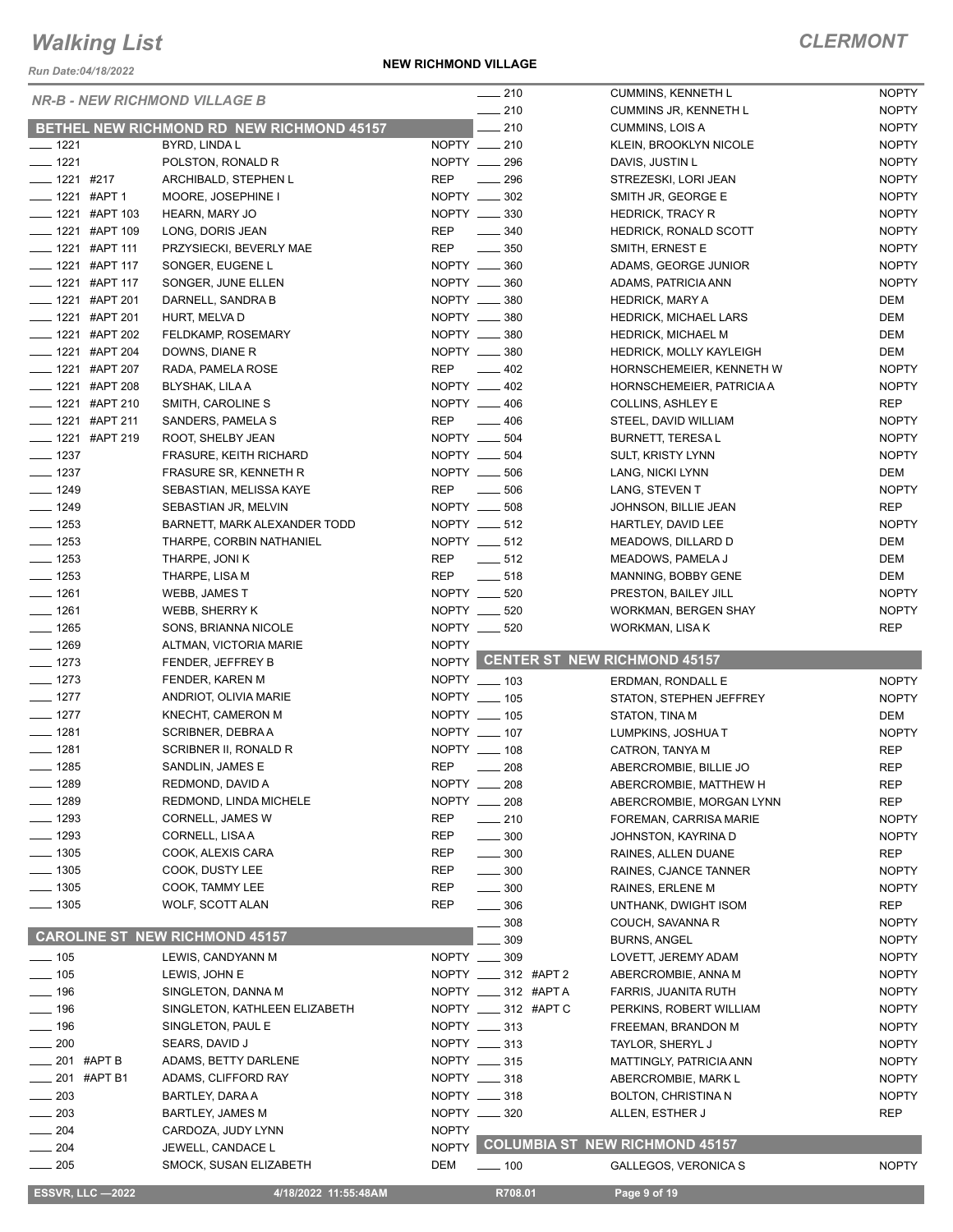*Run Date:04/18/2022*

#### **NEW RICHMOND VILLAGE**

|                                      |                                       |                    | 2426                      | ADAMS, SARAH E                               | <b>REP</b>   |
|--------------------------------------|---------------------------------------|--------------------|---------------------------|----------------------------------------------|--------------|
| <b>NR-B - NEW RICHMOND VILLAGE B</b> |                                       |                    | 2448                      | MESSNER, ANDREW D                            | <b>NOPTY</b> |
|                                      | <b>COLUMBIA ST NEW RICHMOND 45157</b> |                    | 2448                      | MESSNER, LAURIE A                            | DEM          |
|                                      |                                       |                    | NOPTY -2448               | <b>MESSNER, SARAH A</b>                      | DEM          |
| $\frac{1}{2}$ 100                    | HURLEY, MATT DAVID                    | $N$ OPTY $-$       | $= 2453$                  | ADAMS, JAMES R                               | <b>DEM</b>   |
| $- 102$                              | CAPURRO, LORRAINE C                   | NOPTY $-$          | $-2453$                   | ADAMS, LEAH S                                | DEM          |
| $\sim$ 102                           | SPENCER, CHRISTOPHER D                |                    | 2462                      | BUEHLER, EMILY L                             | <b>NOPTY</b> |
| $- 104$                              | BENE, ADAM M                          | NOPTY -            | _ 2462                    | <b>BUEHLER, LINDA A</b>                      | <b>REP</b>   |
| $\frac{1}{2}$ 104                    | <b>BENE, CHRYSTINA PAIGE</b>          | $N$ OPTY -         |                           | <b>BUEHLER, ROGER P</b>                      | <b>REP</b>   |
| $- 109$                              | RORICK, WILLIAM H                     |                    | NOPTY -2467               | REID, KATHLEEN J                             | <b>REP</b>   |
| $\frac{1}{2}$ 120                    | EVANS II, DENNIS RAY                  |                    | NOPTY -2470               | <b>REID, KEVIN CHRISTOPHER</b>               | <b>NOPTY</b> |
| $\frac{1}{2}$ 120                    | MCDANIEL, MOLLIE GWEN                 |                    | NOPTY -2470               |                                              | <b>REP</b>   |
| $- 120$                              | PRATHER JR, CHARLES R                 | <b>REP</b>         | $-2470$                   | REID, KEVIN P                                |              |
| $- 120$                              | PRATHER, JENNIFER LORRAINE            | <b>REP</b>         | $\frac{1}{2470}$          | <b>REID, KRISTA ANN</b>                      | <b>NOPTY</b> |
| $\frac{1}{2}$ 121                    | CHILDERS, BETH A                      |                    | NOPTY -2476               | <b>BLASKY, AARON E</b>                       | <b>NOPTY</b> |
| $\frac{1}{2}$ 123                    | GILBERT, MARK R                       |                    | NOPTY -2477               | KINNE, MICHAEL SCOT                          | <b>NOPTY</b> |
| $\frac{1}{2}$ 123                    | GILBERT, MICHAEL ANTHONY              |                    | NOPTY -2477               | MEDINA-KINNE, PERLA L                        | <b>NOPTY</b> |
| $-205$ #APT 2                        | SOLIS JR, ALBERT                      |                    | NOPTY -2478               | HILLGROVE, LINDA C                           | <b>REP</b>   |
| $\frac{1}{207}$                      | MCKINLEY, SARAH NICOLE                |                    | NOPTY -2478               | HILLGROVE, RAYMOND V                         | <b>REP</b>   |
| $\frac{1}{2}$ 303                    | HERRIN, KAREY M                       | <b>REP</b>         | $-2483$                   | PRINGLE, DEAN EDWARD                         | <b>NOPTY</b> |
| $\frac{1}{2}$ 303                    | HERRIN, KOHLE M                       | <b>REP</b>         | $-2483$                   | PRINGLE, SHEILA RAE                          | <b>NOPTY</b> |
| $\frac{1}{2}$ 310                    | FAWBUSH, BECKY M                      |                    | NOPTY -2486               | KERN, HAROLD K                               | <b>REP</b>   |
| $\frac{1}{2}$ 310                    | MOSS, COREY DOUGLAS                   |                    | NOPTY -2496               | CUNNINGHAM, ANTHONY                          | <b>DEM</b>   |
| $\frac{1}{2}$ 310                    | WOOTEN, JOHN ROBERT                   | <b>NOPTY</b>       |                           |                                              |              |
| $\frac{1}{2}$ 311                    | <b>WILLIS, TIMOTHY</b>                | NOPTY <sup>L</sup> |                           | <b>CROSSING CIRCLE CT NEW RICHMOND 45157</b> |              |
| $\frac{1}{2}$ 312                    | PERKINS, WILLIAM EDWARD               |                    | NOPTY - 100               | SHRYOCK, NATE P                              | <b>NOPTY</b> |
| $\frac{1}{2}$ 312                    |                                       |                    | NOPTY - 101               | HAUKE, EMILY KATHERINE                       | <b>NOPTY</b> |
|                                      | PRICE, AMY D                          |                    | NOPTY - 102               | MANNING, NICHOLAS MICHAEL                    | <b>NOPTY</b> |
| $\frac{1}{2}$ 315                    | HARDIN, MAZLIA J S                    |                    | NOPTY - 103               | HEINTZ, MICHELE L                            | <b>NOPTY</b> |
| $\frac{1}{2}$ 315                    | JONES, MICHAEL L                      |                    | NOPTY - 105               | EYLES, JACK H                                | <b>NOPTY</b> |
| $\frac{1}{2}$ 320                    | JIVIDEN, JOSHUA OSHEL                 |                    | NOPTY - 106               | WEBER, JAMES D                               | <b>NOPTY</b> |
| $\frac{1}{2}$ 320                    | NELSON, DUSTIN SCOTT                  |                    |                           |                                              |              |
| $\frac{1}{2}$ 320                    | WALRIVEN, PAMELA S                    |                    | NOPTY - 107               | ARTHUR, JASMINE RAYE                         | <b>NOPTY</b> |
| $\frac{1}{2}$ 320                    | WALRIVEN JR, RAYMOND ALLEN            |                    | NOPTY - 108               | BLAINE, LYNN R                               | <b>NOPTY</b> |
|                                      |                                       |                    | $\frac{1}{2}$ 108         | BLAINE, RANDY LEE                            | <b>NOPTY</b> |
|                                      | <b>CONGRESS ST NEW RICHMOND 45157</b> |                    | $- 108$                   | MOORE, LINDSAY RAMMA                         | <b>NOPTY</b> |
| $\frac{1}{213}$                      | RICHARDS, CHERYLE FAYE                |                    | NOPTY - 110               | CLEVIDENCE, MORGAN NICOLLE                   | <b>NOPTY</b> |
| $\frac{1}{213}$                      | WITHAM, ANGELA D                      |                    | NOPTY -112                | <b>BRINKLEY, WILLIAM STEPHEN</b>             | <b>NOPTY</b> |
| $\frac{1}{213}$                      | WITHAM, KAYLA MARIE                   |                    | NOPTY -113                | KING, WILLIAM MATTHEW                        | <b>NOPTY</b> |
| $\frac{1}{213}$                      | WITHAM, STEVE J                       |                    | $NOPTY$ - 113             | KING, YVONNE LYNN                            | <b>NOPTY</b> |
| $\frac{1}{215}$                      | HAAS, MICHAEL W                       |                    | NOPTY - 115               | HOKLET, VIVIANE BEDA                         | <b>NOPTY</b> |
| $\frac{1}{215}$                      | YOUNG, MARY MAXINE                    |                    |                           |                                              |              |
|                                      |                                       |                    |                           | FALIK, JAMIE MICHELLE                        | <b>NOPTY</b> |
|                                      |                                       |                    | NOPTY - 116               | BARKER, ERIKA LYNN                           | <b>NOPTY</b> |
| $-216$                               | HEMBREE, WANDA                        |                    | NOPTY -117                | PELFREY, ASHLEY KAY                          | <b>NOPTY</b> |
| 220                                  | YOUNG, RUTH                           |                    | NOPTY - 118               | PELFREY, STEPHEN GUTHRIE                     | <b>NOPTY</b> |
| 220                                  | YOUNG, TIMMY W                        | <b>REP</b>         | $\frac{1}{2}$ 118         | MORGAN, SPENCER BRUCE                        | <b>NOPTY</b> |
| $-221$                               | JETTER, ANGELA D                      |                    | NOPTY - 119               | YEAGER, ASHLEY MARIE                         | <b>NOPTY</b> |
| $-221$                               | REAVES, PAUL CHRISTOPHER              |                    | NOPTY - 120               |                                              |              |
| $\sim$ 222                           | BOELLEKE II, WILLIAM JOSEPH           |                    | NOPTY - 120               | YEAGER, WILLIAM W                            | <b>NOPTY</b> |
| $\sim$ 223                           | BRUMBAUGH, ANGELA MARIE               |                    | NOPTY - 121               | MALE, JUSTIN T                               | DEM          |
| $\sim$ 223                           | BRUMBAUGH, MICHAEL JOSEPH             |                    | NOPTY - 121               | MALE, PHOEBE I B                             | <b>NOPTY</b> |
|                                      |                                       |                    | $\frac{1}{2}$ 122         | CRAIG, JEFFERY WAYNE                         | REP          |
|                                      | <b>COUNTRY PL NEW RICHMOND 45157</b>  |                    | $-$ 122                   | <b>CRAIG, KRISTEN MICHELLE</b>               | <b>REP</b>   |
| $-2399$                              | OPOKA, AMY M                          |                    | NOPTY - 123               | SMITH, CALEB JEFFREY                         | <b>NOPTY</b> |
| _ 2399                               | OPOKA, ROBERT J                       |                    | NOPTY - 124               | <b>BRICKER, JACQUELINE R</b>                 | <b>REP</b>   |
| $-2400$                              | AMMERMAN, JESSIE NICOLE               |                    | NOPTY - 124               | SLONE, JEREMY LYNN                           | <b>NOPTY</b> |
| __ 2410                              | DUNCAN, EDGAR C                       | <b>REP</b>         | $- 126$                   | ATKERSON, ROBERT C                           | <b>NOPTY</b> |
| $-2410$                              | DUNCAN, MELANIE R                     | <b>REP</b>         | $- 128$                   | WATERWORTH, BRANDON LEIGH                    | <b>NOPTY</b> |
| $-2411$                              |                                       | <b>DEM</b>         | $\frac{1}{2}$ 130         | SIPOS, ELAINE B                              | <b>NOPTY</b> |
|                                      | MIDDELER, JUDY A                      |                    |                           |                                              |              |
| $-2419$                              | <b>WILSON, LAURA MARIE</b>            | <b>REP</b>         |                           | FRANK WILLIS MEMORIAL RD NEW RICHMOND 45157  |              |
| $-2419$                              | WILSON, MARY ANN                      | <b>REP</b>         | $- 1324$                  | DOHERTY, JAMES F                             | <b>NOPTY</b> |
| __ 2419                              | <b>WILSON, PAUL STUART</b>            | <b>REP</b>         | —— 1324                   | HAWKINS, LYLE P                              | <b>NOPTY</b> |
| $-2423$                              | MARSH, MARGARET CHRISTINE             | <b>DEM</b>         | $\frac{1}{2}$ 1326 #APT B | BIRCHALL, MICHAEL J                          | <b>NOPTY</b> |
| $-2423$                              | MARSH, WILLIAM R                      | DEM                |                           |                                              | <b>REP</b>   |
| __ 2426                              | ADAMS, RYAN P                         | <b>REP</b>         | $\frac{1}{2}$ 1330        | <b>JUDD, BRENDA G</b>                        |              |
|                                      |                                       |                    | $\frac{1}{2}$ 1330        | JUDD II, WILLIAM M                           | <b>REP</b>   |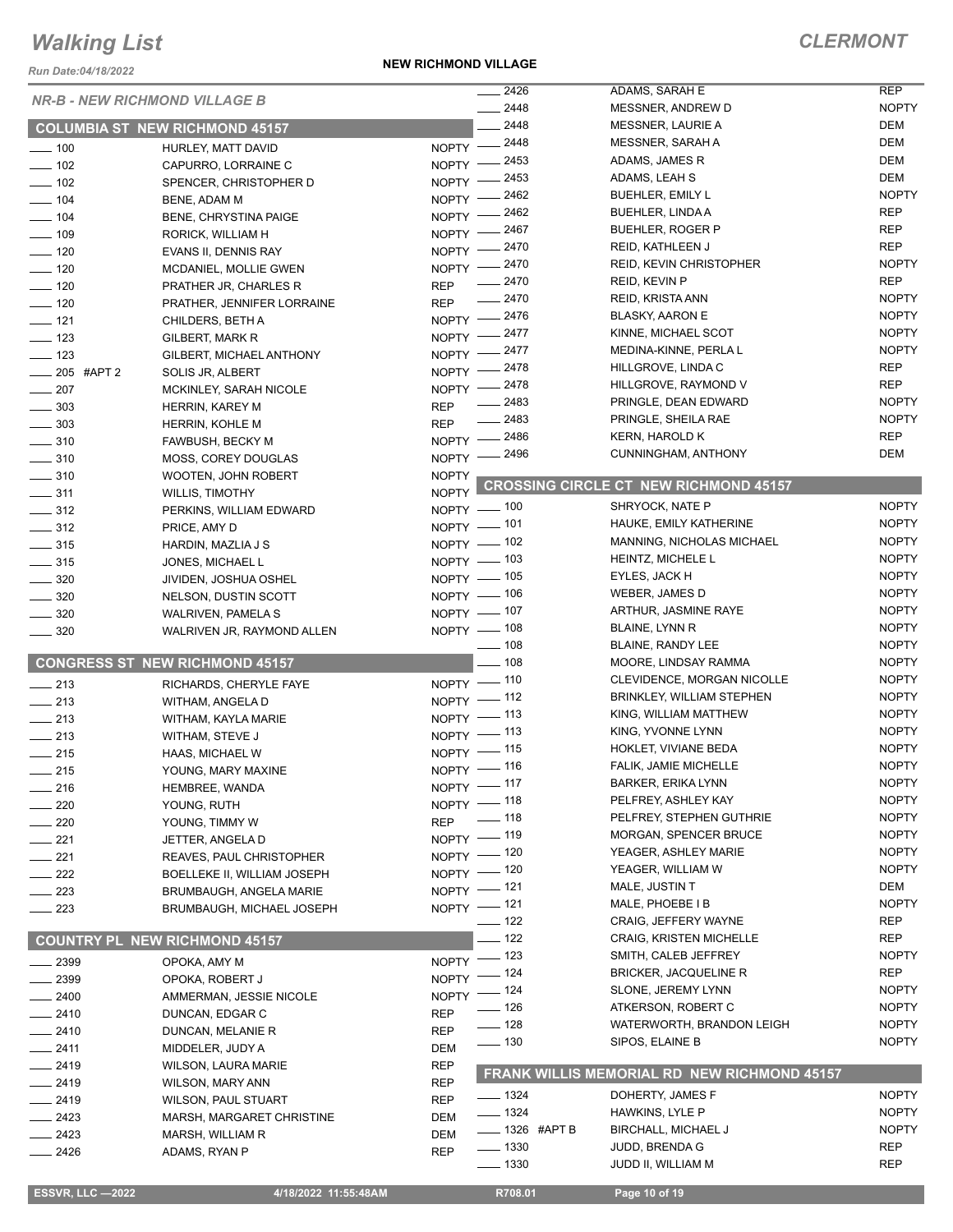*Run Date:04/18/2022*

#### *NR-B - NEW RICHMOND VILLAGE B*

#### **FRONT ST NEW RICHMOND 45157**

| _____ 224 #APT 2       | <b>HOWARD, ALLEN LOUIS</b> | <b>NOPTY</b> |
|------------------------|----------------------------|--------------|
| $\frac{1}{224}$ #APT 3 | ROBERTSON, JUSTIN M        | <b>NOPTY</b> |
| 225                    | ANDERSON, ERIK C           | <b>NOPTY</b> |
| 225                    | WHARFF, KAYLA JADE         | <b>NOPTY</b> |
|                        |                            |              |

|     | __ _       |                     | .            |
|-----|------------|---------------------|--------------|
|     | 224 #APT 3 | ROBERTSON, JUSTIN M | <b>NOPTY</b> |
| 225 |            | ANDERSON, ERIK C    | <b>NOPTY</b> |
| 225 |            | WHARFF, KAYLA JADE  | <b>NOPTY</b> |
|     |            |                     |              |

| $- 100$ #APT 1           |                          | LINDER, ROBERT ALAN                 | <b>REP</b>   |                   |                                         |              |
|--------------------------|--------------------------|-------------------------------------|--------------|-------------------|-----------------------------------------|--------------|
| __ 120 #APT 1            |                          | LINDSEY, EMMA LENORE                | <b>DEM</b>   |                   | <b>GREENMOUND RD NEW RICHMOND 45157</b> |              |
| -120 #APT 1              |                          | LINDSEY, MEREDITH GRACE             | NOPTY $-$    | _ 694             | PARKER, JOSHUA M                        | <b>REP</b>   |
| -120 #APT 2              |                          | COCHRAN, CHANDLER LOGAN             | NOPTY -      | - 694             | PARKER, RANDI DAWN                      | <b>NOPTY</b> |
| $- 126$                  |                          | HAHAJ, KIMBERLY ELLEN               | NOPTY -      | 699               | SLADE, ADAM M                           | <b>NOPTY</b> |
| $-$ 126 #APT B           |                          | HILL, ELIZABETH A                   |              | NOPTY - 699       | SLADE, MELANIE L                        | <b>NOPTY</b> |
| $- 128$ #APT 1           |                          | <b>BENDGEN, NATALIE L</b>           | <b>DEM</b>   | $-699$            | SLADE, MICHAEL R                        | <b>NOPTY</b> |
| $- 128$ #APT 2           |                          | DIETZ, DUANE GORDON                 | <b>DEM</b>   | —— 703            | DIERS, PAIGE NICOLE                     | <b>NOPTY</b> |
| -8 #APT 2                |                          | <b>GROOMS, MATTHEW DANIEL</b>       |              | NOPTY - 703       | ERDMAN, JOEL AUSTIN                     | <b>NOPTY</b> |
| $- 128$ #APT 4           |                          | <b>MORARITY, JAMES J</b>            | <b>REP</b>   | $\frac{1}{2}$ 706 | ESHAM, ROGER J                          | <b>NOPTY</b> |
| -128 #APT 4              |                          | MORARITY, MICHAEL JAMES             |              | NOPTY - 710       | AMMERMAN, BARBARA M                     | <b>NOPTY</b> |
| ____ 128 #APT 4          |                          | MORARITY, SHANNA CALICO             | <b>REP</b>   | $- 710$           | CORWIN, ANTHONY SHANE                   | <b>NOPTY</b> |
| $- 128$ #APT 6           |                          | DEATON, REBECCA                     |              | NOPTY - 711       | PARKER, CAROLYN SUE                     | REP          |
|                          | $\frac{1}{206}$ #APT 212 | FOX, BRANDON D                      |              | NOPTY -711        | PARKER, RICHARD A                       | REP          |
| $-214$ #APT 6            |                          | MURPHY, KELLY ANNE                  |              | NOPTY $-$ 715     | KLINGLER, CINDY LOU                     | <b>NOPTY</b> |
| __ 214 #APT 7            |                          | KANATZER, WANDA SUE                 |              | $NOPTY$ -717      | <b>BYUS, MARGARET L</b>                 | <b>NOPTY</b> |
| $-216$ #APT 2            |                          | WHITFORD, EMMA K                    |              | NOPTY -717        | BYUS, SAMANTHA MARIE                    | <b>NOPTY</b> |
| $-216$ #APT 5            |                          | MACFARLAND JR, LESTER E             | <b>REP</b>   | $\frac{1}{2}$ 723 | THOMPSON, DAVID W                       | <b>NOPTY</b> |
| $-216$ #APT 6            |                          | MURPHY, THOMAS J                    |              | NOPTY - 724       | DAUGHERTY, SARAH R                      | <b>REP</b>   |
| $\frac{1}{220}$ #APT 2   |                          | STAMPER, KERRY LYNN                 |              | NOPTY - 729       | JENKINS, BRADY AARON                    | <b>REP</b>   |
| ___ 222 #APT 1           |                          | HUMPHRIES, JACOB AARON              |              | NOPTY $ 729$      | <b>JENKINS, JAMES JEFF</b>              | <b>REP</b>   |
| $\sim$ 223               |                          | FULTZ, TIM EDWARD                   |              | NOPTY - 729       | JENKINS, LISA ANN                       | REP          |
| $\sim$ 223               |                          | OBERMEYER, JILL M                   |              | NOPTY - 730       | WARD, CARMEN C                          | <b>NOPTY</b> |
| $\sim$ 223               |                          | PADGETT, LONNY CLAY                 |              | NOPTY - 730 #5    | WARD, JACOB C                           | <b>NOPTY</b> |
| $223$ #APT 3             |                          | WALLS, JESSIE ADAM JAMES            |              | NOPTY - 730 #5    | WARD, JAMES C                           | <b>NOPTY</b> |
| ____ 223 #APT 4          |                          | FRANZMAN, DEBORAH L                 |              | NOPTY - 733       | HONAKER, MICHELLE R                     | <b>NOPTY</b> |
| $-223$ #APT 6            |                          | BEMAN, SUSSANNAH KATHLEEN           |              | NOPTY - 739       | OVERBEY, ALLISON PAIGE                  | <b>NOPTY</b> |
| $\frac{1}{223}$ #APT 8   |                          | MCDANIEL, STEPHEN RUSSELL           |              | NOPTY $ 739$      | OVERBEY, DAWN Y                         | <b>NOPTY</b> |
| $\frac{1}{226}$          |                          | <b>BONNER, CHANDRA ROSE</b>         |              | NOPTY - 739       | OVERBEY II, EDWARD DEAN                 | REP          |
| $\frac{226}{2}$          |                          | MELLEBRINK, AMBER N                 |              | NOPTY - 751       | DELISLE, DOUGLAS B                      | <b>NOPTY</b> |
| $\frac{1}{226}$          |                          | PREBBLE, RYAN D                     |              | NOPTY -751        | DELISLE, GRIFFIN DOUGLAS                | <b>NOPTY</b> |
| $-236$                   |                          | ANDERSON, DERIK MICHAEL             |              | NOPTY -751        | DELISLE, KATHERINE R                    | <b>NOPTY</b> |
| $236$ #APT 1             |                          | <b>HOOD, ROBERT B</b>               |              | NOPTY - 761       | FRITZ, JEFFREY MARTIN                   | <b>NOPTY</b> |
| $\frac{1}{2}$ 236 #APT 2 |                          | HOOD, BEVERLEY N                    |              | NOPTY - 761       | SCARBOROUGH, KAREN LYNN                 | <b>NOPTY</b> |
| $\frac{1}{2}$ 312 #APT B |                          | EASTHAM, LAUREN RAE                 |              | NOPTY - 764       | ANDERSON, JEFFREY L                     | REP          |
| $\frac{1}{2}$ 314 #APT A |                          | MACFARLAND, KENNETH EDWARD          |              | REP - 764         | ANDERSON, RUTH NAOMI                    | <b>NOPTY</b> |
| $\frac{1}{2}$ 314 #APT C |                          | <b>BOVARD JR, FRANK L</b>           |              | NOPTY - 765       | HUMPHRIES, AARON R                      | <b>NOPTY</b> |
| $\frac{1}{2}$ 314 #APT C |                          | FEY, ASHLEY MORGAN                  |              | NOPTY - 765       | HUMPHRIES, TANYA D                      | <b>NOPTY</b> |
| -820 #APT 3              |                          | MILLER, RICHARD B                   |              | NOPTY - 784       | FREDERICK, BRANDY N                     | <b>NOPTY</b> |
| $\frac{1}{2}$ 324        |                          | FARRELL, PAMELA ELIZABETH           |              | NOPTY - 784       | FREDERICK, THADIUS WOLFGANG             | <b>NOPTY</b> |
| 324                      |                          | MILTON, LAUREN ASHLEY               |              | NOPTY - 785       | <b>GREEN, CHARLES A</b>                 | <b>DEM</b>   |
| 326                      |                          | <b>FARRELL, ARDELLA</b>             |              | NOPTY - 785       | LIGHTHALL, CONSTANCE J                  | DEM          |
| 326                      |                          | FARRELL, CHRISTINA LEIGH            | NOPTY -      | _ 796             | BUNN, SUSAN R                           | <b>NOPTY</b> |
| 326                      |                          | <b>FARRELL, JAMES M</b>             |              | NOPTY - 797       | <b>CLENDENIN, AUDREY S</b>              | <b>REP</b>   |
| $-326$                   |                          | FARRELL III, JAMES MURRAY           |              | NOPTY - 797       | CLENDENIN, CHARLES E                    | <b>REP</b>   |
|                          |                          |                                     |              | —— 801            | <b>GARRISON, DEBORAH M</b>              | <b>NOPTY</b> |
|                          |                          | <b>GEORGE ST NEW RICHMOND 45157</b> |              | 801               | <b>GARRISON, TERRY L</b>                | <b>NOPTY</b> |
|                          |                          |                                     | <b>NOPTY</b> | 804               | LAYPOOL, KIMBERLY JANE                  | <b>NOPTY</b> |
| $\frac{1}{2}$ 125        |                          | HIGHLEY, ROBIN                      |              | 804               | LAYPOOL JR, TERRY WAYNE                 | <b>NOPTY</b> |
| $- 150$                  |                          | SMITH, DANIEL C                     | <b>NOPTY</b> | 805               | HINSON, TERRY DEAN                      | <b>NOPTY</b> |
| $- 150$                  |                          | SMITH, MOLLY ELIZABETH              | <b>REP</b>   | 805               | WHITE, MICHELLE LORRAINE                | <b>NOPTY</b> |
| $-215$                   |                          | <b>BEMAN, JAMES F</b>               | <b>NOPTY</b> | 825               | BLACK, BARBARA JANE                     | <b>NOPTY</b> |
| $-215$                   |                          | BEMAN, LAURA ANN                    | <b>NOPTY</b> | 825               | MIKLES, DEBORAH M                       | DEM          |
| 219                      |                          | ERDMAN, DARRELL L                   | <b>NOPTY</b> | 825               | MIKLES, STEVEN R                        | DEM          |
| $-220$                   |                          | CHAPMAN, BRIAN E                    | <b>REP</b>   |                   |                                         |              |
| $-220$                   |                          | CHAPMAN, JASON JOEL                 | <b>NOPTY</b> |                   | HAMILTON ST NEW RICHMOND 45157          |              |
| $-220$                   |                          | CHAPMAN, VICTORIA E                 | <b>NOPTY</b> | $\_\_$ 100        | PHELPS, APRIL DAWN                      | <b>NOPTY</b> |
| $-224$                   |                          | DETZEL, DONALD J                    | DEM          | $- 104$           | <b>WRIGHT, NATHANIEL LEE</b>            | <b>NOPTY</b> |
|                          | 224 #APT 2               | ELAM, JODIE L                       | <b>REP</b>   | $- 114$           | LAWSON, AUSTIN MATTHEW                  | DEM          |
|                          |                          |                                     |              |                   |                                         |              |
|                          | <b>ESSVR, LLC -2022</b>  | 4/18/2022 11:55:48AM                |              | R708.01           | Page 11 of 19                           |              |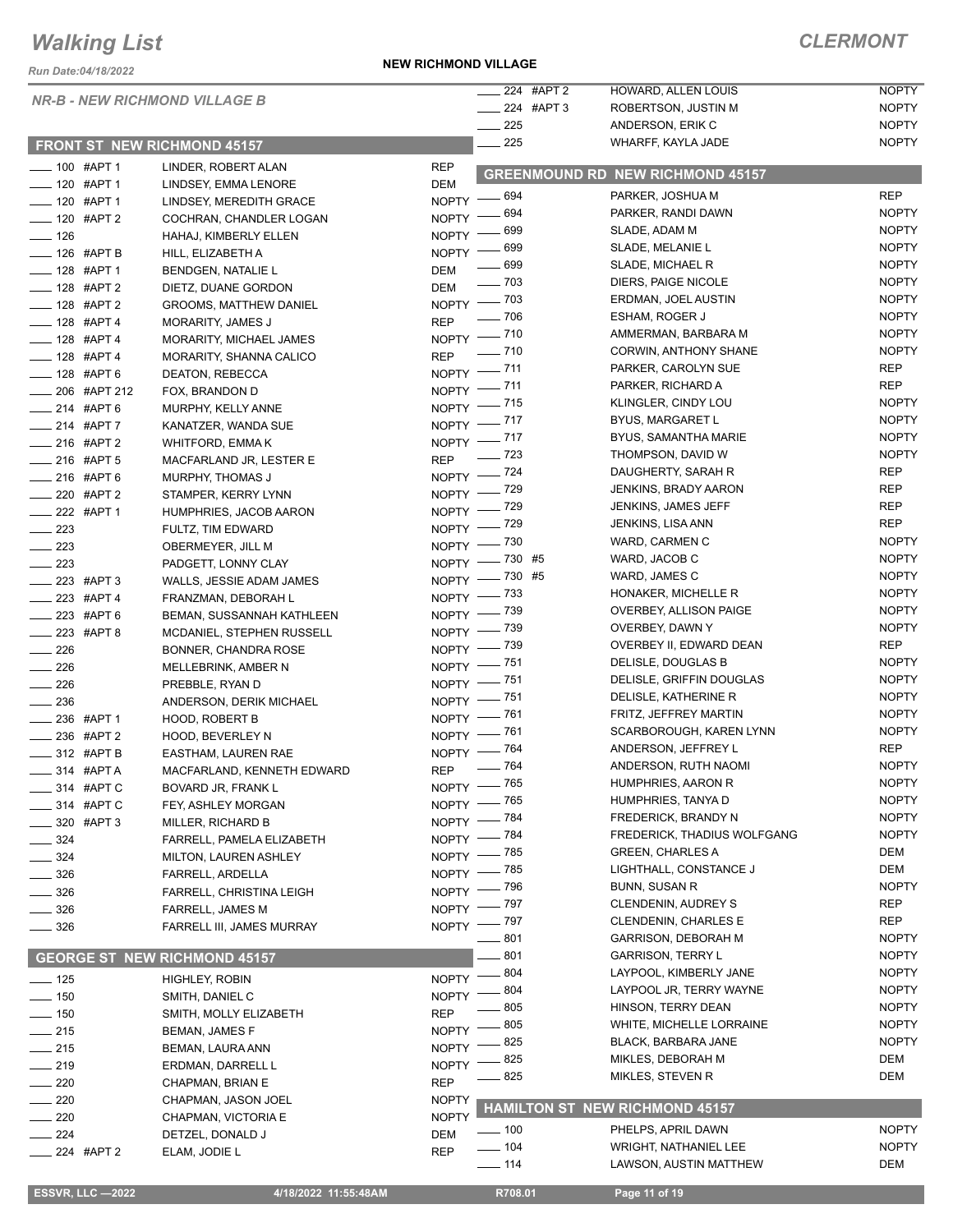*Run Date:04/18/2022*

**NEW RICHMOND VILLAGE**

|                   | <b>NR-B - NEW RICHMOND VILLAGE B</b>       | $- 1301$                  | <b>JUSTICE, JONATHAN G</b>      | DEM          |
|-------------------|--------------------------------------------|---------------------------|---------------------------------|--------------|
|                   |                                            | $\frac{1}{2}$ 1301        | <b>JUSTICE, STACEY PETERSON</b> | DEM          |
|                   | <b>HAMILTON ST NEW RICHMOND 45157</b>      | $- 1301$                  | STATON, CARMEN E                | <b>NOPTY</b> |
| $\frac{1}{2}$ 114 | LAWSON, DAVID                              | NOPTY - 1301              | STATON, MICHAEL J               | <b>NOPTY</b> |
| $- 114$           | LAWSON, LORNA M                            | NOPTY - 1301              | STATON, PAULA E                 | <b>NOPTY</b> |
| $- 120$           | HOWE, EDITH VERDINA                        | NOPTY - 1301              | STATON, ROBERT D                | <b>NOPTY</b> |
| $- 120$           | HOWE, STEPHEN TODD                         | NOPTY - 1301              | STATON II, ROBERT DOUGLAS       | <b>NOPTY</b> |
| $\frac{1}{2}$ 120 | HULL, CHEYENNE L                           | NOPTY - 1329              | <b>REED, EMILY RYAN</b>         | REP          |
| $- 120$           | TEBELMAN, COURTNEY R                       | NOPTY - 1329              | REED, PHILLIP GEORGE            | <b>REP</b>   |
| $- 121$           | MCKENZIE, GARY W                           | NOPTY - 1331              | <b>WOLF, CHRISTINA R</b>        | <b>NOPTY</b> |
| $\equiv$ 121      | MCKENZIE, SUSAN E                          | DEM - 1331                | WOLF, KELLY KELLY               | <b>NOPTY</b> |
| $\frac{1}{201}$   | ELAM, DAVID L                              | REP - 1331                | <b>WOLF, SHELDEN ALAN</b>       | <b>NOPTY</b> |
| $\frac{1}{201}$   |                                            | REP - 1332                | BYRD, CAROLYN JANE              | <b>NOPTY</b> |
|                   | ELAM, SHARON K                             | NOPTY - 1332              | BYRD, CLARE D                   | <b>NOPTY</b> |
| $\frac{1}{205}$   | CMEHIL, MICHAEL W                          | NOPTY - 1332              | BYRD, COLLEEN D                 | <b>NOPTY</b> |
| $\frac{1}{214}$   | THARPE, ANTHONY NICHOLAS                   | NOPTY - 1332              | BYRD, DAVID ANDREW              | <b>REP</b>   |
| $\frac{1}{214}$   | TOMPKINS, JESSICA L                        | NOPTY - 1333              | STOCK, ERICA NICOLE             | <b>REP</b>   |
| $\frac{1}{227}$   | NICHOLAS, JENNIFER ANNE                    |                           | STOCK, ZACHARY MICHAEL          | <b>REP</b>   |
| $\frac{1}{2}$ 354 | WOODRUFF, MILDRED SOPHIA                   | REP - 1333                |                                 |              |
| $\frac{1}{2}$ 354 | WOODRUFF, RYAN MICHAEL                     | REP - 1340                | WYLIE, DAVID E                  | <b>REP</b>   |
| $\frac{1}{2}$ 358 | HUFF, DWAYNE                               | NOPTY - 1340              | WYLIE, SALLY E                  | <b>REP</b>   |
| $\frac{1}{2}$ 358 | SPICKER, CHARLIE PAUL                      | $\frac{1}{2}$ 1357<br>DEM | <b>WERNER, JOSEPH F</b>         | <b>DEM</b>   |
| $\frac{1}{2}$ 360 | DUNCAN, TANNER B                           | NOPTY - 1357              | WERNER, MARY J                  | DEM          |
|                   |                                            | $\frac{1}{2}$ 1360        | <b>BURNS, ALISSA CLAIRE</b>     | <b>REP</b>   |
|                   | <b>HIGH ST NEW RICHMOND 45157</b>          | $-1360$                   | <b>BURNS, JENNA ROSE</b>        | <b>REP</b>   |
| $\frac{1}{2}$ 100 | CROOKS JR, ROBERT L                        | NOPTY - 1360              | <b>BURNS JR, JOHN THOMAS</b>    | <b>REP</b>   |
| $\frac{1}{2}$ 100 | <b>WHITAKER, JODIE A</b>                   | NOPTY - 1360              | <b>BURNS, LINDA ELLERT</b>      | <b>REP</b>   |
| $- 102$           | TILLEY, DOUGLAS WILLIAM                    | NOPTY - 1379              | LILLY, LORETTA LYNN             | <b>REP</b>   |
| $\frac{1}{2}$ 106 | AYERS, DERRICK B                           | DEM - 1379                | MOLLOY, MATTHEW J               | <b>NOPTY</b> |
| $\frac{1}{2}$ 106 | <b>BURROUGHS, LYNN C</b>                   | NOPTY - 1399              | SCHWAB, MICHAEL C               | <b>NOPTY</b> |
| $\frac{1}{2}$ 106 | MALLIET, ZACHARY TYLER                     | NOPTY - 1403              | <b>ODOHERTY, MAUREEN</b>        | DEM          |
| $\frac{1}{205}$   | FOX, AMY L                                 | NOPTY - 1408              | MCKINLEY, JAMES R               | <b>REP</b>   |
| $\sim$ 205        | FOX, JOHN DAVID                            | NOPTY - 1408              | MCKINLEY, RUBY J                | <b>REP</b>   |
| $\equiv$ 206      | MORGAN, THERESA LYNN                       | REP - 1412                | OGRADY, CRYSTAL RENEE           | <b>REP</b>   |
| $\frac{1}{207}$   | MCCORD, DAKOTA JUSTICE                     | NOPTY -1412               | OGRADY, JUSTIN A                | <b>REP</b>   |
| $\frac{1}{2}$ 300 | WILLIS, LUCILE                             | $\frac{1}{1415}$<br>DEM   | JACOB, DEBORAH K                | <b>REP</b>   |
| $\frac{1}{2}$ 300 |                                            | $- 1415$<br>DEM           | JACOB, RALPH H                  | <b>REP</b>   |
|                   | WILLIS, RUBEN F                            | NOPTY - 1416              | FEILER, BARBARA L               | DEM          |
| $\frac{1}{2}$ 302 | HALE, JOHN STANLEY                         | $- 1416$                  | FEILER, JOHN A                  | <b>DEM</b>   |
| $\frac{1}{2}$ 304 | HALE JR, JOHN L                            | <b>REP</b><br>$- 1424$    | <b>GRAHAM, JENNIFER LACY</b>    | DEM          |
| $\frac{1}{2}$ 304 | HALE, VICKIE RUTH                          | <b>REP</b><br>$- 1424$    | <b>GRAHAM, PHILIP STEPH</b>     | <b>DEM</b>   |
|                   | HOTEL ST NEW RICHMOND 45157                | $-1424$                   | MARTIN, DEBRAT                  | <b>NOPTY</b> |
|                   |                                            |                           |                                 | <b>NOPTY</b> |
| $- 150$           | GROOMS, JANELLE                            | NOPTY - 1425              | HILLARD, JAN W                  |              |
| $- 150$           | <b>GROOMS, JERRY SCOTT</b>                 | NOPTY - 1425              | MALEK, JOYCE E                  | <b>NOPTY</b> |
| $\frac{1}{2}$ 150 | GROOMS, JORDAN SCOTT                       | NOPTY - 1432              | PARDINI, KATHLEEN A             | <b>NOPTY</b> |
| $- 150$           | WALLS JR, ANTHONY WAYNE                    | NOPTY - 1432              | PARDINI JR, RICHARD A           | REP          |
| $\frac{1}{209}$   | CATRON, CHRISTOPHER M                      | NOPTY - 1466              | <b>ESSLINGER, PATRICIA L</b>    | REP          |
| $- 209$           | CATRON, CIARRA MORGAN                      | NOPTY - 1468              | PHILLIPS, PATRICIA ANN          | <b>NOPTY</b> |
| $-210$            | HALL III, JOHN P                           | NOPTY - 1468              | PHILLIPS, WILLIAM ALLEN         | <b>NOPTY</b> |
| $\sim$ 210        | HOLLIFIELD, MICHELLE PAULETTE              | NOPTY - 1476              | ECKHART, ANN                    | <b>NOPTY</b> |
| $-211$            | PHILLIPS, BOBBI J                          | $- 1476$<br><b>REP</b>    | ECKHART, RONALD LEROY           | <b>NOPTY</b> |
| $-212$            | <b>CLARK, BRIAN SHANE</b>                  | NOPTY - 1476              | HATFIELD, KATHARINA N           | <b>NOPTY</b> |
| $\frac{1}{218}$   | SMITH, COREY EVELYN                        | NOPTY - 1477              | GANTZER, ELIZABETH WORMAN       | <b>NOPTY</b> |
| $\sim$ 220        | LOWER, KIMBERLY L                          | NOPTY - 1477              | HILL, AUTUMN ECKART             | <b>REP</b>   |
| $-224$            | MAROIS, KERI L                             | NOPTY - 1480              | <b>BALLARD, BRIAN S</b>         | <b>NOPTY</b> |
| $\frac{1}{224}$   | SMITH, DIANE KATHERINE                     | NOPTY - 1482              | FELTS, ALLEN R                  | DEM          |
| $\frac{225}{2}$   |                                            | NOPTY - 1482              | FELTS, REGINA L                 | DEM          |
|                   | RHOADS, WILLIAM CODY                       | NOPTY - 1484              | <b>BROSNAN, KATIE</b>           | REP          |
| $-241$            | GABBARD, LEATHA FERN                       | NOPTY - 1484              | FULLER, ZACHARY GEE             | <b>REP</b>   |
| $-241$            | GABBARD, MICHAEL J                         | $\frac{1}{2}$ 1500        | JOHNSTON, EUGENE CLIFFORD       | <b>REP</b>   |
|                   | <b>INDIAN RIDGE TRL NEW RICHMOND 45157</b> | $-1500$                   | JOHNSTON, TERESA A              | <b>REP</b>   |
|                   |                                            |                           | EVERHARD, JANET S               | DEM          |
| $- 1300$          | LINDENSCHMIDT, DAVID JOEL                  | NOPTY - 1501              | SCHEETZ, JOHN HOWARD            | DEM          |
| $- 1300$          | LINDENSCHMIDT, LAUREN MICHAEL              | NOPTY - 1501<br>$-1501$   | SCHULZ, CARL EDWARD             | <b>REP</b>   |
|                   |                                            |                           |                                 |              |

 **ESSVR, LLC —2022 4/18/2022 11:55:48AM R708.01 Page 12 of 19**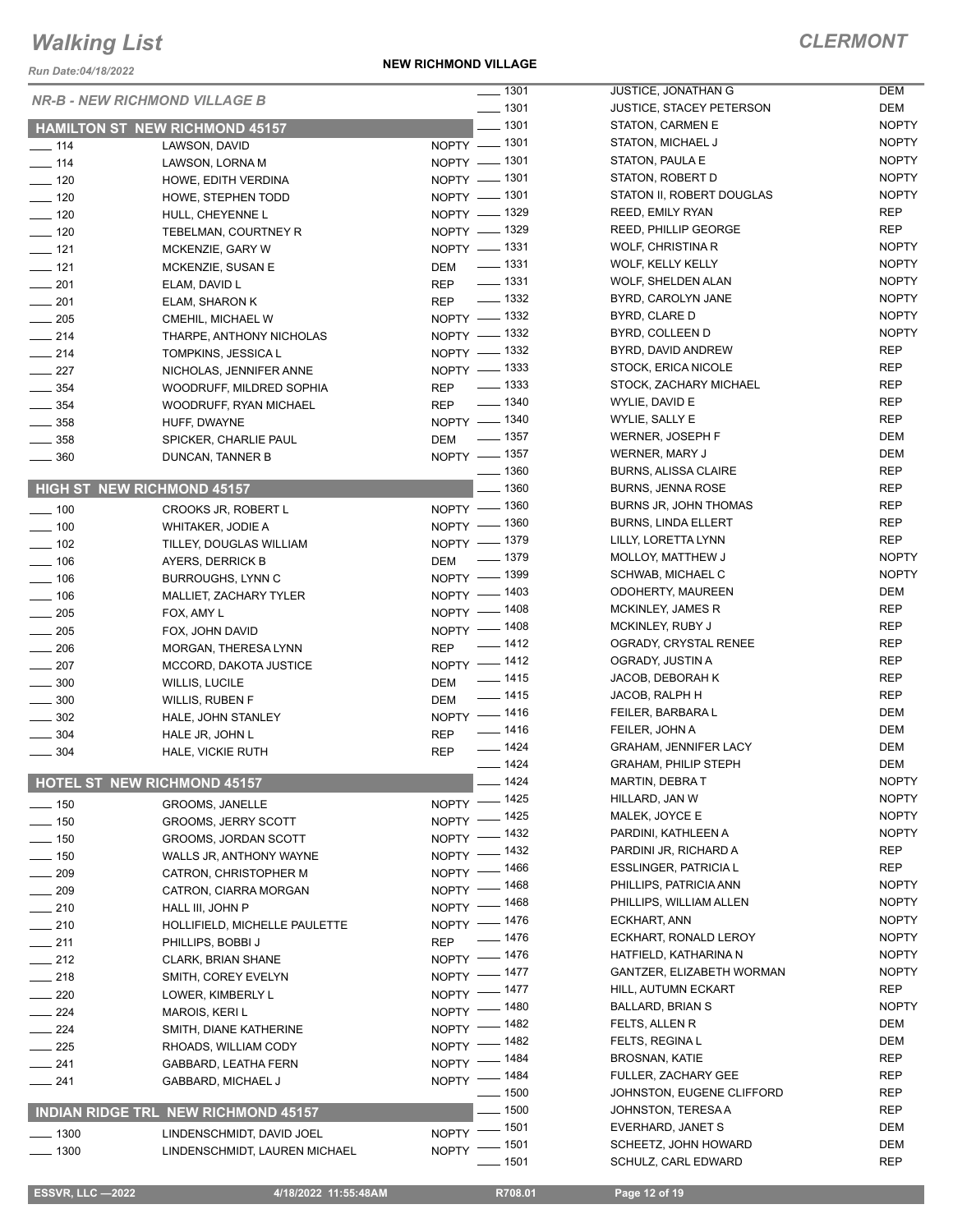*Run Date:04/18/2022*

**NEW RICHMOND VILLAGE**

#### *CLERMONT*

NOPTY

|                                        | <b>NR-B - NEW RICHMOND VILLAGE B</b>               | $\frac{1}{2}$ 102                        | HOWARD, MILDRED T                               | <b>REP</b>                   |
|----------------------------------------|----------------------------------------------------|------------------------------------------|-------------------------------------------------|------------------------------|
| $\frac{1}{2}$ 103                      |                                                    |                                          | OLSON, ALEXANDRA NICOLE                         | <b>NOPTY</b>                 |
|                                        | <b>INDIAN RIDGE TRL NEW RICHMOND 45157</b>         | $-103$                                   | OLSON, STEPHANIE LORRAINE YUDE                  | <b>NOPTY</b>                 |
| $- 1515$                               | LEES, ROBERT G                                     | <b>REP</b><br>$\frac{1}{2}$ 103          | OLSON, SUZETTE                                  | <b>NOPTY</b>                 |
| $- 1515$                               | LEES, SEAN                                         | NOPTY __ 103                             | OLSON, TIM L                                    | <b>NOPTY</b>                 |
| $- 1515$                               | LEES, YUKO                                         | <b>REP</b><br>$\frac{1}{2}$ 105          | LONG, SANDRA L                                  | <b>NOPTY</b>                 |
|                                        | JUNCTION POINT NEW RICHMOND 45157                  | $- 106$                                  | <b>WISEMAN, CHAD EVERETT</b>                    | REP                          |
|                                        |                                                    | $-106$                                   | WISEMAN, LAUREN ELIZABETH                       | <b>REP</b>                   |
| $- 100$                                | HAMMONDS, AVERI LEA                                | NOPTY __ 107                             | WALRIVEN, RYAN T                                | <b>NOPTY</b>                 |
| $\frac{1}{2}$ 100                      | <b>HAMMONDS, DENISE</b>                            | NOPTY __ 108                             | ADAMS, KRISTEENA E                              | <b>NOPTY</b>                 |
| $\frac{1}{2}$ 102                      | HOUSTON, DANIELLE RENEE                            | DEM<br>$\sim$ 108                        | ADAMS, SCOTT RAY                                | <b>NOPTY</b>                 |
| $\frac{1}{2}$ 102<br>$\frac{1}{2}$ 102 | HOUSTON, MICHAEL PAUL<br>INMAN, JULIANA D          | DEM<br>$\frac{1}{2}$ 109<br>NOPTY __ 109 | STAMPER, AMY L                                  | <b>NOPTY</b><br><b>NOPTY</b> |
| $\frac{1}{2}$ 103                      | <b>HOLBROOK, MATTHEW R</b>                         | <b>REP</b><br>$\frac{1}{2}$ 109          | STAMPER, JADE MACKENZIE<br>STAMPER, JAIRA FAITH | <b>NOPTY</b>                 |
| $- 104$                                | MALONEY, RYAN DARRELL                              | $\frac{1}{2}$ 109<br>REP                 | STAMPER, JASMINE F                              | <b>NOPTY</b>                 |
| $- 104$                                | MALONEY, TIFFANY DAWN                              | <b>REP</b><br>$- 109$                    | STAMPER, STEVEN T                               | <b>NOPTY</b>                 |
| $- 104$                                | WEAVER, LEAH JOY                                   | NOPTY __ 110                             | SKAGGS, TAMMY M                                 | <b>NOPTY</b>                 |
| $\frac{1}{2}$ 105                      | SCHULTZ, ALEXANDRA ELIZABETH                       | REP<br>$\frac{1}{2}$ 111                 | MANNING, MARTHA L                               | DEM                          |
| $- 105$                                | SCHULTZ, ANDREA L                                  | <b>REP</b><br>$- 111$                    | MANNING, MICHAEL B                              | <b>NOPTY</b>                 |
| $\frac{1}{2}$ 105                      | SCHULTZ, HANNAH R                                  | NOPTY __ 111                             | MANNING, ZACHARY G                              | <b>NOPTY</b>                 |
| $- 106$                                | DURST, DAVID L                                     | <b>REP</b><br>$\sim$ 112                 | STAMMEN, APRIL H                                | <b>NOPTY</b>                 |
| $\frac{1}{2}$ 106                      | DURST, JILL RENEE                                  | NOPTY __ 113                             | MAUPIN, MICHAEL JAMES                           | <b>NOPTY</b>                 |
| $- 107$                                | MALEY, LORRAINE GABRIEL                            | NOPTY __ 113                             | ROSEMAN, SAMANTHA J                             | <b>NOPTY</b>                 |
| $- 107$                                | MALEY, STEVEN JOHN                                 | NOPTY __ 114                             | DELANEY, MARSHA ANN                             | REP                          |
| $- 108$                                | GILPIN, JANICE S                                   | REP<br>$\frac{1}{2}$ 115                 | DERKSON, MAY MARGRET                            | <b>NOPTY</b>                 |
| $- 108$                                | GILPIN, JOEL M                                     | <b>REP</b><br>$\equiv$ 115               | DERKSON, MILES H                                | <b>NOPTY</b>                 |
| $- 109$                                | WHITE, CARL L                                      | NOPTY __ 117                             | <b>BUCKINGHAM, CHARLES E</b>                    | REP                          |
| $- 110$                                | KLUMP, CHRISTINE L                                 | NOPTY __ 119                             | BENE, KARA L                                    | REP                          |
| $\frac{1}{2}$ 110                      | KLUMP, ROBERT AARON                                | NOPTY __ 119                             | BENE, TIMOTHY M                                 | <b>REP</b>                   |
| $\frac{1}{2}$ 110                      | OILER, ISABELLE GRACE                              | NOPTY __ 119                             | MOORE, MARY KATHERINE                           | <b>NOPTY</b>                 |
| $-111$                                 | BEE, CARLA J                                       | REP<br>$\sim$ 200                        | DUCKWORTH, SAMANTHA MICHELLE                    | <b>NOPTY</b>                 |
| $\frac{1}{2}$ 111                      | BEE, VINCENT R                                     | REP<br>$\frac{1}{200}$                   | MILLER, JACOB AUSTIN MICHAEL                    | <b>NOPTY</b>                 |
| $\equiv$ 112                           | <b>GRAHAM, JAMES MICHAEL</b>                       | NOPTY __ 201                             | LAUB, MATTHEW OWEN                              | REP                          |
| $\frac{1}{2}$ 114                      | RUTLEDGE, TANISHA N                                | NOPTY __ 201                             | LAUB, NICHOLAS M                                | <b>NOPTY</b>                 |
| $\frac{1}{15}$                         | STRANGE, BROOKE KALEI                              | NOPTY __ 201                             | LAUB, NICOLE P                                  | REP                          |
| $- 116$                                | LENT, CHRISTOPHER JOHN                             | NOPTY __ 202                             | JONES, LUCIANA MARIE                            | <b>NOPTY</b>                 |
| $\frac{1}{2}$ 117                      | DISMUKE, ERICA NICOLE                              | NOPTY __ 203                             | LASKEY, NICOLE ADARE                            | <b>NOPTY</b>                 |
| $\frac{1}{2}$ 117                      | PATTEN, COLTON WILLIAM                             | NOPTY __ 203                             | LASKEY, SHAUN GREGORY                           | <b>NOPTY</b>                 |
| $- 119$                                | CHASE, DAVID WILLIAM                               | NOPTY __ 204                             | DAVIDSON, AMANDA M                              | DEM                          |
| $- 121$                                | CHRISTOFF, BRADLEY S                               | NOPTY __ 204                             | DAVIDSON, TIM C                                 | <b>NOPTY</b>                 |
| $\frac{1}{2}$ 122<br>$\frac{1}{2}$ 124 | STULZAFT CORDELL, LAUREN DEANNA                    | NOPTY __ 205<br>NOPTY __ 205             | LINDENBERGER, REBECCA B                         | <b>NOPTY</b>                 |
| $\frac{1}{2}$ 124                      | JOKOTOYE, IFEOLUWA OLAJUMOKE<br>OYEWOBI, OYEWALE O | NOPTY __ 206                             | LINDENBERGER, RYAN JUDE<br>RODGERS, ERICA SUE   | REP<br>REP                   |
| $\frac{1}{2}$ 125                      | DAVIS, BRANDON GLEN                                | NOPTY __ 206                             | RODGERS, GARY W                                 | REP                          |
| $\frac{1}{2}$ 126                      | <b>ILES, BRIAN ROBERT</b>                          | NOPTY __ 207                             | SHEARER, ANDREW NATHAN                          | <b>NOPTY</b>                 |
| $\frac{1}{2}$ 126                      | <b>ILES, SHARLENE ANN</b>                          | NOPTY __ 207                             | SHEARER, STEPHANIE MARIA                        | <b>NOPTY</b>                 |
| $\frac{1}{2}$ 127                      | HUDSON, ERIN E                                     | NOPTY __ 208                             | <b>BOGLI, ROBERT HERBERT</b>                    | <b>NOPTY</b>                 |
| $\equiv$ 128                           | MALE, JAIME CHRISTOPHER                            | NOPTY __ 210                             | DAVIS, MICHAEL A                                | <b>NOPTY</b>                 |
| $\frac{1}{2}$ 129                      | BOGGS, JON HOWARD KUR                              | NOPTY __ 210                             | DAVIS, SAMANTHA NICOLE                          | <b>NOPTY</b>                 |
| $- 131$                                | DURST, STEPHANIE ANN                               | NOPTY __ 212                             | VANDERPOOL, AMY LEE                             | <b>NOPTY</b>                 |
| $\frac{1}{2}$ 131                      | DURST, ZACHARY D                                   | NOPTY __ 213                             | RAMEY, CAININ DAVID                             | <b>NOPTY</b>                 |
| $\frac{1}{2}$ 132                      | FEHL, BENJAMIN DOUGLAS                             | NOPTY __ 214                             | <b>HEARN, ANDREW TAYLOR</b>                     | <b>NOPTY</b>                 |
| $\frac{1}{2}$ 132                      | FEHL, BROOKE TAYLOR                                | NOPTY __ 214                             | HURLEY, ASHLEY R                                | <b>NOPTY</b>                 |
| $\frac{1}{2}$ 132                      | LAY, KRISTINA ASHLEY                               | NOPTY __ 214                             | PAYNE, CHRISTOPHER THOMAS                       | <b>NOPTY</b>                 |
| $\frac{1}{2}$ 133                      | COOK, SETH DANIEL                                  | $\frac{1}{215}$<br>REP                   | ARCHBOLD, GEORGE R                              | REP                          |
|                                        |                                                    | $-215$                                   | <b>BINION, AIDAN N</b>                          | <b>NOPTY</b>                 |
|                                        | LIGHTS POINTE CT NEW RICHMOND 45157                | 215                                      | <b>BINION, AMY A</b>                            | DEM                          |
| $\frac{1}{2}$ 100                      | LANG JR, GREG TODD                                 | NOPTY -215                               | <b>BINION, BRIAN M</b>                          | DEM                          |
| $\frac{1}{2}$ 100                      | LANG, RYAN KRISTEN                                 | NOPTY $-215$                             | BINION, ETHAN M                                 | DEM                          |
| $- 101$                                | <b>BLAIR, JENNIFER ANN</b>                         | NOPTY - 216                              | KLAYER, KATELYN NICOLE                          | <b>NOPTY</b>                 |
| $\frac{1}{2}$ 101                      | <b>BLAIR, PATRICK</b>                              | NOPTY -217                               | ROBINSON, ALICIA R                              | <b>NOPTY</b>                 |
| $- 101$                                | <b>BLAIR, PATRICK R</b>                            | NOPTY __ 217                             | ROBINSON, MATTHEW I                             | <b>NOPTY</b>                 |
| $- 101$                                | <b>HEDGES, ROBERT DANIEL</b>                       | NOPTY - 218                              | <b>ENGLAND, DOUGLAS RICHARD</b>                 | <b>NOPTY</b>                 |
|                                        |                                                    |                                          |                                                 |                              |

 **ESSVR, LLC —2022 4/18/2022 11:55:48AM R708.01 Page 13 of 19**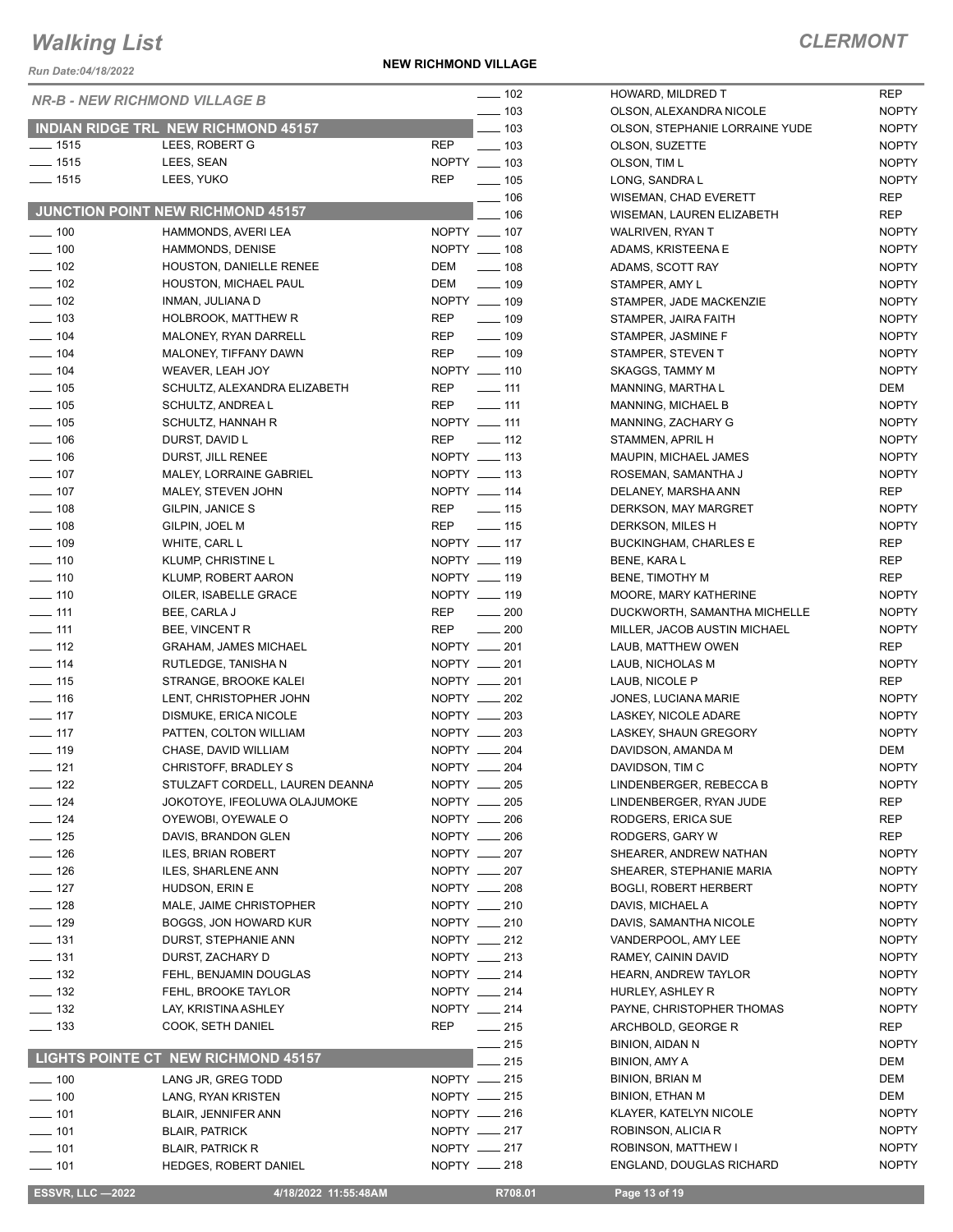#### **NEW RICHMOND VILLAGE**

| Run Date:04/18/2022                     |                                                   | <b>NEW RICHMOND VILLAGE</b> |                                 |                                                   |                              |
|-----------------------------------------|---------------------------------------------------|-----------------------------|---------------------------------|---------------------------------------------------|------------------------------|
|                                         |                                                   |                             | $\frac{1}{2}$ 303               | COLLINS, ANDREW WAYNE                             | <b>NOPTY</b>                 |
| <b>NR-B - NEW RICHMOND VILLAGE B</b>    |                                                   |                             | $\frac{1}{2}$ 303               | COLLINS, TINA A                                   | <b>NOPTY</b>                 |
|                                         | <b>LIGHTS POINTE CT NEW RICHMOND 45157</b>        |                             | $-310$                          | MILLER, KATHRYN ELIZABETH                         | <b>NOPTY</b>                 |
| $-218$                                  | ENGLAND, ERIN E                                   |                             | NOPTY -810                      | SMITH, CHRISTOPHER ALAN                           | <b>NOPTY</b>                 |
| $\frac{1}{218}$                         | ENGLAND, LISA G                                   |                             | NOPTY -815                      | HURST, NATHAN WES                                 | <b>NOPTY</b>                 |
| $-218$                                  | LAJOYE, DOMINIC JOHN                              |                             | NOPTY -815                      | MCKIBBEN, PAMELA S                                | <b>NOPTY</b>                 |
| $\frac{1}{219}$                         | LAKE, NATALLIA                                    |                             | NOPTY -816                      | HAGLUND, DUANE E                                  | <b>NOPTY</b>                 |
| $\frac{1}{219}$                         | LAKE, WARREN G                                    |                             | NOPTY -816                      | HAGLUND, MAHALA ALEXANDRA                         | <b>NOPTY</b>                 |
| $\frac{1}{220}$                         | MCARTHUR, DONNA C                                 | <b>DEM</b>                  | $\frac{1}{2}$ 316               | <b>ISBELL, DIANNE E</b><br>KINCIAD, KENNETH JAMES | <b>NOPTY</b><br><b>NOPTY</b> |
| $\frac{222}{2}$                         | BOWMAN, MELODY L                                  |                             | NOPTY -816<br>$\frac{1}{2}$ 317 | HARRIS, JOSHUA DOUGLAS                            | <b>NOPTY</b>                 |
|                                         | LITTLE INDIAN CREEK RD NEW RICHMOND 45157         |                             | $-317$                          | LEMAR, DONNA JUNE                                 | <b>NOPTY</b>                 |
|                                         |                                                   |                             | NOPTY -818                      | FUHRMAN, CODY LEE                                 | DEM                          |
| $\frac{1}{2}$ 1127<br>$- 1127$          | ORSE, CHRISTIAN D<br>ORSE, MARYANN                |                             | NOPTY -818                      | MADDEN, CHEYANNE M                                | <b>NOPTY</b>                 |
| $- 1129$                                | SLATER, PAMELA S                                  | <b>REP</b>                  | $\frac{1}{2}$ 322               | ROWAN, CORY WILLIAM                               | <b>NOPTY</b>                 |
| $- 1141$                                | ROBERTS, TIMOTHY R                                |                             | NOPTY -822                      | ROWAN, JEREMY DALE                                | <b>NOPTY</b>                 |
| $- 1150$                                | MCKINLEY, KATHLEEN R                              | NOPTY -                     | - 322                           | ROWAN, JOY LYNN                                   | <b>NOPTY</b>                 |
| $- 1161$                                | SAYLOR, HOWARD R                                  | <b>DEM</b>                  | 322                             | ROWAN, KELLY MARIE                                | <b>NOPTY</b>                 |
| $- 1161$                                | SAYLOR, RUTH A                                    | <b>DEM</b>                  | $\frac{322}{2}$                 | ROWAN, VINCENT DALE                               | <b>NOPTY</b>                 |
| $- 1180$                                | <b>GELTER, DEREK TYLER</b>                        |                             | NOPTY -822 #APT 1               | <b>MASTEN, MICHAEL P</b>                          | <b>NOPTY</b>                 |
| $- 1180$                                | VOGEL, JOSEPH ALLEN                               | <b>REP</b>                  |                                 | OLD U S 52 NEW RICHMOND 45157                     |                              |
| $- 1180$                                | VOGEL, JUDY ANN                                   | <b>REP</b>                  |                                 |                                                   |                              |
|                                         |                                                   |                             | $- 1022$                        | <b>GRIFFIN, ANDREW B</b>                          | <b>REP</b>                   |
| <b>MAIN ST NEW RICHMOND 45157</b>       |                                                   |                             | $-1022$                         | <b>GRIFFIN, JENNIFER LYNN</b>                     | <b>NOPTY</b>                 |
| $- 108$                                 | TYE. BRIDGETT ANTOINETTE                          | <b>NOPTY</b>                |                                 | PLENTY ST NEW RICHMOND 45157                      |                              |
| $- 108$ #A                              | SINGLETON, TAMMY L                                | <b>NOPTY</b>                | NOPTY - 110                     | VAUGHN, RANDY L                                   | <b>NOPTY</b>                 |
| $\equiv$ 108 #APTA<br>$\frac{1}{2}$ 112 | SULLIVAN, MIRANDA KELLY                           |                             | NOPTY - 110                     | VAUGHN, TRACEY L                                  | <b>NOPTY</b>                 |
| $\frac{1}{2}$ 112                       | RUGGLES, TARA LYNN                                |                             | NOPTY - 114                     | TERRY JR, MARCUS                                  | <b>NOPTY</b>                 |
| $\frac{1}{2}$ 115                       | RUGGLES, WESTON J<br>WESTRICK JR, JAMES LOGAN     |                             | NOPTY - 209                     | <b>FASSLER, LESLIE A</b>                          | <b>NOPTY</b>                 |
| $\frac{1}{202}$                         | KELCH, AMY ROBERTA                                |                             | NOPTY - 209                     | FASSLER, ORSON C                                  | <b>NOPTY</b>                 |
| $\sim$ 205                              | CAHAL, CAROLINE JEANNINE                          |                             | NOPTY - 215                     | SPEIER, MARGARET KATHLEEN                         | <b>NOPTY</b>                 |
| $\frac{1}{205}$                         | GATES, KIM                                        | $NOPTY =$                   | $-224$                          | TRENT JR, CECIL                                   | <b>NOPTY</b>                 |
| $\frac{1}{208}$                         | ECKERLE, ALLEN DAVID                              | $N$ OPTY $-$                | 228                             | <b>VINCENT, CHRISTINE A</b>                       | DEM                          |
| $\frac{1}{208}$                         | FULCHER, JACOB ALLEN                              | $NOPTY -$                   | _ 228                           | VINCENT, CHRISTOPHER C                            | <b>NOPTY</b>                 |
| $\sim$ 208                              | SEDGWICK, SARAH A                                 | $NOPTY$ —                   | 228                             | <b>VINCENT, ERIC FLETCHER</b>                     | <b>NOPTY</b>                 |
| $\frac{1}{2}$ 311                       | ARANYOS, SHEILA M                                 | $NOPTY -$                   | 228                             | VINCENT, SCOTT C                                  | <b>DEM</b>                   |
| $\frac{1}{2}$ 313                       | <b>GIDEION, PATRICIA ANN</b>                      |                             | NOPTY -230                      | ALLEN, MARY G                                     | DEM                          |
| $\frac{1}{2}$ 313                       | GIDEON, BRIAN MICHAEL                             |                             | NOPTY -851                      | HAGGARD, LANTZ P                                  | <b>REP</b>                   |
| $-315$                                  | SULLIVAN, LEAH K                                  |                             | NOPTY -853<br>353               | BEHYMER, LYLE C<br><b>BEHYMER, MORIAH K</b>       | <b>NOPTY</b><br><b>NOPTY</b> |
| $=400$                                  | CHIDESTER, BARBARA A                              | $NOPTY -$                   | NOPTY -853                      | JONES, SUSAN J                                    | <b>NOPTY</b>                 |
| $-412$                                  | KIRK, KATELYN L                                   |                             |                                 |                                                   |                              |
| $-415$<br>$-415$                        | CRUMBACHER, MARY J<br>HOLLIFIELD JR, JOSEPH CREAD | <b>NOPTY</b><br>NOPTY L     |                                 | <b>QUARRY ST NEW RICHMOND 45157</b>               |                              |
|                                         |                                                   |                             | $-108$                          | SNIDER JR, CHARLES M                              | <b>REP</b>                   |
|                                         | <b>MARKET ST NEW RICHMOND 45157</b>               |                             | 108                             | SNIDER, JACQUELINE KELLEY                         | <b>REP</b>                   |
| $\frac{1}{2}$ 100                       | DOBRINIC, ARLENE M                                |                             | NOPTY - 110                     | MOKRICKY, BELDEANA                                | <b>NOPTY</b>                 |
| $- 100$                                 | DOBRINIC, HEATHER E                               |                             | NOPTY -210                      | <b>WHITAKER, HEATHER NICOLE</b>                   | <b>NOPTY</b>                 |
| $- 100$                                 | <b>WILLOUGHBY, MONIQUE S</b>                      | <b>DEM</b>                  | $\frac{1}{210}$                 | WHITAKER, JAMES ROBERT DALE                       | <b>NOPTY</b>                 |
| $\frac{1}{2}$ 117                       | <b>KLETTE, BRANDIE K</b>                          | <b>NOPTY</b>                |                                 |                                                   |                              |
| ___ 120 #APT 1                          | HUFF, KATHERINE ALICE                             | NOPTY                       |                                 | <b>REGATTA DR NEW RICHMOND 45157</b>              |                              |
| $\frac{1}{2}$ 120 #APT 1                | ROSEMAN, BRANDY LEE                               |                             | NOPTY - 100                     | DUNCAN, DAWN J                                    | <b>REP</b>                   |
| ___ 120 #APT 3                          | SUTER, DONNA R                                    |                             | NOPTY $-$ 102                   | FARRELL, JAYSON D                                 | <b>NOPTY</b>                 |
| $\frac{1}{201}$                         | LINDHORST, ROBERT J                               | <b>REP</b>                  | $\frac{1}{2}$ 102               | FARRELL, KELLY M                                  | <b>NOPTY</b>                 |
| $-201$                                  | LINDHORST, WOODIE C                               | <b>REP</b>                  | $- 104$                         | BURDINE, DESIREE MARY                             | <b>NOPTY</b>                 |
| $\sim$ 207                              | JONES, WALTER                                     |                             | NOPTY - 106                     | HORN, ALEXANDER JAMES                             | <b>NOPTY</b><br><b>NOPTY</b> |
| $-207$                                  | JONES, WALTER NICHOLAS                            |                             | NOPTY - 106<br>$- 106$          | HORN SENTERS, ANDREA L<br><b>SENTERS, BILLY</b>   | <b>NOPTY</b>                 |
| $-211$<br>$-211$                        | CARR, DENNIS M                                    | <b>REP</b><br><b>REP</b>    | $\frac{1}{2}$ 108               | MCARTHUR, APRIL DIANA                             | <b>NOPTY</b>                 |
| $-217$                                  | CARR, RAMONA S<br>MCCART, RHONDA K                |                             | NOPTY - 108                     | MCARTHUR, SEAN A                                  | <b>NOPTY</b>                 |
| $-217$                                  | MORELLO, PAMELA J                                 | <b>REP</b>                  | $\frac{1}{2}$ 109               | COX, KASEY LEE                                    | <b>NOPTY</b>                 |
| $-219$                                  | <b>MAROIS, GARY ROBERT</b>                        |                             | NOPTY - 109                     | COX, MATTHEW W                                    | <b>NOPTY</b>                 |
|                                         |                                                   |                             | $\frac{1}{2}$ 109               | HENDRICKSON, STEVEN ARTHUR                        | <b>NOPTY</b>                 |
| <b>ESSVR, LLC -2022</b>                 | 4/18/2022 11:55:48AM                              |                             | R708.01                         | Page 14 of 19                                     |                              |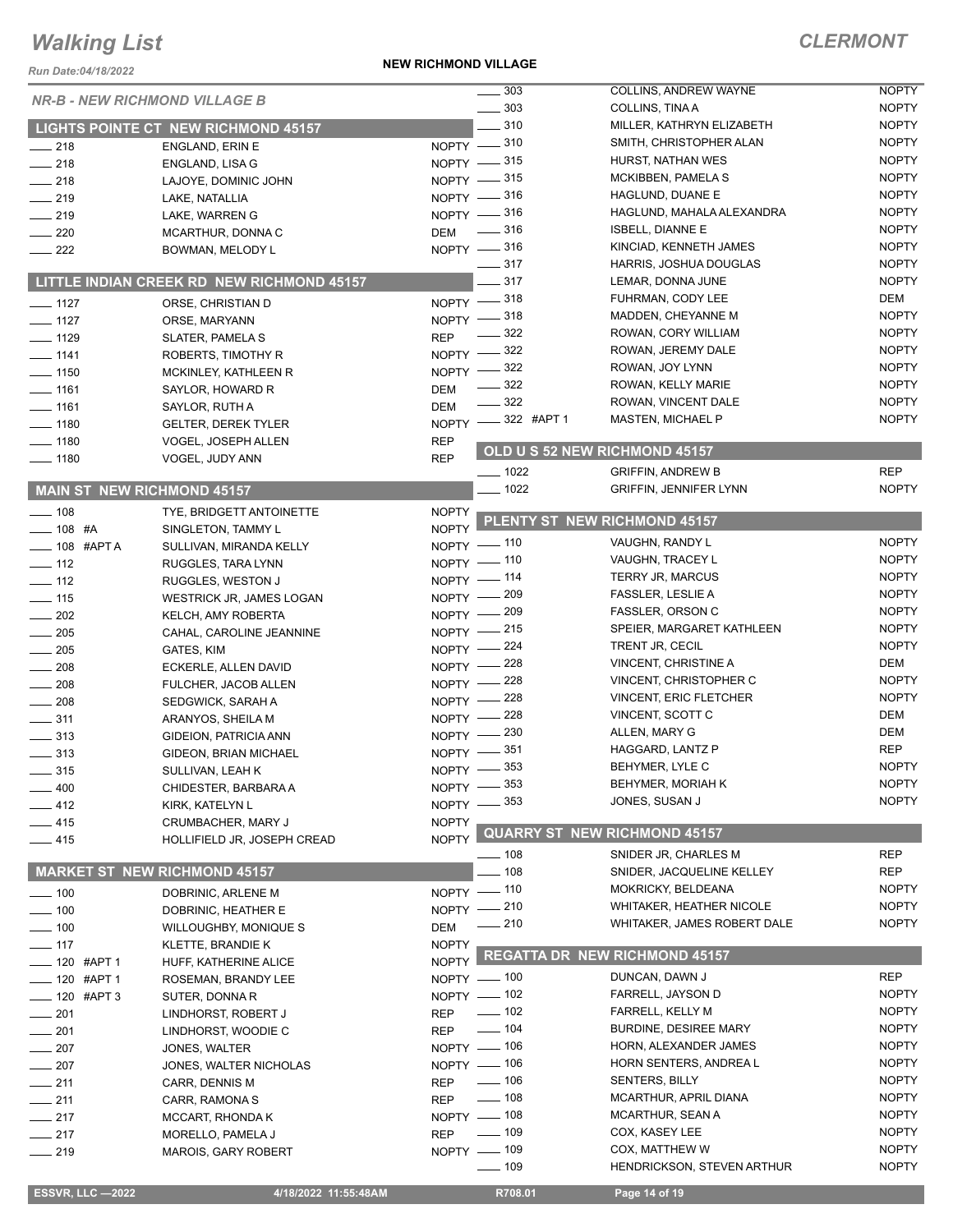*Run Date:04/18/2022*

**NEW RICHMOND VILLAGE**

### *CLERMONT*

| NUII DAIC.VY 10/4024<br><b>NR-B - NEW RICHMOND VILLAGE B</b> |                                                 |                              | $\sim$ 230                 | PREBBLE, KELLEY SUZANNE                  | <b>NOPTY</b>                 |
|--------------------------------------------------------------|-------------------------------------------------|------------------------------|----------------------------|------------------------------------------|------------------------------|
|                                                              |                                                 |                              | $\frac{1}{230}$            | PREBBLE, ROBERT A                        | <b>REP</b>                   |
|                                                              | <b>REGATTA DR NEW RICHMOND 45157</b>            |                              | $\equiv$ 319               | STAMPER, CHRIS L                         | <b>NOPTY</b>                 |
| $\frac{1}{2}$ 109                                            | LITTERAL, SHARON J                              | <b>DEM</b>                   | $\frac{1}{2}$ 319          | STAMPER, KATHLEEN K                      | <b>NOPTY</b>                 |
| $- 110$                                                      | DEES, GINA M                                    |                              | NOPTY -821                 | KINNARD, MARY J                          | <b>NOPTY</b>                 |
| $- 110$                                                      | DEES, JEREMY S                                  |                              | NOPTY $-$ 321              | KINNARD, STANLEY                         | <b>NOPTY</b>                 |
| $- 110$                                                      | DEES, LANE CASEY                                | <b>NOPTY</b>                 |                            |                                          |                              |
| $\frac{1}{2}$ 112                                            | <b>HUGHES, CARRIE Y</b>                         | <b>REP</b>                   |                            | STATE ROUTE 132 NEW RICHMOND 45157       |                              |
| $\equiv$ 112                                                 | <b>HUGHES, JACOB D</b>                          | <b>DEM</b>                   | $\frac{2391}{2}$           | DONLEY, MICHAEL R                        | <b>DEM</b>                   |
| $\frac{1}{2}$ 112                                            | <b>WILSON, PATRICIA A</b>                       | <b>REP</b>                   | $\frac{1}{2}$ 2395         | <b>CLIFTON, GERALD B</b>                 | <b>NOPTY</b>                 |
| $\frac{1}{2}$ 112                                            | <b>WILSON, THOMAS M</b>                         | <b>REP</b>                   | $\frac{1}{2}$ 2395         | CLIFTON, REBECCAL                        | <b>NOPTY</b>                 |
| $\frac{1}{2}$ 113                                            | <b>GIBSON, APRIL D</b>                          |                              | NOPTY -2395                | DUGGAN, APRIL DENISE                     | <b>NOPTY</b>                 |
| $\frac{1}{2}$ 113                                            | GIBSON, BLAKE PATRICK                           |                              | NOPTY -2401                | REYNOLDS, VERNON                         | <b>NOPTY</b>                 |
| $\frac{1}{2}$ 113                                            | <b>GIBSON, BRADLEY TYLER</b>                    |                              | NOPTY -2409                | STERRETT, TRAVIS W                       | <b>NOPTY</b>                 |
| $\frac{1}{2}$ 113                                            | <b>GIBSON, PATRICK D</b>                        | <b>NOPTY</b>                 |                            | <b>SUNRISE LN NEW RICHMOND 45157</b>     |                              |
| $- 114$                                                      | WARNER, CHAD R                                  | <b>NOPTY</b>                 |                            |                                          |                              |
| $\frac{1}{2}$ 114                                            | <b>WARNER, NICOLE ERIN</b>                      |                              | NOPTY - 101                | HAMMONS, AMBER ANN                       | <b>NOPTY</b>                 |
| $- 115$                                                      | LEGGETT, CHRISTOPHER J                          |                              | NOPTY - 101                | HAMMONS, RANDOLPH S                      | <b>NOPTY</b>                 |
| $\frac{1}{16}$                                               | <b>BOYER, JOSHUAS</b>                           | <b>REP</b>                   | $\sim$ 101                 | HAMMONS, SIERRA MAE                      | <b>NOPTY</b>                 |
| $\frac{1}{16}$                                               | BOYER, KALEB SCOTT                              |                              | NOPTY - 103                | <b>MANTON, TEENA M</b>                   | <b>REP</b><br><b>NOPTY</b>   |
| $\frac{1}{16}$                                               | BOYER, MARYBETH M                               | <b>REP</b>                   | $\sim$ 110                 | CARTER, CHRISTOPHER<br>DABNEY, BRANDON D | <b>NOPTY</b>                 |
| $-117$                                                       | <b>ENGLISH, NANCY ELLEN</b>                     |                              | NOPTY - 110                | <b>MASTERSON, ANDREW C</b>               | <b>NOPTY</b>                 |
| $\frac{1}{2}$ 117                                            | ENGLISH JR, ROGER GEORGE                        |                              | NOPTY - 119<br>NOPTY - 119 | RIFFLE, RACHAEL                          | <b>REP</b>                   |
| $\frac{1}{2}$ 118                                            | <b>HUWEL, THOMAS A</b>                          |                              | NOPTY - 120                | ADKINS, JENNIFER L                       | DEM                          |
| $\frac{1}{2}$ 119                                            | ROBINSON, MELISSA A                             | <b>REP</b>                   | $\frac{1}{2}$ 123          | PERRY, KAREN J                           | <b>NOPTY</b>                 |
| $\frac{1}{2}$ 120<br>$- 120$                                 | <b>CROUTHERS, CHRISTINA L</b>                   |                              | NOPTY - 123                | PERRY, RICHARD A                         | <b>NOPTY</b>                 |
| $\frac{1}{2}$ 120                                            | CROUTHERS III, WILLIAM SCOTT                    | <b>REP</b>                   | $\frac{1}{2}$ 125          | HUGHES, JEFFREY DALE                     | <b>REP</b>                   |
| $- 121$                                                      | WOOLF, KRISTOPHER LEE<br>RIDDELL, KENNETH A     | <b>NOPTY</b>                 |                            |                                          |                              |
| $- 121$                                                      | RIDDELL, SABRINA M                              | NOPTY                        |                            | SUSANNA WAY NEW RICHMOND 45157           |                              |
| $\frac{1}{2}$ 122                                            | <b>WARDLOW, HEATHER LEE</b>                     |                              | NOPTY - 102                | THOMPSON, MARIE FAYE                     | <b>NOPTY</b>                 |
| $\frac{1}{2}$ 124                                            | ECHERIVEL, CHACHI J                             |                              | NOPTY - 102 #APT 1         | REEVES, KOREN CHACE                      | <b>NOPTY</b>                 |
| $\frac{1}{2}$ 124                                            | HEGGE, CHARLENE ELIZABETH                       |                              | NOPTY - 104 #APT 1         | SWATS, NANCY E                           | <b>REP</b>                   |
| $- 124$                                                      | PATER, JAMES B                                  | <b>REP</b>                   | ___ 104 #APT 2             | <b>GOLLON, JOSEPH B</b>                  | REP                          |
| $\frac{1}{2}$ 125                                            | LESTER, ADAM C                                  |                              | NOPTY __ 104 #APT UNIT B   | CLYBURN, TINA M                          | <b>REP</b>                   |
| $- 125$                                                      | MALONE, CALI JADE                               |                              | $N$ OPTY $-$ 106           | DEAN, CHARLES WAYNE                      | <b>NOPTY</b>                 |
| $\frac{1}{2}$ 126                                            | HENNING, MICHAEL EDWARD                         |                              | NOPTY $-$ 108              | HILT, BARBARA JEAN                       | <b>NOPTY</b>                 |
| $\frac{1}{2}$ 126                                            | HENNING, PAMELA FAYE                            |                              | NOPTY - 108                | HILT, JEANNE A                           | <b>NOPTY</b>                 |
| $-127$                                                       | MOONEY, JOSEPH TIMOTHY                          | <b>REP</b>                   | $- 110$                    | DAVIS, CHRISTOPHER PAUL                  | <b>NOPTY</b>                 |
| $-127$                                                       | YELEY, CHRISTINE E                              | <b>REP</b>                   | .110                       | DAVIS, JUDITH BEHYMER                    | NOPTY                        |
| —— 128                                                       | RASH, EMILY MARIE PIERSON                       |                              | $NOPTY$ — 112              | STRICKLAND, WILLIAM L                    | <b>NOPTY</b>                 |
| $- 130$                                                      | ADAMS, DYLAN WESLEY                             |                              | NOPTY $-212$               | SCHREINER, KATHRYN LOIS                  | <b>NOPTY</b>                 |
| $\frac{1}{2}$ 130                                            | <b>BURROUGHS, EMILY M</b>                       |                              | NOPTY -212                 | SCHREINER, PAMELA J                      | <b>NOPTY</b>                 |
| $-200$                                                       | FROMM, MERRILEE                                 |                              | NOPTY -212                 | VORNHOLT, DANIEL E                       | <b>NOPTY</b>                 |
| $-200$                                                       | JACKSON, TRAVIS E                               |                              | NOPTY -800                 | WUERDEMAN, BRIDGET LOUISE                | <b>REP</b>                   |
| $=202$                                                       | <b>KRAMER, MITCHELL R</b>                       |                              | NOPTY -800                 | WUERDEMAN, MARYANN EOWYN                 | <b>REP</b>                   |
| $-202$                                                       | LARKEN, CHERYL LYNN                             |                              | NOPTY -800                 | <b>WUERDEMAN, TODD E</b>                 | REP                          |
| $\frac{1}{202}$                                              | LARKEN, GLENN SCOTT                             |                              | NOPTY -800                 | WUERDEMAN, WILLIAM MITHRANDIR            | <b>NOPTY</b>                 |
|                                                              |                                                 |                              | 310                        | VORNHOLT, DAVID L                        | REP                          |
|                                                              | <b>SOPHIA ST NEW RICHMOND 45157</b>             |                              | 314                        | LEATHERMAN, JAMIE L                      | <b>NOPTY</b>                 |
| $- 149$                                                      | HOLT, KIMBERLY ANN                              |                              | NOPTY -814                 | MAINES, CHRISTINA MARY                   | <b>NOPTY</b>                 |
| $- 149$                                                      | KIDD, LARRY F                                   |                              | NOPTY - 404                | DANIEL, TERESA MARIE                     | DEM                          |
| $-159$                                                       | MULLINS, ERNESTINE                              | <b>NOPTY</b>                 |                            | U S 52 SPUR NEW RICHMOND 45157           |                              |
| —— 159                                                       | NEWMAN, TERRY W                                 | <b>REP</b>                   |                            |                                          |                              |
| $-218$                                                       | UNDERWOOD, TYLER WAYNE                          |                              | NOPTY - 1016               | ALLEN, HENNESEY D                        | <b>NOPTY</b>                 |
| $-218$                                                       | <b>WALKER, WENDY MAY</b>                        |                              | NOPTY - 1016               | ALLEN, SUSAN A                           | <b>NOPTY</b>                 |
| $\sim$ 220                                                   | POLSTER, KAREN SUE                              | <b>REP</b>                   | $- 1020$                   | TRANSIER, AMY E                          | <b>NOPTY</b>                 |
| $-220$                                                       | POLSTER, RICHARD A                              | REP                          | $- 1020$                   | TRANSIER, THEA CORTNEY LEE               | <b>NOPTY</b>                 |
| $-224$                                                       | HORNBUCKLE, PENNY JO                            | <b>REP</b>                   | $- 1022$<br>$- 1022$       | <b>GRIFFIN, MEGAN ELIZABETH</b>          | <b>NOPTY</b><br><b>NOPTY</b> |
| $-224$                                                       | HORNBUCKLE, ROBERT C                            | <b>REP</b>                   |                            | <b>GRIFFIN, RYAN JOSEPH</b>              |                              |
| $=228$<br>$\sim$ 228                                         | ADKINS, STEVEN WAYNE<br>ADKINS II, STEVEN WAYNE | <b>NOPTY</b><br><b>NOPTY</b> |                            | <b>UNION ST NEW RICHMOND 45157</b>       |                              |
|                                                              |                                                 |                              |                            |                                          |                              |

 **ESSVR, LLC —2022 4/18/2022 11:55:48AM R708.01 Page 15 of 19**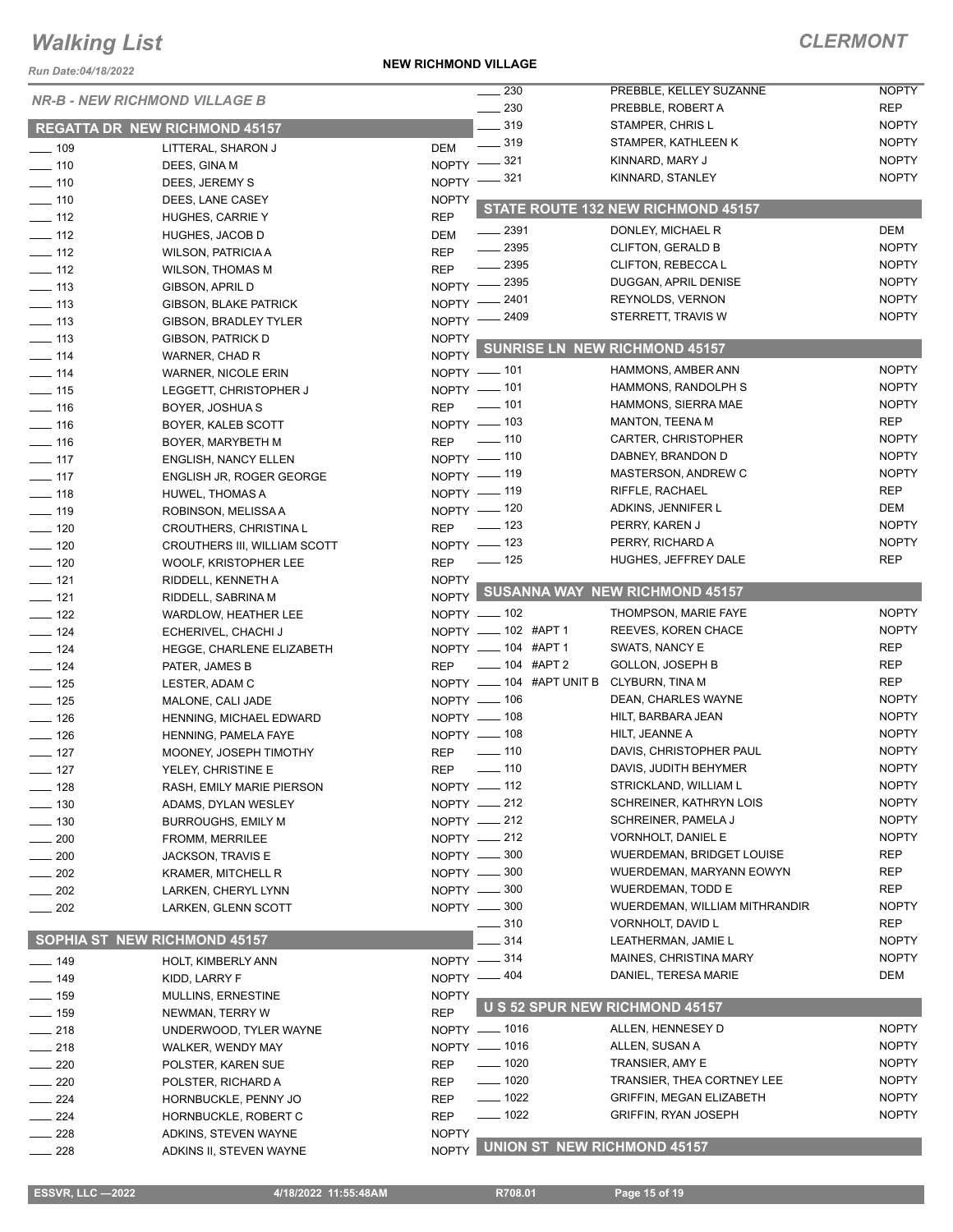*Run Date:04/18/2022*

#### **NEW RICHMOND VILLAGE**

### *CLERMONT*

| <b>NR-B - NEW RICHMOND VILLAGE B</b> |                                      |                 | $\frac{1}{2}$ 133                  | KRULL, ALYSSA RENEE                    | <b>NOPTY</b> |
|--------------------------------------|--------------------------------------|-----------------|------------------------------------|----------------------------------------|--------------|
|                                      |                                      |                 | $\frac{1}{2}$ 133                  | KRULL JR, DAVID ERWIN                  | <b>NOPTY</b> |
| <b>UNION ST NEW RICHMOND 45157</b>   |                                      |                 | $\frac{1}{2}$ 136                  | SCOTT, DONIELLE GIAVANNA               | <b>NOPTY</b> |
| ____ 102 #APT 1                      | WERLEY, CELESTE R                    |                 | NOPTY __ 137                       | <b>BUMPUS, ANNE VIOLA MCCARTY</b>      | <b>NOPTY</b> |
| $-$ 102 #APT 2                       | FARRELL, TYLER KENNETH               |                 | NOPTY __ 137                       | <b>BUMPUS, JOSEPH MICHAEL</b>          | <b>NOPTY</b> |
| $- 102$ #APT 4                       | DIFAZIO, CARIANN MARIE               |                 | NOPTY __ 138                       | CAMPBELL, LACEY MARIE                  | <b>NOPTY</b> |
| $- 102$ #APT 4                       | FARRELL, JENI LYNN                   |                 | NOPTY __ 138                       | VIALL, NIAL S                          | <b>NOPTY</b> |
| $- 110$                              | MUSGROVE, JAMES                      |                 | NOPTY __ 139                       | MICHAEL, ROBERT ANTHONY                | <b>NOPTY</b> |
|                                      |                                      |                 | NOPTY __ 139                       |                                        | <b>NOPTY</b> |
| $\frac{1}{2}$ 111                    | CAMPBELL, DANNY L                    |                 |                                    | MICHAEL, TERESA ANN GARNET             |              |
| $-$ 111                              | CAMPBELL, JAMES N                    | <b>REP</b>      | $\frac{1}{2}$ 143                  | PICKERING, RYAN DAVID                  | <b>NOPTY</b> |
| $\frac{1}{2}$ 111                    | CAMPBELL, JEAN M                     | <b>REP</b>      |                                    |                                        |              |
| $- 116$ #APT 3                       | CARNAHAN JR, OSCAR                   |                 |                                    | NOPTY VINEYARD LN NEW RICHMOND 45157   |              |
| $\frac{1}{2}$ 134 #APT 11            | MILLER, SHAUNTAE M                   | NOPTY $-2$      |                                    | EDWARDS, ASHLEY DAWN                   | <b>NOPTY</b> |
| $\frac{1}{211}$                      | <b>SCHAFER, RICKEY LEE</b>           | NOPTY $\_\_\_2$ |                                    | EDWARDS, BRYAN G                       | <b>NOPTY</b> |
| $\sim$ 220                           | BLAKELY, CODY ALLEN                  | NOPTY $-4$      |                                    | LUCAS, CHARLES L                       | <b>NOPTY</b> |
| $\frac{1}{221}$                      | MENTZEL, CHAD W                      | NOPTY $-4$      |                                    | LUCAS, TERESA A                        | <b>NOPTY</b> |
| __ 221 #APT 1                        | BROWN, BRANDY ISIS                   | <b>NOPTY</b>    |                                    |                                        |              |
| $-221$ #APT 3                        | EAGY, ROBERT A                       |                 | NOPTY WALNUT ST NEW RICHMOND 45157 |                                        |              |
| $\frac{1}{221}$ #APT 5               | POWERS, RONNY                        |                 | NOPTY __ 108                       | LOVING, NATHANAEL LEWIS                | <b>NOPTY</b> |
| $-222$                               | <b>BURKHART, SHAWN CHRISTOPHER</b>   |                 | NOPTY __ 201                       |                                        |              |
| $\sim$ 222                           |                                      |                 |                                    | <b>FULLERTON, SIERRA MCKAY</b>         | <b>NOPTY</b> |
|                                      | MERRILL, HOLLY D                     |                 | NOPTY __ 201                       | PENNY, SHIRLEY M                       | <b>REP</b>   |
| $\frac{1}{222}$                      | SUEDHOF, MITCHEL DANE                |                 | NOPTY __ 205                       | COFFEY, COURTNEY S                     | <b>NOPTY</b> |
| $\frac{1}{226}$                      | HARLESS, DUSTIN C                    |                 | NOPTY __ 205 #APT 1                | ALTMAN, COREY C                        | <b>NOPTY</b> |
| $\frac{1}{226}$                      | HARLESS, JESSICA RAE                 | DEM             | $\frac{1}{205}$ #APT. B            | RODRIGUEZ, ISRAE J                     | <b>NOPTY</b> |
| $-226$ #APT 1                        | LAWSON, EMMA JAYNE                   |                 | NOPTY __ 206                       | OTT, MORGAN K S                        | <b>NOPTY</b> |
| ____ 226 #APT 1                      | MEADORS, MICHAEL A                   | <b>NOPTY</b>    | $\frac{1}{208}$                    | ALANIS, BEVERLY J                      | <b>NOPTY</b> |
| $\frac{1}{2}$ 230                    | LAWSON, PEGGY F                      | <b>REP</b>      | 208                                | BRADEN, TARA NICOLE                    | <b>NOPTY</b> |
| $\frac{1}{2}$ 307                    | <b>HEDRICK, WILLIAM P</b>            | <b>NOPTY</b>    | $-208$                             | CATRON, JANET S                        | <b>NOPTY</b> |
| $\frac{1}{2}$ 307                    | RICHMOND, BRITTANY LUCILLE           |                 | NOPTY __ 208                       | JONES, MICHELE E                       | <b>NOPTY</b> |
| $\frac{1}{2}$ 307                    | RICHMOND, JEREMY S                   |                 | NOPTY _____ 308                    |                                        | <b>NOPTY</b> |
| $\frac{1}{2}$ 307                    | ZEIS, JENNIFER J                     |                 | NOPTY _____ 308                    | ELKINS, DEBRA KAY                      |              |
| $\frac{1}{2}$ 309                    |                                      |                 |                                    | PUCKETT, DANA TROY                     | <b>NOPTY</b> |
|                                      | COLVIN, MINTA S                      | <b>REP</b>      | $\frac{1}{2}$ 310                  | HARTNESS, JANNELLA F                   | <b>NOPTY</b> |
| $-407$                               | CATRON, DONNA J                      |                 | NOPTY __ 519                       | FRADY, GREGORY M                       | <b>NOPTY</b> |
| $-407$                               | CATRON, KENNETH R                    |                 | NOPTY ____ 519 #APT 1              | ADDISON, DUANE KELLY                   | <b>NOPTY</b> |
| $-407$                               | CATRON, ROBERT R                     |                 | NOPTY ____ 519 #APT 2              | EWING, ZACHARY G M                     | <b>NOPTY</b> |
| ___ 449                              | TAULBEE, STEVEN WAYNE                |                 | NOPTY __ 603                       | COLEMAN, GARY ANTHONY                  | <b>NOPTY</b> |
|                                      |                                      |                 | 603                                | PAYNE, HEATHER LYNN                    | <b>REP</b>   |
|                                      | UNION STATION WAY NEW RICHMOND 45157 |                 | 603                                | TURNER, GARY STEVE                     | <b>NOPTY</b> |
| $\frac{1}{2}$ 103                    | FRANK, JULIA ANN                     | <b>NOPTY</b>    |                                    |                                        |              |
| $\sim$ 103                           | FRANK, MATTHEW JOSEPH                |                 |                                    | NOPTY WASHINGTON ST NEW RICHMOND 45157 |              |
| $\frac{1}{2}$ 103                    | MARTSOLF, SAMANTHA MARIE             |                 | NOPTY __ 105 #APT 1                | FERGUSON, DAVID                        | <b>NOPTY</b> |
| $\equiv$ 103                         | <b>MARTSOLF, TYLER DAVID</b>         |                 | NOPTY __ 111                       | CALLIGERI, JOSHUA M                    | <b>REP</b>   |
| $\frac{1}{2}$ 103                    | MATTOON, NOAH WELLMAN                |                 | NOPTY __ 111                       |                                        |              |
| $\frac{1}{2}$ 105                    | <b>BEUKE, SOPHIE FRANCIS</b>         |                 | NOPTY __ 111                       | KELLY, BARBARA A                       | REP          |
|                                      |                                      |                 |                                    | KELLY, DAVID M                         | REP          |
| $\frac{1}{2}$ 105                    | KAMINSKY, ERIC A                     |                 | NOPTY __ 118                       | DUFAU II, TIMOTHY G                    | REP          |
| $\frac{1}{2}$ 105                    | KAMINSKY, KIMBERLY SUE               |                 | NOPTY __ 119                       | BOWMAN, CHRISTOPHER M                  | <b>NOPTY</b> |
| $- 107$                              | OLLENDICK, GABRIELLE M               | REP             | $\frac{1}{2}$ 119                  | BOWMAN, FELICIA ASHLEY                 | <b>NOPTY</b> |
| $\frac{1}{2}$ 107                    | OLLENDICK, MATTHEW                   | REP             | 201 #APT 3                         | WALRIVEN, DARREN DOUGLAS               | <b>REP</b>   |
| $- 111$                              | SUTTLE, CHRISTOPHER M                | <b>NOPTY</b>    | 201 #APT 4                         | BRINSON, TAMMY M                       | <b>NOPTY</b> |
| $-111$                               | SUTTLE, JEANNA L                     |                 | NOPTY __ 201 #APT 4                | SIMPSON, JEFFREY W                     | <b>NOPTY</b> |
| $- 113$                              | TYLER, JAMIE                         |                 | NOPTY __ 201 #APT 5                | GLASS, ROBERT ALLEN                    | <b>NOPTY</b> |
| $- 113$                              | TYLER, MARK ALLEN                    | REP             | $\frac{1}{204}$                    | AMORE, PAIGE MARIE                     | <b>NOPTY</b> |
| $\frac{1}{2}$ 113                    | <b>TYLER, MICHELLE LEE</b>           | DEM             | $\frac{1}{204}$                    | LITCHFIELD, CHER A                     | <b>NOPTY</b> |
| $- 113$                              | <b>TYLER, TIMOTHY PATRICK</b>        | DEM             | $\sim$ 206                         | DAVIS, ANTONIO JAMES                   | <b>NOPTY</b> |
| $- 115$                              | HOLBROOK, BRANDON R                  | <b>NOPTY</b>    | $\frac{1}{206}$                    | DAVIS, WADE DUANE                      | <b>NOPTY</b> |
| $- 115$                              | HOLBROOK, GLADYS I                   |                 | NOPTY __ 206                       |                                        |              |
| $- 115$                              | HOLBROOK, TIMOTHY R                  | NOPTY           |                                    | FRASZIER, JACQUELINE K                 | <b>NOPTY</b> |
|                                      |                                      |                 | $-207$                             | <b>BOWLES JR, WILLIAM</b>              | REP          |
| $- 119$                              | WILFERT, DANIEL LOWELL               |                 | NOPTY __ 217                       | ADAMS, JOHN P                          | <b>NOPTY</b> |
| $- 121$                              | BOGGS, MACY SAVANNAH                 | NOPTY           | $\frac{1}{217}$                    | <b>CARR, DUSTIN TYLER</b>              | DEM          |
| $- 129$                              | MATTES, JOSHUA ALLEN                 |                 | NOPTY 220                          | COCHRAN, PATSY M                       | <b>NOPTY</b> |
| $\frac{1}{2}$ 130                    | CAMPBELL, KAELYNN BLAKE              |                 | NOPTY __ 224                       | COCHRAN, ANDRIA N                      | <b>NOPTY</b> |
| $\frac{1}{2}$ 130                    | CAMPBELL, THOMAS C                   | <b>NOPTY</b>    | $-224$                             | <b>COCHRAN, RUFUS</b>                  | <b>REP</b>   |
| $\frac{1}{2}$ 132                    | KERSKER, THERESA ANN                 |                 | NOPTY __ 232                       | SIMMONS, TONJA L                       | <b>NOPTY</b> |
|                                      |                                      |                 |                                    |                                        |              |

**ESSVR, LLC —2022 4/18/2022 11:55:48AM** R708.01 **Page 16 of 19**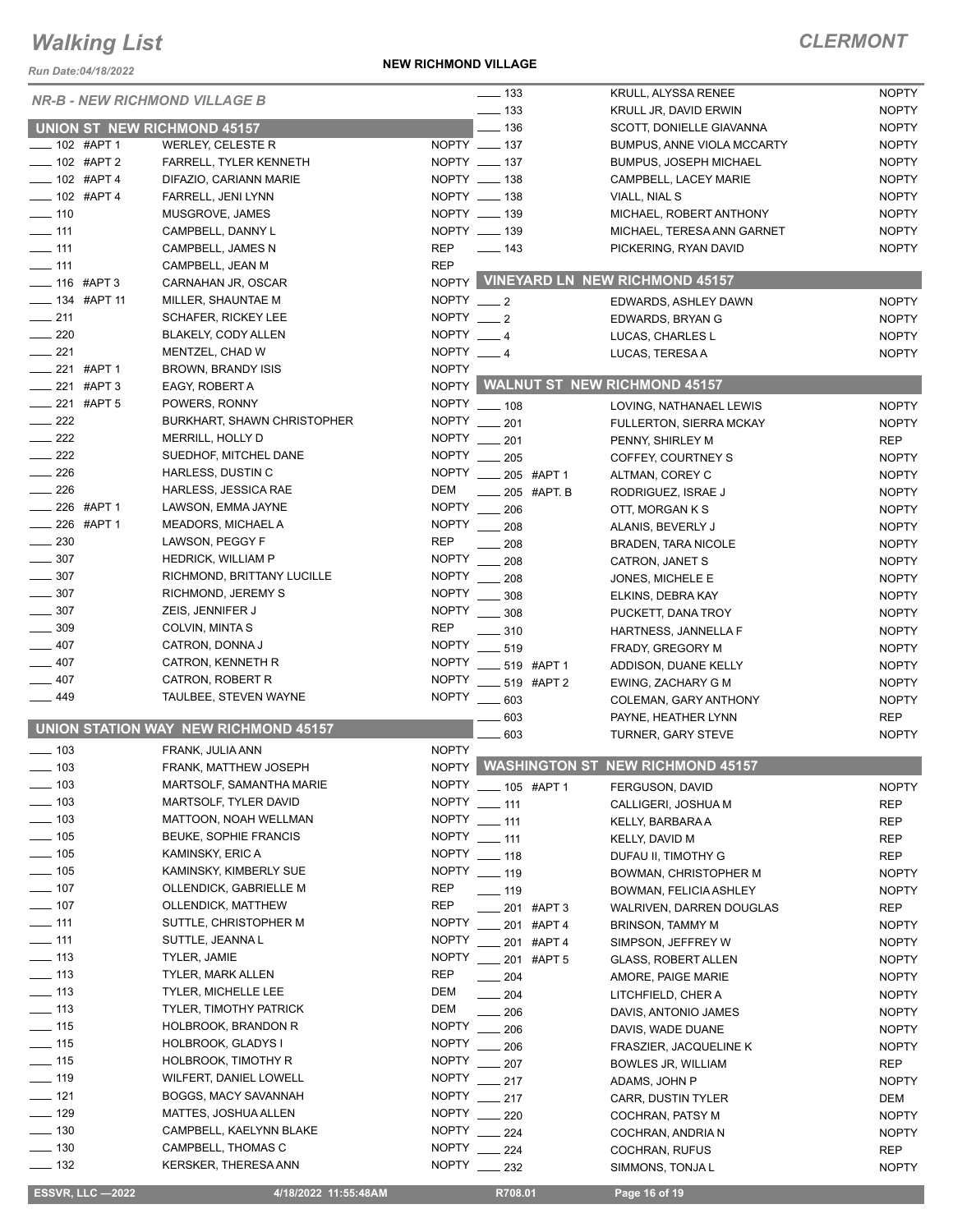*Run Date:04/18/2022*

#### **NEW RICHMOND VILLAGE**

|                          | <b>NR-B - NEW RICHMOND VILLAGE B</b>    |                    | ____ 770 #UNIT B   | SUTHERLAND, PATRICIA NICOLE                   | <b>NOPTY</b>               |
|--------------------------|-----------------------------------------|--------------------|--------------------|-----------------------------------------------|----------------------------|
|                          |                                         |                    | $- 776$            | <b>WHITE, ANGELA</b>                          | <b>NOPTY</b>               |
|                          | <b>WASHINGTON ST NEW RICHMOND 45157</b> |                    | $-776$             | WHITE, MARK W                                 | <b>NOPTY</b>               |
| $\frac{1}{2}$ 232        | UNDERWOOD, GERALD L                     |                    | NOPTY -82          | POWERS, LARRY L                               | <b>NOPTY</b>               |
| $\frac{234}{2}$          | MITCHELL, BETTY LOU                     | <b>DEM</b>         | $-794$             | BERNARD, JACKIE A                             | <b>NOPTY</b>               |
| $\frac{1}{2}$ 315        | DECATUR, DEAK A                         |                    | NOPTY - 794        | BERNARD, JERRY W                              | <b>NOPTY</b>               |
| $\frac{1}{2}$ 315        | DECATUR, LACIE ARYN                     | NOPTY -            | _ 795              | WOLFER, BEVERLY A                             | <b>REP</b>                 |
| $\frac{1}{2}$ 315        | DECATUR, THOMAS S                       | <b>NOPTY</b>       | 795                | WOLFER, RICHARD G                             | <b>REP</b>                 |
| $\frac{1}{2}$ 324 #APT 1 | <b>NORTON, ERIC JAMES</b>               | <b>NOPTY</b>       | 805                | FELDMAN, ANNE MARIE                           | <b>NOPTY</b>               |
| ____ 324 #APT 2          | LAWSON, MICHELLE ANNE                   | NOPTY <sup>-</sup> | 806                | JACOBS, ANGEL M                               | <b>NOPTY</b>               |
| $\frac{1}{2}$ 324 #APT 2 | LEWIS, SAMUEL H                         | $NOPTY$ -          | 806                | JACOBS, BRAD J                                | <b>NOPTY</b>               |
| $-401$                   | <b>WULKER, MARY BETH</b>                | <b>REP</b>         | $- 806$            | JACOBS, JSMINE ROSE                           | <b>NOPTY</b>               |
| $-401$                   | <b>WULKER, THOMAS J</b>                 | <b>REP</b>         | $-812$             | HOPEWELL, ALLEN LYNN                          | <b>NOPTY</b>               |
| $-447$                   | <b>GREVER, SEAN PATRICK</b>             |                    | NOPTY -812         | WOLFER JR, RICHARD G                          | <b>NOPTY</b>               |
| $-450$                   | ABELLANIDA, CHRIS P                     | <b>NOPTY</b>       | 820                | <b>HOUSE, BAILEY ELIZABETH V</b>              | <b>NOPTY</b>               |
| $\frac{1}{2}$ 501        | BUTCHER COLON, ANDREA Z                 | <b>NOPTY</b>       | 820                | HOUSE, WILLIAM GLEN                           | <b>NOPTY</b>               |
| $\frac{1}{2}$ 600        | KENNEDY, FRIEDA J                       | DEM                | 820                | WILSON, WOODROW                               | <b>NOPTY</b>               |
| $- 604$                  | CMEHIL, PAMELA S                        | <b>NOPTY</b>       | 826                | BLANK, AMANDA ARLENE                          | <b>NOPTY</b>               |
| $\frac{1}{2}$ 604        | MASSEY, JOHN MICHAEL                    | <b>NOPTY</b>       | 826                | <b>BLANK, TRAVIS ALLEN</b>                    | <b>NOPTY</b>               |
| $-610$                   | HIGGINS, TERESA L                       | NOPTY <sup>-</sup> | 833                | GILLMAN, KORINNE MICHELLE                     | <b>NOPTY</b>               |
| $-614$                   | ROACH II, JAMES T                       | <b>REP</b>         | 833                | RICKETT JR, ROBERT LEE                        | <b>NOPTY</b>               |
| $\frac{1}{2}$ 702        | DARNELL, OLLIE MARIE                    | NOPTY <sup>-</sup> | 833                | WATERS, ANDREW JACOB                          | <b>NOPTY</b>               |
| $\frac{1}{2}$ 718        | SMITH, WAYNE DENNIS                     | NOPTY <sup>-</sup> | 833                | YODER, TAYLOR EMILY                           | <b>NOPTY</b>               |
| -8 #APT 1                | HALDEMAN, HEATHER R                     | NOPTY <sup>-</sup> | 842                | WEST, MARIANNE H                              | <b>NOPTY</b>               |
| ___ 718 #APT 3           | SMITH, THERESA S                        |                    | NOPTY -851         | MCELFRESH, MARY F                             | <b>REP</b>                 |
| $- 718$ #APT 6           | <b>BROCK, RONALD</b>                    | <b>NOPTY</b>       |                    | <b>WATKINS HILL RD NEW RICHMOND 45157</b>     |                            |
| ___ 718 #APT 6           | RILEY, LINDSAY M                        | <b>NOPTY</b>       |                    |                                               |                            |
| $- 718$ #APT 7           | HELTON JR, LARRY DEWAYNE                |                    | NOPTY - 1108       | FITHEN, JENNIFER SUE                          | <b>REP</b>                 |
| $- 718$ #APT 8           | CHISENHALL, STEPHANIE ANN               | $N$ OPTY -         | $-1109$            | <b>SKEENE, GARY ROBERT</b>                    | <b>REP</b>                 |
| -8 #APT 9                | NIX, KIMBERLY KAY                       |                    | NOPTY - 1109       | SKEENE, LINDA R                               | <b>DEM</b><br><b>NOPTY</b> |
| <b>____ 718 #APT 10</b>  | <b>BENNETT, CHRISTOPHER A</b>           |                    | NOPTY - 1124       | PURDY, DAVID W                                |                            |
| ___ 718 #APT 10          | FIELDS, AURORA MAE                      |                    | NOPTY - 1124       | WALTERS, MARY L                               | <b>REP</b>                 |
| ____ 718 #APT 10         | MORGAN, JACOB TYLER                     |                    | NOPTY - 1124       | WALTERS, RONALD W                             | <b>REP</b><br><b>REP</b>   |
| $- 718$ #UNIT 4          | DAY JR, ROY GENE                        |                    | NOPTY - 1125       | WALRIVEN, APRIL LYNN                          | <b>REP</b>                 |
| $\frac{1}{2}$ 726        | FELDKAMP, DAKOTA LEE                    |                    | NOPTY - 1125       | WALRIVEN III, RAYMOND                         | <b>NOPTY</b>               |
| $\frac{1}{2}$ 726        | FELDKAMP, LORETTA L                     |                    | NOPTY - 1132       | PERKINS, DENVER D<br>DEAN, TRISHA MARIE       | <b>NOPTY</b>               |
| $\frac{1}{2}$ 726        | FELDKAMP, TIMOTHY D                     |                    | NOPTY - 1171       |                                               |                            |
| $- 728$                  | FELDKAMP, PATRICIA M                    | <b>REP</b>         |                    | <b>WESTERN AVE NEW RICHMOND 45157</b>         |                            |
| $\frac{1}{2}$ 728        | FELDKAMP, RICHARD L                     | <b>REP</b>         |                    |                                               | <b>NOPTY</b>               |
| $- 730$                  | COOK, ALEXIS KATHERINE                  |                    | NOPTY - 150 #APT 3 | HIGGS, ANNALISE NICOLE<br>OMARA, IVEY GARLAND | <b>NOPTY</b>               |
| $=730$                   | COOK, HUNTER STEVEN                     |                    | NOPTY - 150 #APT 3 | WOOTEN JR, JOSEPH K                           | <b>NOPTY</b>               |
| $- 730$                  | FELDKAMP, MARGIE C                      |                    | NOPTY - 200        | WOOTEN, ROBERTA ANN                           | <b>NOPTY</b>               |
| $- 730$                  | FELDKAMP JR, RICHARD L                  |                    | NOPTY - 200        | WYLIE, JOSHUA DAVID                           | <b>NOPTY</b>               |
| $- 736$                  | <b>BALL, SERENITY DERAE</b>             |                    | NOPTY -228<br>230  | BLEY, JEANNETTE RENE                          | <b>NOPTY</b>               |
| $- 736$                  | FELDKAMP, KEVIN L                       | $NOPTY$ -          | _ 230              | DOBBINS II, MICHAEL G                         | <b>NOPTY</b>               |
| $\frac{1}{2}$ 736        | FELDKAMP, KODIE LEE                     | $N$ OPTY $-$       | NOPTY -230 #APT 2  | CRESAP, TRICIA LYNN                           | <b>NOPTY</b>               |
| $\frac{1}{2}$ 736        | FELDKAMP, KOREY DYLAN                   |                    | NOPTY -230 #APT 2  | ROBERTS, LAVONN VICTORIA                      | <b>NOPTY</b>               |
| $\frac{1}{2}$ 736        | FELDKAMP, MECCA RENEE                   |                    | NOPTY -234 #APTA   | SCHRAUT, LINDA M                              | <b>NOPTY</b>               |
| $- 742$                  | CAMPBELL, COLLEEN R                     |                    | NOPTY -234 #APT B  | REILLEY, SHELLY RENEE                         | <b>NOPTY</b>               |
| $\frac{1}{2}$ 742        | CAMPBELL, DAVID M                       |                    |                    |                                               |                            |
| $\frac{1}{2}$ 742        | CARTER, BRANDON LEE                     | <b>NOPTY</b>       |                    | <b>WILLOW ST NEW RICHMOND 45157</b>           |                            |
| $\frac{1}{2}$ 743        | CLOSTERMAN, EDWARD C                    | NOPTY              | NOPTY - 106        | HENDERSON, MOLLY JANE                         | <b>NOPTY</b>               |
| $\sim$ 743               | CLOSTERMAN, NANCY J                     |                    | NOPTY - 106        | VIEREGGE, CHARRO H                            | <b>NOPTY</b>               |
| $\frac{1}{2}$ 743        | HUBBARD, JENNIFER LEE                   |                    | $\frac{1}{2}$ 106  | VIEREGGE, MICKI LEE                           | <b>NOPTY</b>               |
| $\frac{1}{2}$ 746        | MCMILLIAN, BRENDA K                     | <b>REP</b>         | $-214$             | PETRY, COURTNEY NICOLE                        | <b>NOPTY</b>               |
| $\frac{1}{2}$ 757        | CLOSTERMAN, SUSAN M                     | <b>REP</b>         | $-214$             | PETRY, LUKE AARON                             | <b>NOPTY</b>               |
| $- 758$                  | CORWIN, STANLEY W                       | DEM                | $-214$             | PETRY, MICHELLE L                             | <b>NOPTY</b>               |
| $- 758$                  | GILLESPIE, NEEVE M                      | DEM                | NOPTY -214         | PLANCK, BRANDON EDWARD                        | <b>NOPTY</b>               |
| $\frac{1}{2}$ 762        | PETERS, DAVID A                         |                    | NOPTY -218         | CAUDILL, CAROLYN SUE                          | <b>NOPTY</b>               |
| $- 770$                  | FRAZIER JR, GREGORY SCOTT               |                    | NOPTY - 218        | CAUDILL JR, SILAS RAY                         | <b>NOPTY</b>               |
| $- 770$                  | GOINS, JANET LYNN                       |                    | NOPTY -822         | CARR, JUSTIN TAYLOR                           | <b>NOPTY</b>               |
| $- 770$                  | POLLARD, ROBERT R                       |                    | 322                | HIVELY, KAYLA LEE                             | <b>NOPTY</b>               |
|                          |                                         |                    |                    |                                               |                            |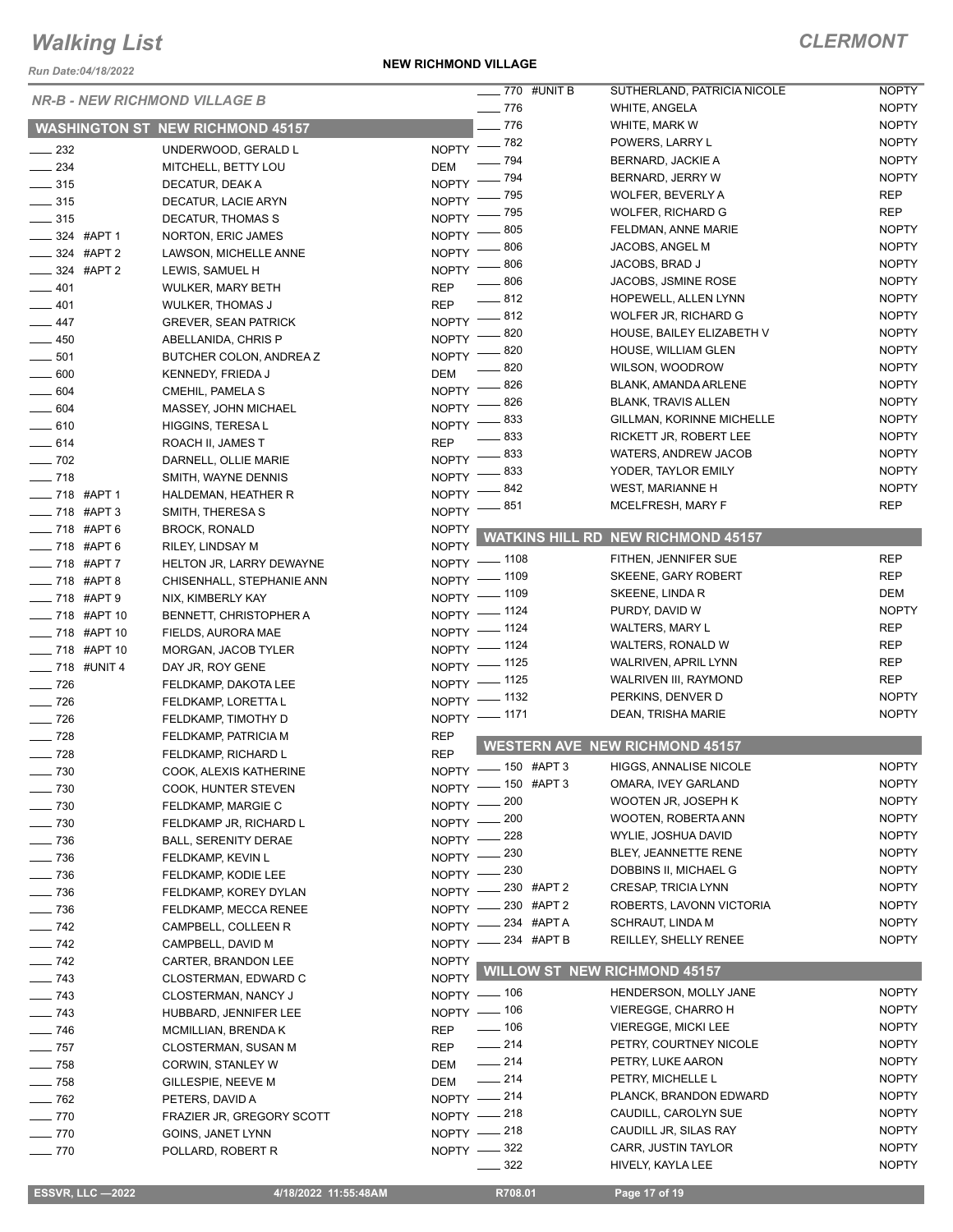*Run Date:04/18/2022*

*NR-B - NEW RICHMOND VILLAGE B*

|                   | <b>WILLOW ST NEW RICHMOND 45157</b>  |              |
|-------------------|--------------------------------------|--------------|
| $-322$            | <b>MARTIN, JOHNATHON R I</b>         | <b>NOPTY</b> |
| $-322$            | RICHARDS, DAKOTA JAMES               | <b>NOPTY</b> |
| $-322$            | RICHARDS, ELIJAH RAY                 | <b>NOPTY</b> |
| 322               | RICHARDS, KEVIN M                    | <b>NOPTY</b> |
| $\equiv$ 322      | RICHARDS, SAMANTHA D                 | <b>NOPTY</b> |
|                   |                                      |              |
|                   | <b>WINNERS LN NEW RICHMOND 45157</b> |              |
| $\equiv$ 102      | <b>REINHART, DOMINIQUE MARIE</b>     | <b>NOPTY</b> |
| $\frac{1}{2}$ 102 | REINHART, JORDAN L                   | <b>NOPTY</b> |
| $\sim$ 103        | KIRBY, MALISSA S                     | <b>DEM</b>   |
| $-104$            | <b>MARTIN, ANTHONY W</b>             | <b>REP</b>   |
| $\sim$ 104        | <b>MARTIN, DEBORAH S</b>             | <b>NOPTY</b> |
| $\sim$ 105        | <b>GIBSON, ANNA ELIZABETH</b>        | <b>NOPTY</b> |
| $-106$            | WHITE, AMY JO                        | <b>NOPTY</b> |
| $-106$            | WHITE, ROBERT T                      | <b>NOPTY</b> |
| $-108$            | STIGLER II, DAVID F                  | <b>NOPTY</b> |
| 108               | STIGLER, DAVID MICHAEL               | <b>NOPTY</b> |

*TOTAL :* **1,164**